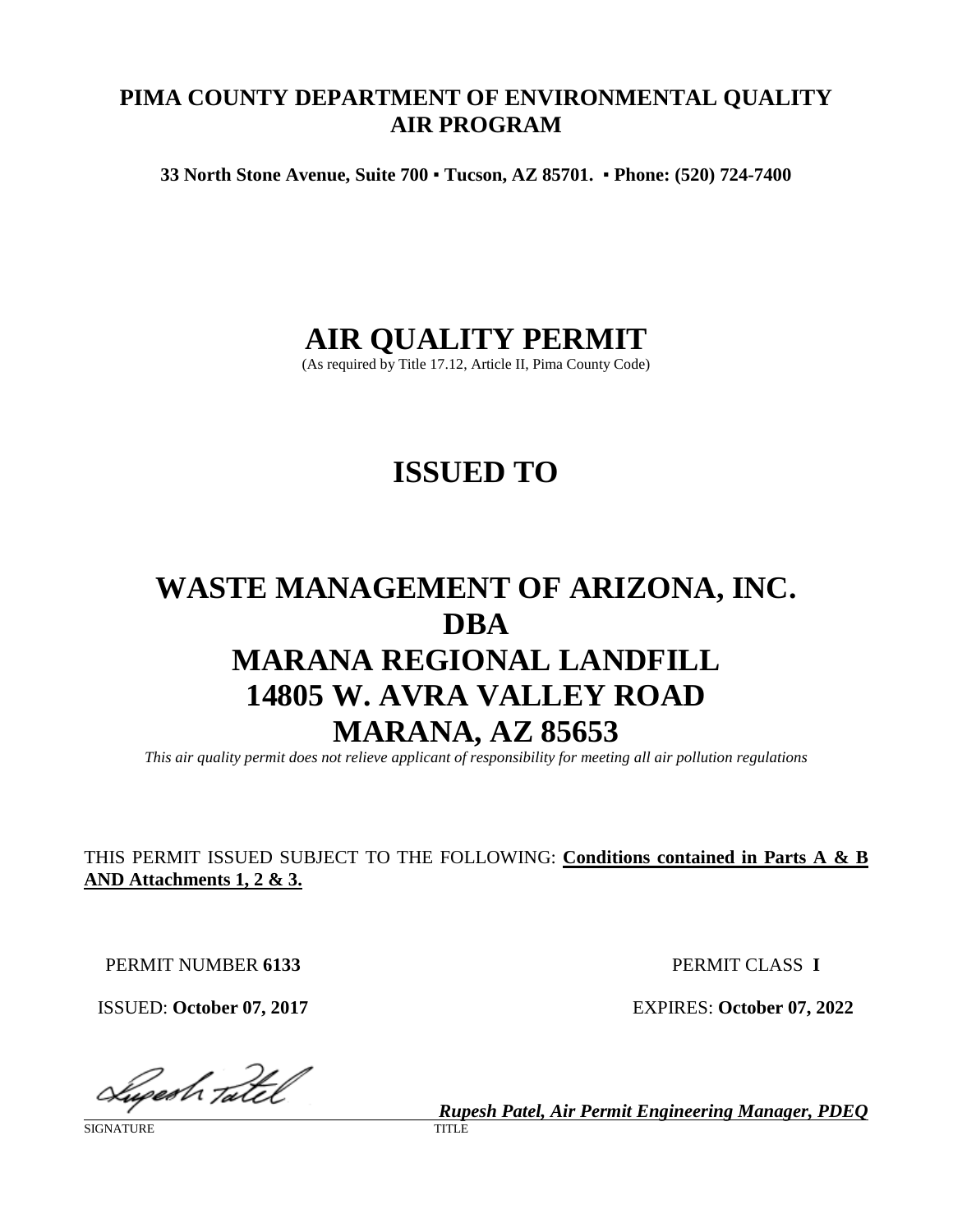#### **SUMMARY**

This air quality permit is issued to Waste Management of Arizona, Inc., dba Marana Regional Landfill, the Permittee for the facility located at 14805 W. Avra Valley Road, Marana, AZ 85653. The facility is located on a parcel identified by Pima County Assessor's Parcel # 208-24-0010 (T:12S, R:10E, S:1; latitude 32.41465 degrees, longitude -111.27812 degrees).

The landfill is a municipal solid waste disposal facility owned and operated by Waste Management of Arizona, Inc., the Permittee. The property comprise approximately 591 acres and is located 8 miles west of Interstate 10 and Avra Valley Road. As a new landfill, it is subject to the New Source Performance Standards (NSPS) for Municipal Solid Waste Landfills 40 CFR 60 Subpart WWW. In addition, the landfill has a design capacity greater than 2.5 mega grams. MRLF is also subject to 40 CFR 60 Subpart IIII and 40 CFR 63 Subpart ZZZZ as applicable for installed stationary engines.

The landfill will be developed in phases with a maximum deposit design capacity of approximately 76,000,000 tons  $(117,850,494 \text{ yd}^3)$ , and the final landfill footprint is estimated to be 415 acres.

The types of wastes to be accepted for landfilling will be non-hazardous residential, commercial, industrial waste, inert waste and regulated asbestos containing material. A complete list of municipal solid wastes that will be received is listed in Attachment 4 of the permit.

#### **SUMMARY OF EMISSIONS**

The estimated emissions generated by the landfill over the permit term were modeled and developed using LandGem version 3.02 and are presented in the renewal application. The emissions were estimated using a waste acceptance rate of 900 tons/day for year 2017 and projecting an increase in the waste acceptance rate of 6% year over year, through the permit term.

The estimates below are for informational purposes only and are used to establish baseline emissions for the source. They are not intended to be enforceable emission limits unless otherwise noted in Part B of this permit. The nonfugitive emissions presented are the estimated emissions from a diesel water pump.

| <b>Pollutant</b>        | <b>Fugitive</b><br><b>Emissions</b> | Non-<br><b>Fugitive</b><br><b>Emissions</b> | <b>Total Facility</b><br>PTE (TPY) |
|-------------------------|-------------------------------------|---------------------------------------------|------------------------------------|
| <b>NMOC</b>             | 22.02                               |                                             | 22.02                              |
| $PM_{30}$ (TSP)         | 195.03                              |                                             |                                    |
| $PM_{10}$               | 56.22                               | 0.80                                        | 57.02                              |
| PM <sub>2.5</sub>       | 15.67                               | 0.55                                        | 16.22                              |
| <b>VOCs</b>             | 12.29                               | 0.90                                        | 13.19                              |
| NO <sub>X</sub>         | N/A                                 | 11.28                                       | 11.28                              |
| $SO_{X}$                | N/A                                 | 0.75                                        | 0.75                               |
| CO                      | N/A                                 | 2.48                                        | 2.48                               |
| <b>HAPs</b>             | 5.52                                |                                             | 5.52                               |
| GHG (CO <sub>2</sub> e) | 95,551                              | N/A                                         | 95,551                             |

Actual non-fugitive emissions are below major source levels and would classify the source as a true minor source. With a design capacity greater than 2.5 mega grams, the NSPS requires that MRLF to obtain a Title V operating permit (Class I permit). Fugitive emissions are only considered for Pima County State Implementation Plan (SIP)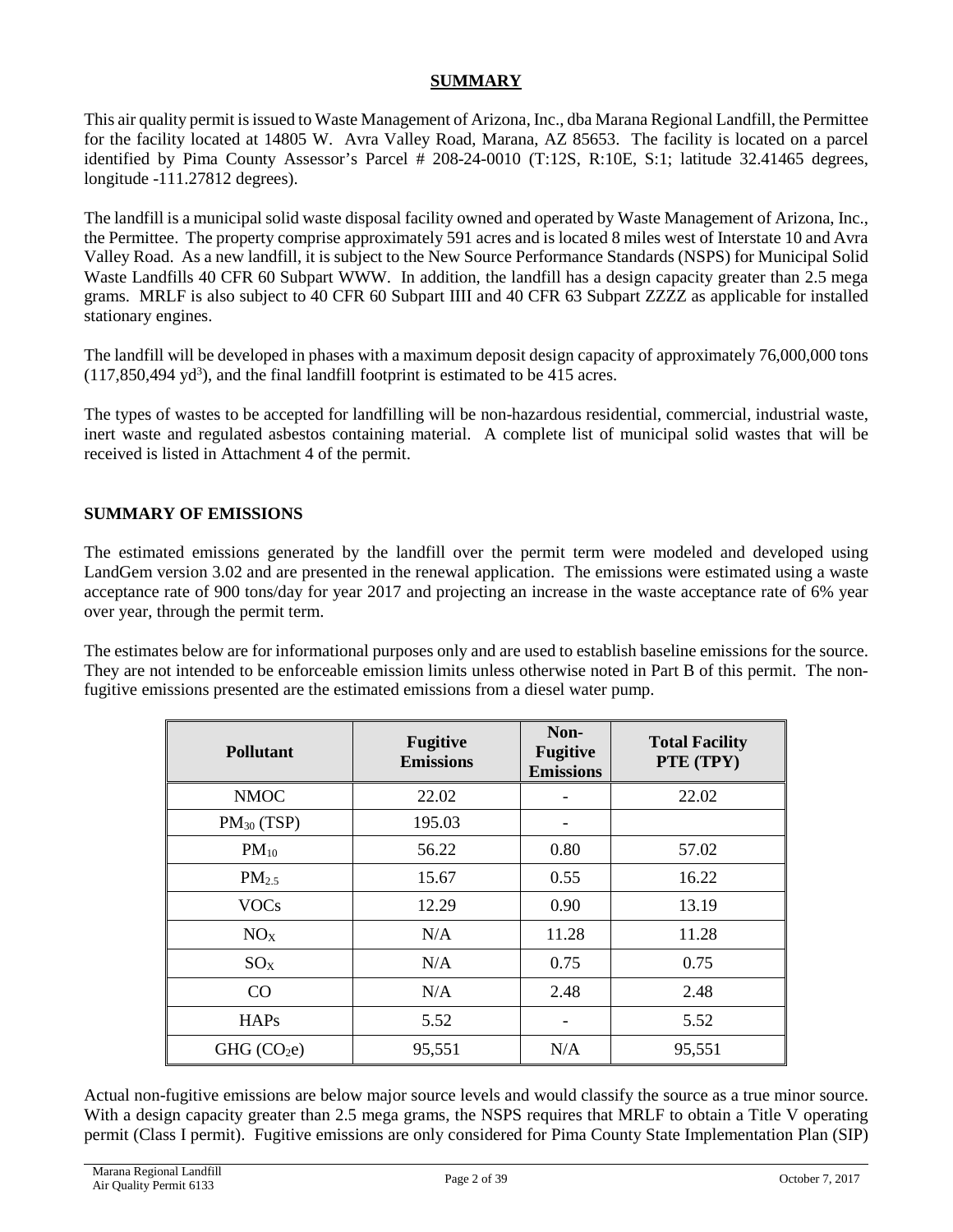purposes but not for Title V purposes. At the time of initial construction of MRLF and pursuant to Pima County SIP, MRLF exceeded the major source threshold (including fugitive emissions) therefore modeling was required to show compliance with the Total Suspended Particulate (TSP) ambient air standards which are shown as maximum allowable pollutant concentrations in SIP Rule 342, Table 342. Limits proposed and modeled against in the submitted air dispersion modeling report were incorporated in the initial permit as installation permit conditions. With the completion of the initial construction of the facility, emissions are lower not requiring additional modeling or the initial installation permit conditions.

**All terms and conditions of this permit are Federally Enforceable by the Administrator of the United States Environmental Protection Agency (U.S.EPA) under the Clean Air Act, except as otherwise noted.**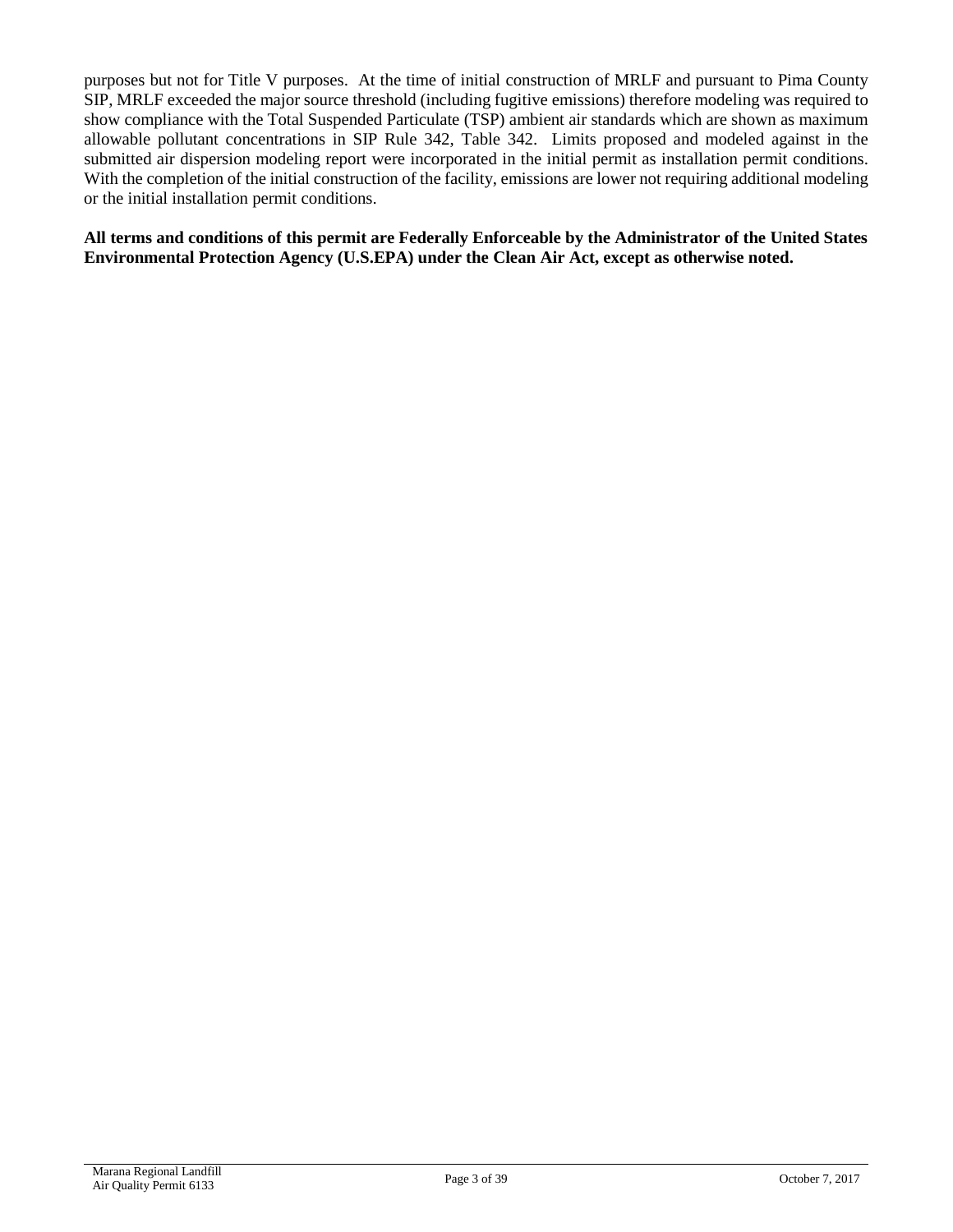# **TABLE OF CONTENTS**

| <b>Summary</b> |                                                                                                                                                                                                                                      |     |
|----------------|--------------------------------------------------------------------------------------------------------------------------------------------------------------------------------------------------------------------------------------|-----|
|                | <b>Part A: General Provisions</b>                                                                                                                                                                                                    |     |
| I.             | Permit Expiration and Renewal <u>manual contract the set of the set of the set of the set of the set of the set of the set of the set of the set of the set of the set of the set of the set of the set of the set of the set of</u> |     |
| Π.             |                                                                                                                                                                                                                                      |     |
| Ш.             | Permit Revision, Reopening, Revocation and Reissuance, or Termination for Cause materials.                                                                                                                                           |     |
| IV.            | Posting of Permit <u>mate communications</u> and the contract of the contract of the contract of the contract of the contract of the contract of the contract of the contract of the contract of the contract of the contract of th  |     |
| V.             |                                                                                                                                                                                                                                      |     |
| VI.            |                                                                                                                                                                                                                                      |     |
| VII.           |                                                                                                                                                                                                                                      |     |
| VIII.          |                                                                                                                                                                                                                                      |     |
| IX.            |                                                                                                                                                                                                                                      |     |
| Χ.             | Permit Revision Pursuant to Federal Hazardous Air Pollutant Standard [11, 2011] [12] 8                                                                                                                                               |     |
| XI.            | Excess Emissions, Permit Deviations, And Emergency Reporting [11, 2013] [12, 2014] [13, 2015] [13, 2016] [13, 2016] [13, 2016] [13, 2016] [13, 2016] [13, 2016] [13, 2016] [13, 2016] [13, 2016] [13, 2016] [13, 2016] [13, 20       |     |
| XII.           |                                                                                                                                                                                                                                      |     |
| XIII.          | Reporting Requirements 2000 million and the contract of the Reporting Requirements 2000 million and the Reporting Requirements 2000 million and the Reporting Requirements 2000 million and 2000 million and 2000 million and        |     |
| XIV.           |                                                                                                                                                                                                                                      |     |
| XV.            |                                                                                                                                                                                                                                      |     |
| XVI.           |                                                                                                                                                                                                                                      |     |
|                |                                                                                                                                                                                                                                      |     |
|                |                                                                                                                                                                                                                                      |     |
| XIX.           |                                                                                                                                                                                                                                      |     |
| XX.            |                                                                                                                                                                                                                                      |     |
| XXI.           | Asbestos Requirements (Demolition / Renovation)<br>16                                                                                                                                                                                |     |
|                |                                                                                                                                                                                                                                      |     |
|                |                                                                                                                                                                                                                                      |     |
|                | Applicability                                                                                                                                                                                                                        |     |
| Section 1      |                                                                                                                                                                                                                                      |     |
| Section 2      |                                                                                                                                                                                                                                      |     |
| Section 3      |                                                                                                                                                                                                                                      |     |
| Section 4      | National Emission Standards for Asbestos Waste Disposal 2014 1997 18:00 18:00 18:00 18:00 18:00 18:00 18:00 19                                                                                                                       |     |
|                | Attachment 1: Applicable Regulations [11] March 2014 1: Applicable Regulations [11] March 2014 11: Applicable Regulations [11] March 2014 12: 238                                                                                    |     |
|                | <b>Attachment 2: Equipment List</b>                                                                                                                                                                                                  |     |
|                |                                                                                                                                                                                                                                      | 40  |
|                |                                                                                                                                                                                                                                      | .41 |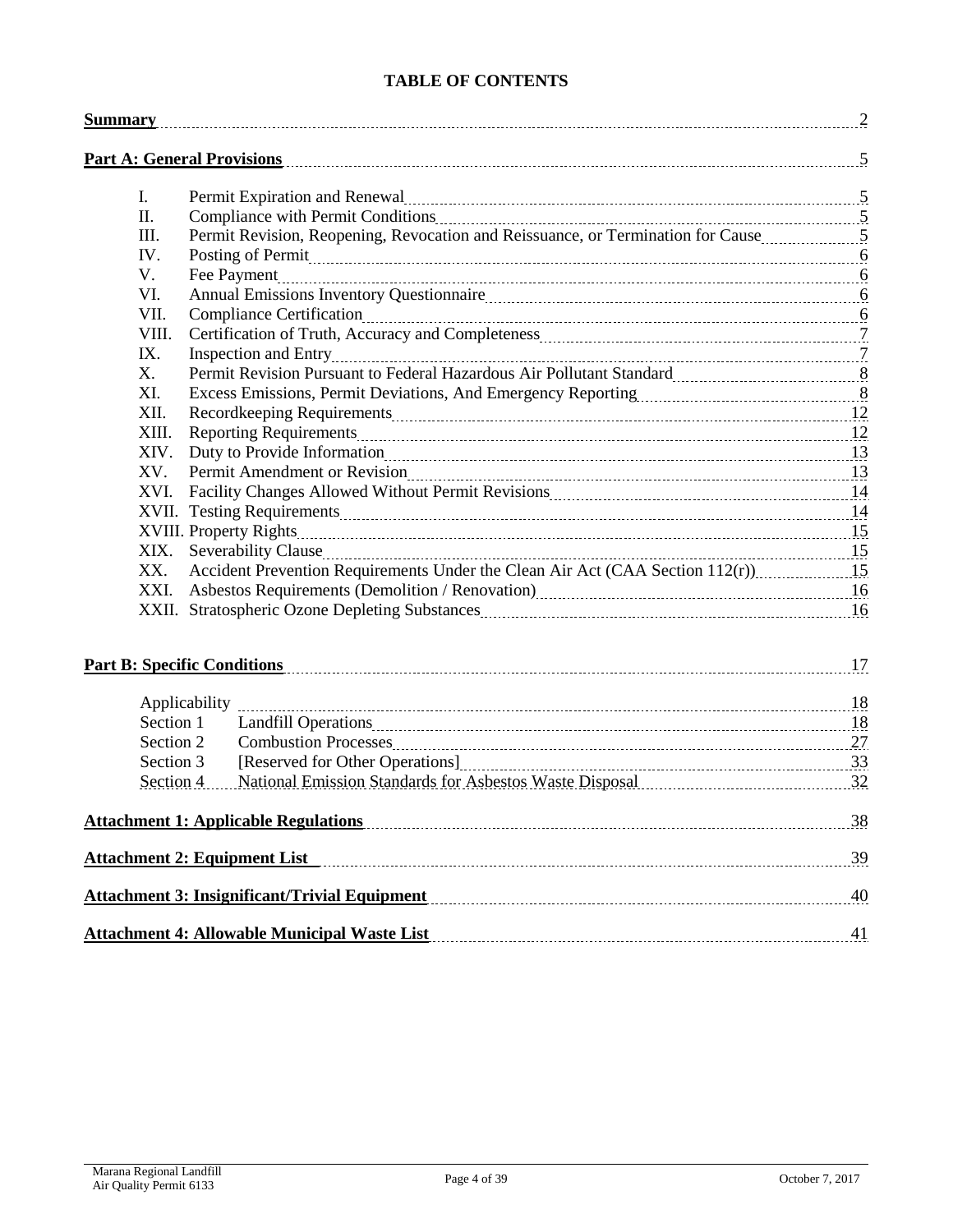#### **PART A: GENERAL CONDITIONS**

(References to A.R.S. are references to the Arizona Revised Statutes, references to A.A.C. are references to the Arizona Administrative Code, and references to PCC are references to Title 17 of the Pima County Code)

#### **I. PERMIT EXPIRATION AND RENEWAL** [PCC 17.12.165.C.2 and PCC 17.12.185.A.1]

- A. This permit is valid for a period of five years from the date of issuance.
- B. The Permittee shall submit an application for renewal of this permit at least 6 months, but not greater than 18 months prior to the date of permit expiration.

#### **II. COMPLIANCE WITH PERMIT CONDITIONS** [PCC 17.12.185.A.7.a and b]

- A. The Permittee shall comply with all conditions of this permit including all applicable requirements of Arizona Air Quality Statutes and Pima County air quality rules. Permit noncompliance may constitute grounds for enforcement action; for permit termination, revocation and reissuance, or revision; or for denial of a permit renewal application. In addition, noncompliance with any federally enforceable requirement constitutes a violation of the Clean Air Act.
- B. It shall not be a defense for a Permittee in an enforcement action that it would have been necessary to halt or reduce the permitted activity in order to maintain compliance with the conditions of this permit.

#### **III. PERMIT REVISION, REOPENING, REVOCATION AND REISSUANCE, OR TERMINATION FOR CAUSE** [PCC 17.12.185.A.7.c and PCC 17.12.270]

- A. The permit may be revised, reopened, revoked and reissued, or terminated for cause. The filing of a request by the Permittee for a permit revision, revocation and reissuance, termination; or of a notification of planned changes or anticipated noncompliance does not stay any permit condition.
- B. The permit shall be reopened and revised under any of the following circumstances:
	- 1. Additional applicable requirements under the Clean Air Act become applicable to a Class I source. Such a reopening shall only occur if there are three or more years remaining in the permit term. The reopening shall be completed no later than 18 months after promulgation of the applicable requirement. No such reopening is required if the effective date of the requirement is later than the date on which the permit is due to expire, unless the original permit or any of its terms and conditions has been extended pursuant to PCC 17.12.280. Any permit revision required pursuant to this condition shall comply with provisions in PCC 17.12.280 for permit renewal and shall reset the fiveyear permit term.
	- 2. Additional requirements, including excess emissions requirements, become applicable to an affected source under the acid rain program. Upon approval by the Administrator, excess emissions offset plans shall be deemed to be incorporated into the Class I permit.
	- 3. The Control Officer determines that the permit contains a material mistake or that inaccurate statements were made in establishing the emissions standards or other terms or conditions of the permit.
	- 4. The Control Officer or the Administrator determines that the permit needs to be revised or revoked to assure compliance with the applicable requirements.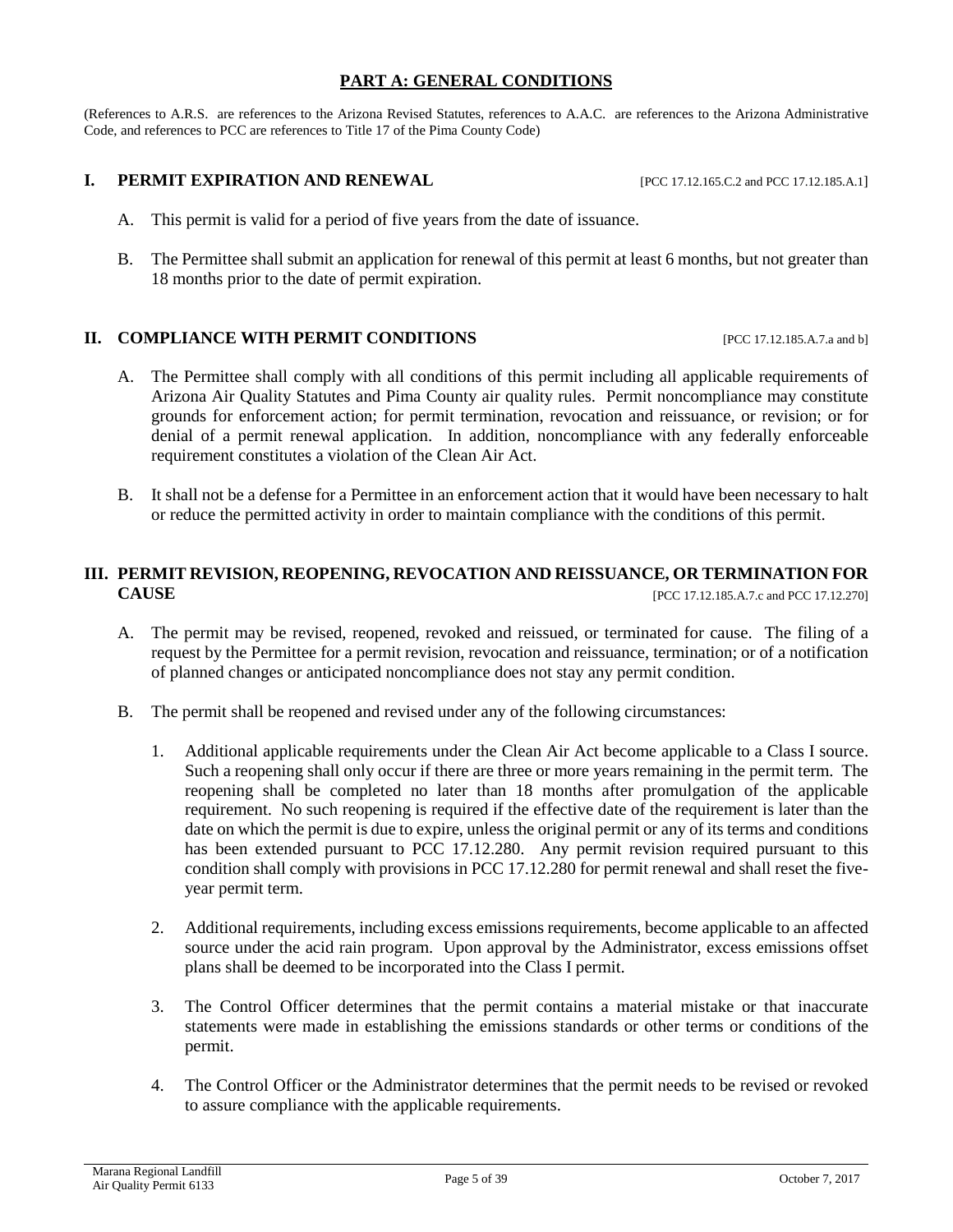C. Proceedings to reopen and reissue a permit, including appeal of any final action relating to a permit reopening, shall follow the same procedures as apply to initial permit issuance. Such reopenings shall, except as provided under condition III.B.1 above, affect only those parts of the permit for which cause to reopen exists. Such reopenings shall be made as expeditiously as practicable. Permit reopenings for reasons other than those stated in condition III.B.1 above, shall not result in the resetting of the five-year permit term.

### **IV. POSTING OF PERMIT IV. POSTING OF PERMIT**

The Permittee shall maintain a complete copy of the permit onsite. If it is not feasible to maintain a copy of the permit onsite, the Permittee may request, in writing, to maintain a copy of the permit at an alternate location. Upon written approval by the Control Officer, the Permittee must maintain a complete copy of the permit at the approved alternative location. In addition, the machine(s), equipment, device(s), or other articles listed in Attachment 2 of this permit shall be affixed with a unique and clearly visible and accessible (ID).

#### **V. FEE PAYMENT [PCC 17.12.185.A.8 and PCC 17.12.520]**

The Permittee shall pay fees to the Control Officer pursuant to PCC 17.12.520.

#### **VI. ANNUAL EMISSIONS INVENTORY QUESTIONNAIRE** [PCC 17.12.320]

- A. When requested by the Control Officer, the Permittee shall complete and submit an annual emissions inventory questionnaire. The questionnaire is due by March 31 or ninety days after the Control Officer makes the request and provides the inventory form, whichever occurs later, and shall include emission information for the previous calendar year.
- B. The questionnaire shall be on a form provided by or approved by the Control Officer and shall include the information required by PCC 17.12.320.

#### **VII. CERTIFCATION OF TRUTH ACCURACY AND COMPLETENESS** [PCC 17.12.165.H]

Any document required to be submitted by this permit, including reports, shall contain a certification by a responsible official of truth, accuracy, and completeness. This certification and any other certification required by this permit shall state that, based on information and belief formed after reasonable inquiry, the statements and information in the document are true, accurate, and complete.

#### **VIII. INSPECTION AND ENTRY** [PCC 17.12.220.A.4]

The Permittee shall allow the Control Officer or the authorized representative of the Control Officer upon presentation of proper credentials to:

- A. Enter upon the Permittee's premises where a source is located or emissions-related activity is conducted, or where records are required to be kept under the conditions of the permit;
- B. Have access to and copy, at reasonable times, any records that are required to be kept under the conditions of the permit;
- C. Inspect, at reasonable times, any facilities, equipment (including monitoring and air pollution control equipment), practices, or operations regulated or required under the permit;
- D. Sample or monitor, at reasonable times, substances or parameters for the purpose of assuring compliance with the permit or other applicable requirements; and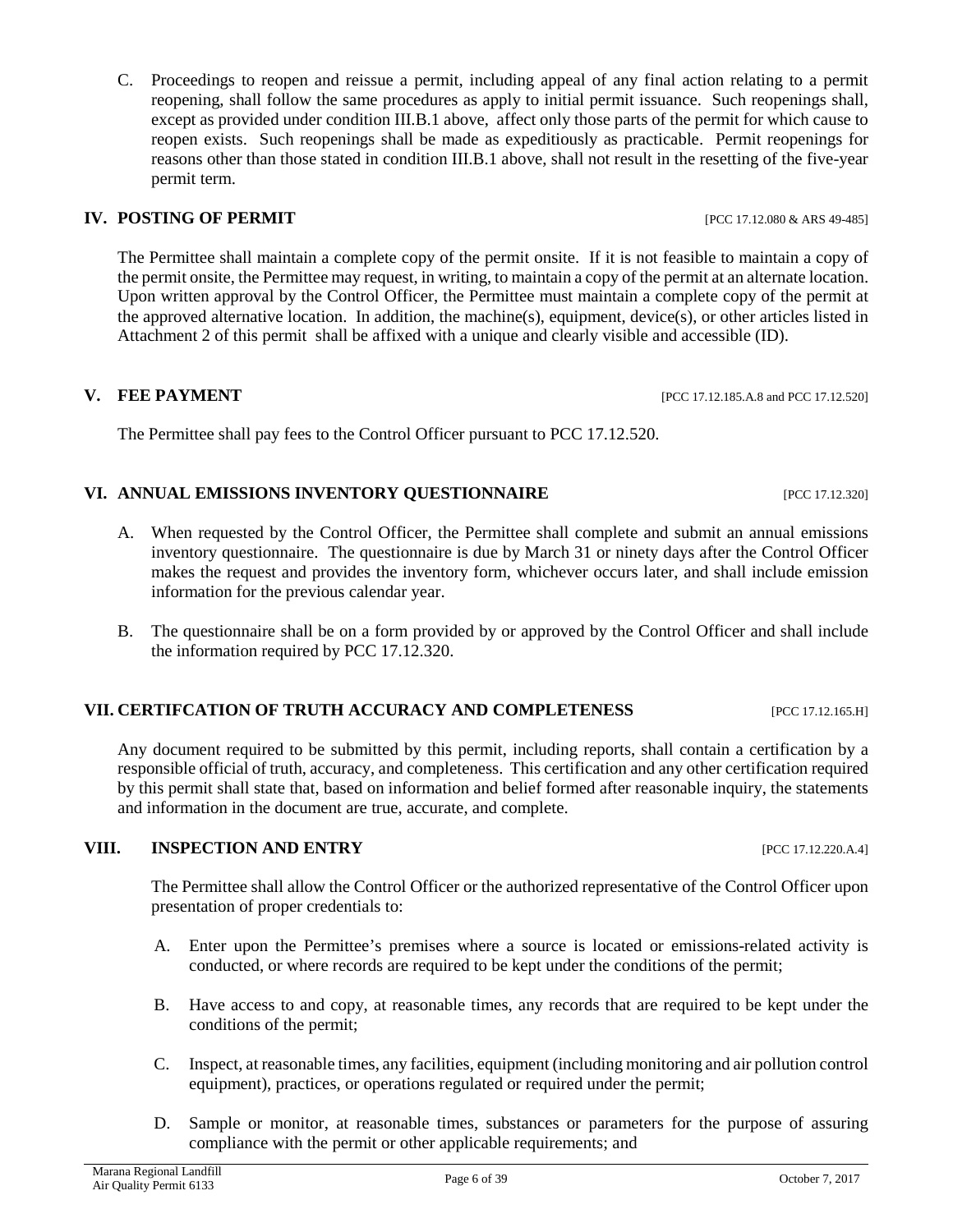E. Record any inspection by use of written, electronic, magnetic and photographic media.

#### **IX. PERMIT REVISION PURSUANT TO FEDERAL HAZARDOUS AIR POLLUTANT STANDARD** [PCC 17.12.160.D.3]

If this source becomes subject to a standard promulgated by the Administrator pursuant to Section 112(d) of the Clean Air Act (National Emission Standards for Hazardous Air Pollutants - NESHAP), then the Permittee shall, within twelve months of the date on which the standard is promulgated, submit an application for a permit revision demonstrating how the source will comply with the standard.

## **X. EXCESS EMISSIONS, PERMIT DEVIATIONS, AND EMERGENCY REPORTING** [PCC 17.12.040]

A. Excess Emissions Reporting [PCC 17.12.040]

- 1. Excess emissions shall be reported as follows:
	- a. Permittee shall report to the Control Officer any emissions in excess of the limits established by this permit. The report shall be in 2 parts as specified below:
		- i. Notification by telephone, facsimile, or E-Mail within 24 hours of the time the Permittee first learned of the occurrence of excess emissions including all available information in condition X.A.1.b below. The number to call to report excess emissions is **520-724-7400.**  The facsimile number to report excess emissions is **520-838-7432.** The e-mail address to report excess emissions is **Air.Permits@pima.gov.**
		- ii. Detailed written notification by submission of an excess emissions report within 72 hours of the notification under condition X.A.1.a.i. above. Notifications should be mailed or emailed to:

#### **PDEQ Air Program 33 N. Stone Avenue, Ste 700, Tucson, Arizona 85701.**

e-mail address: [Air.Permits@pima.gov](mailto:Air.Permits@pima.gov)

- b. The report shall contain the following information:
	- i. Identity of each stack or other emission point where the excess emission occurred;
	- ii. Magnitude of the excess emissions expressed in the units of the applicable emission limitation and the operating data and calculations used in determining the magnitude of the excess emissions;
	- iii. Date, time and duration or expected duration of the excess emissions;
	- iv. Identity of the equipment from which the excess emissions emanated;
	- v. Nature and cause of the emissions;
	- vi. If the excess emissions were the result of a malfunction, steps taken, to remedy the malfunction and the steps taken or planned to prevent the recurrence of such malfunctions; and
	- vii. The steps that were or are being taken to limit the excess emissions; If the excess emissions resulted from start-up or malfunction, the report shall contain a list of the steps taken to comply with permit procedures.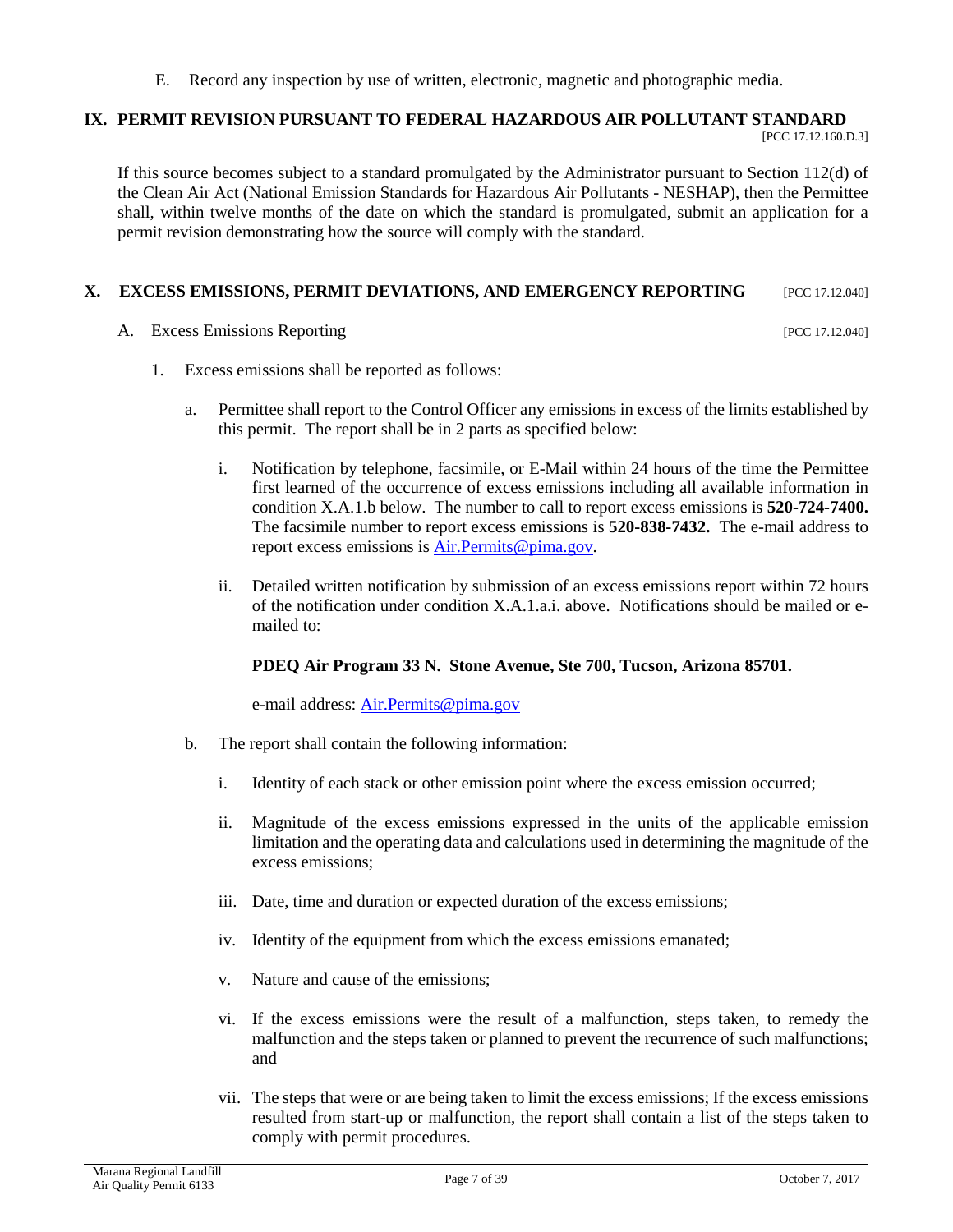2. In the case of continuous or recurring excess emissions, the notification requirements of this condition shall be satisfied if the source provides the required notification after excess emissions are first detected and includes in such notification an estimate of the time the excess emissions will continue. Excess emissions occurring after the estimated time period or changes in the nature of the emissions as originally reported shall require additional notification as provided in condition X.A.1.

#### B. Permit Deviations Reporting [PCC 17.12.185.A.5]

The Permittee shall promptly report deviations from permit requirements, including those attributable to upset conditions as defined in the permit, the probable cause of such deviations, and any corrective actions or preventive measures taken. Prompt reporting shall mean that the report was submitted to the Control Officer by certified mail, facsimile, e-mail, or hand delivery within two working days of the time when emission limitations were exceeded due to an emergency or within two working days of the time when the Permittee first learned of the occurrence of a deviation from permit conditions.

#### C. Emergency Provision [PCC 17.12.185.D]

- 1. An ″emergency″ means any situation arising from sudden and reasonably unforeseeable events beyond the control of the source, including acts of God, that requires immediate corrective action to restore normal operation and that causes the source to exceed a technology-based emission limitation under the permit, due to unavoidable increases in emission attributable to the emergency. An emergency shall not include noncompliance to the extent caused by improperly designed equipment, lack of preventive maintenance, careless or improper operation, or operator error.
- 2. An emergency constitutes an affirmative defense to an action brought for noncompliance with the technology-based emission limitations if condition X.C.3 below is met.
- 3. The affirmative defense of emergency shall be demonstrated through properly signed, contemporaneous operating logs, or other relevant evidence that:
	- a. An emergency occurred and that the Permittee can identify the cause or causes of the emergency;
	- b. The permitted facility was being properly operated at the time of the emergency;
	- c. During the period of the emergency the Permittee took all reasonable steps to minimize levels of emissions that exceeded the emissions standards or other requirements in the permit; and
	- d. The Permittee submitted notice of the emergency to the Control Officer by certified mail, facsimile, e-mail, or hand delivery, within two working days of the time when emission limitations were exceeded due to the emergency. This notice shall contain a description of the emergency, any steps taken to mitigate emissions, and corrective action taken.
- 4. In any enforcement proceeding, the Permittee seeking to establish the occurrence of an emergency has the burden of proof.
- 5. This provision is in addition to any emergency or upset provision contained in any applicable requirement.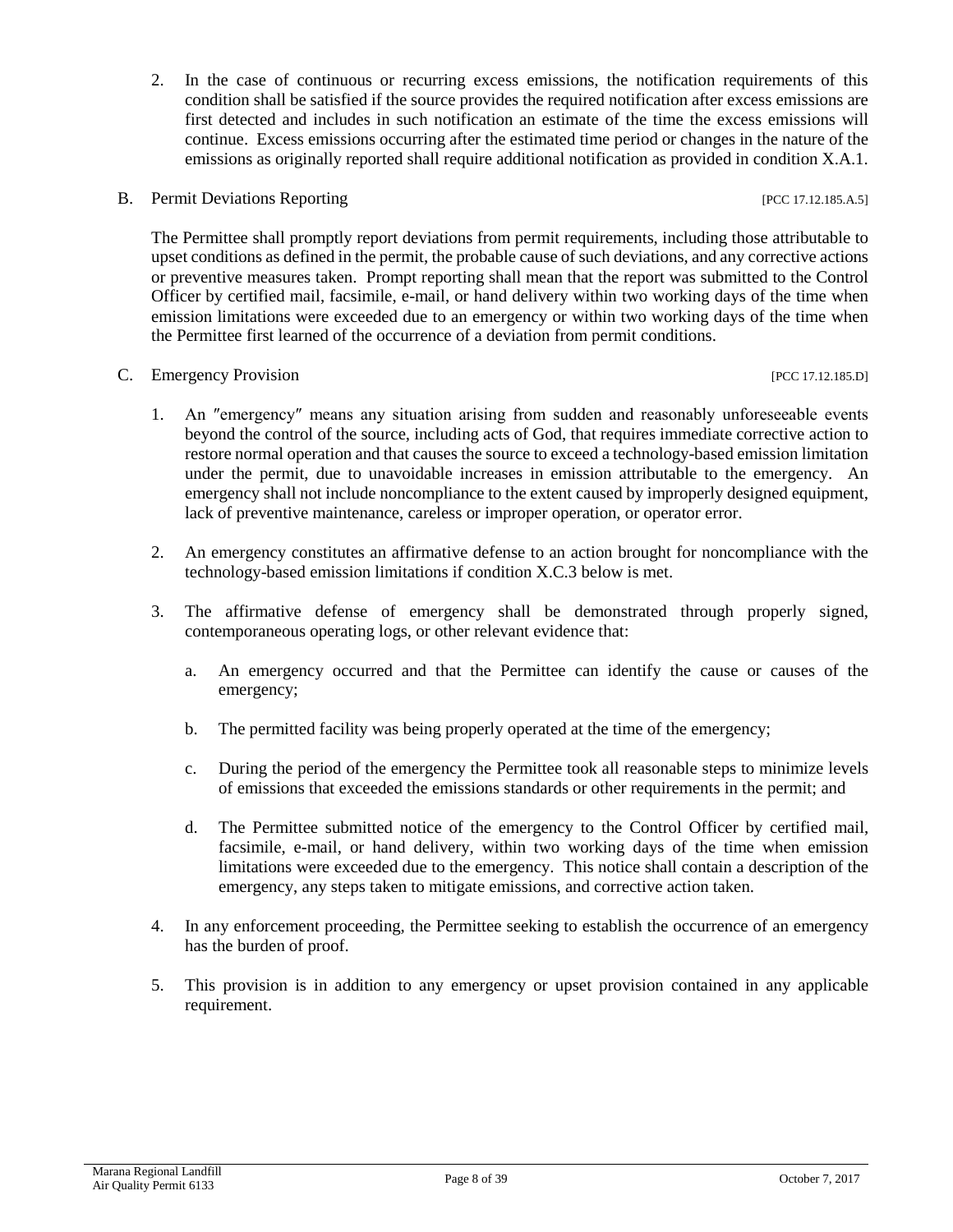#### D. Compliance Schedule [ARS § 49-480.F.3 and 5]

For any excess emission or permit deviation that cannot be corrected within 72 hours, the Permittee is required to submit a compliance schedule to the Control Officer within 21 days of such occurrence. The compliance schedule shall include a schedule of remedial measures, including an enforceable sequence of actions with milestones, leading to compliance with the permit terms or conditions that have been violated.

- E. Affirmative Defenses for Excess Emissions Due to Malfunctions, Startup, and Shutdown. [PCC 17.12.035]
	- 1. Applicability

This condition establishes affirmative defenses for certain emissions in excess of an emission standard or limitation and applies to all emission standards or limitations except for standards or limitations:

- a. Promulgated pursuant to Sections 111 or 112 of the Clean Air Act,
- b. Promulgated pursuant to Titles IV or VI of the Clean Air Act,
- c. Contained in any Prevention of Significant Deterioration (PSD) or New Source Review (NSR) permit issued by the U.S. EPA, or
- d. Included in a permit to meet the requirements of PCC 17.16.590.A.5.
- 2. Affirmative Defense for Malfunctions

Emissions in excess of an applicable emission limitation due to malfunction shall constitute a violation. When emissions in excess of an applicable emission limitation are due to a malfunction, the Permittee has an affirmative defense to a civil or administrative enforcement proceeding based on that violation, other than a judicial action seeking injunctive relief, if the Permittee has complied with the reporting requirements of condition X.A above and has demonstrated all of the following:

- a. The excess emissions resulted from a sudden and unavoidable breakdown of process equipment or air pollution control equipment beyond the reasonable control of the Permittee;
- b. The air pollution control equipment, process equipment, or processes were at all times maintained and operated in a manner consistent with good practice for minimizing emissions;
- c. If repairs were required, the repairs were made in an expeditious fashion when the applicable emission limitations were being exceeded. Off-shift labor and overtime were utilized where practicable to ensure that the repairs were made as expeditiously as possible. If off-shift labor and overtime were not utilized, the Permittee satisfactorily demonstrated that the measures were impracticable;
- d. The amount and duration of the excess emissions (including any bypass operation) were minimized to the maximum extent practicable during periods of such emissions;
- e. All reasonable steps were taken to minimize the impact of the excess emissions on ambient air quality;
- f. The excess emissions were not part of a recurring pattern indicative of inadequate design, operation, or maintenance;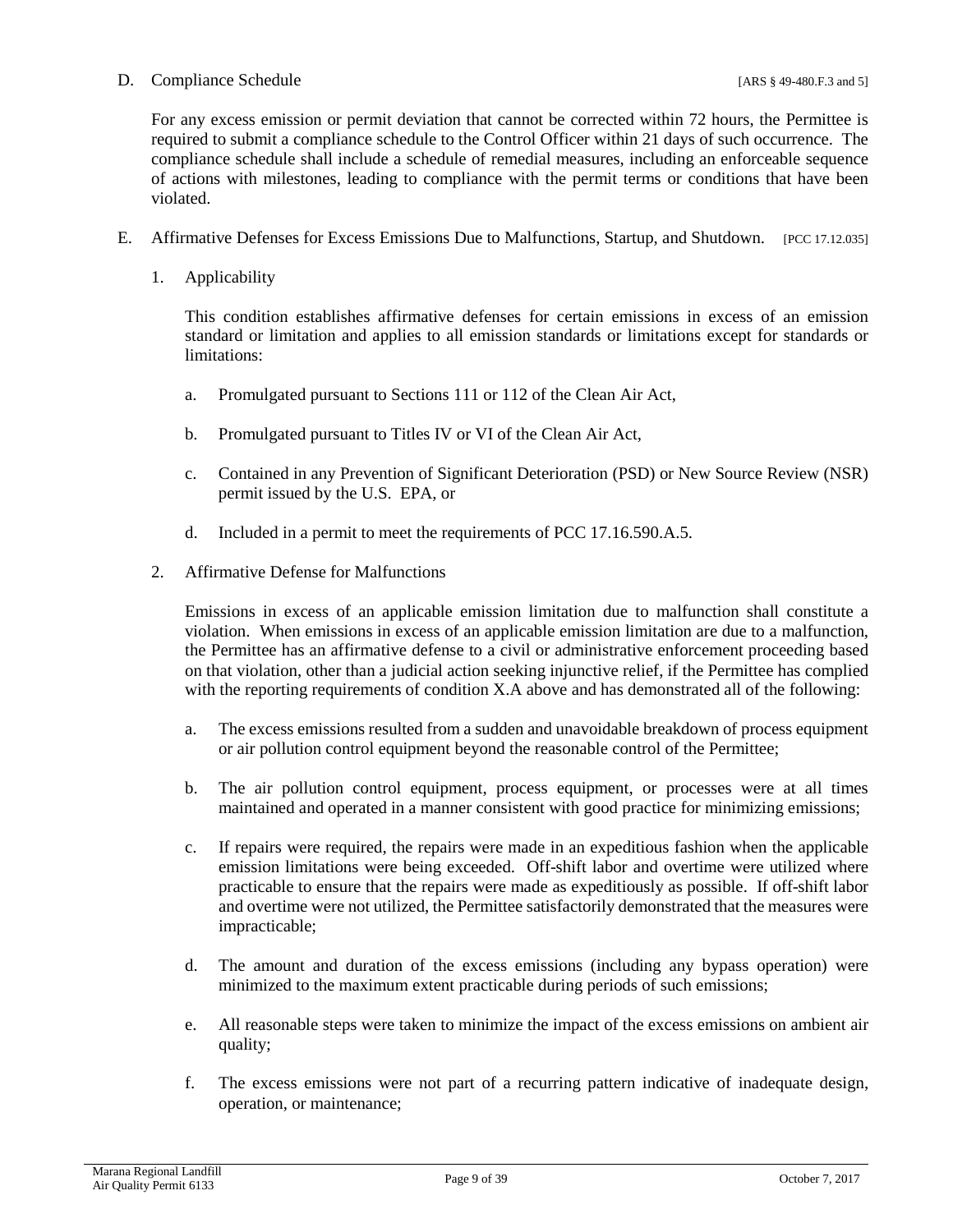- g. During the period of excess emissions there were no exceedances of the relevant ambient air quality standards established in PCC Chapter 17.08 that could be attributed to the emitting source;
- h. The excess emissions did not stem from any activity or event that could have been foreseen and avoided, or planned, and could not have been avoided by better operations and maintenance practices;
- i. All emissions monitoring systems were kept in operation if at all practicable; and
- j. The Permittee's actions in response to the excess emissions were documented by contemporaneous records.
- 3. Affirmative Defense for Startup and Shutdown
	- a. Except as provided in condition X.E.3.b below, and unless otherwise provided for in the specific conditions in Part B of this permit, emissions in excess of an applicable emission limitation due to startup and shutdown shall constitute a violation. When emissions in excess of an applicable emission limitation are due to startup and shutdown, the Permittee has an affirmative defense to a civil or administrative enforcement proceeding based on that violation, other than a judicial action seeking injunctive relief, if the owner or operator of the source has complied with the reporting requirements of condition X.A above and has demonstrated all of the following:
		- i. The excess emissions could not have been prevented through careful and prudent planning and design;
		- ii. If the excess emissions were the result of a bypass of control equipment, the bypass was unavoidable to prevent loss of life, personal injury, or severe damage to air pollution control equipment, production equipment, or other property;
		- iii. The source's air pollution control equipment, process equipment, or processes were at all times maintained and operated in a manner consistent with good practice for minimizing emissions;
		- iv. The amount and duration of the excess emissions (including any bypass operation) were minimized to the maximum extent practicable during periods of such emissions;
		- v. All reasonable steps were taken to minimize the impact of the excess emissions on ambient air quality;
		- vi. During the period of excess emissions there were no exceedances of the relevant ambient air quality standards established in PCC Chapter 17.08 that could be attributed to the emitting source;
		- vii. All emissions monitoring systems were kept in operation if at all practicable; and
		- viii. Contemporaneous records documented the Permittee's actions in response to the excess emissions.
	- b. If excess emissions occur due to a malfunction during routine startup and shutdown, then those instances shall be treated as other malfunctions subject to condition X.E.2 above.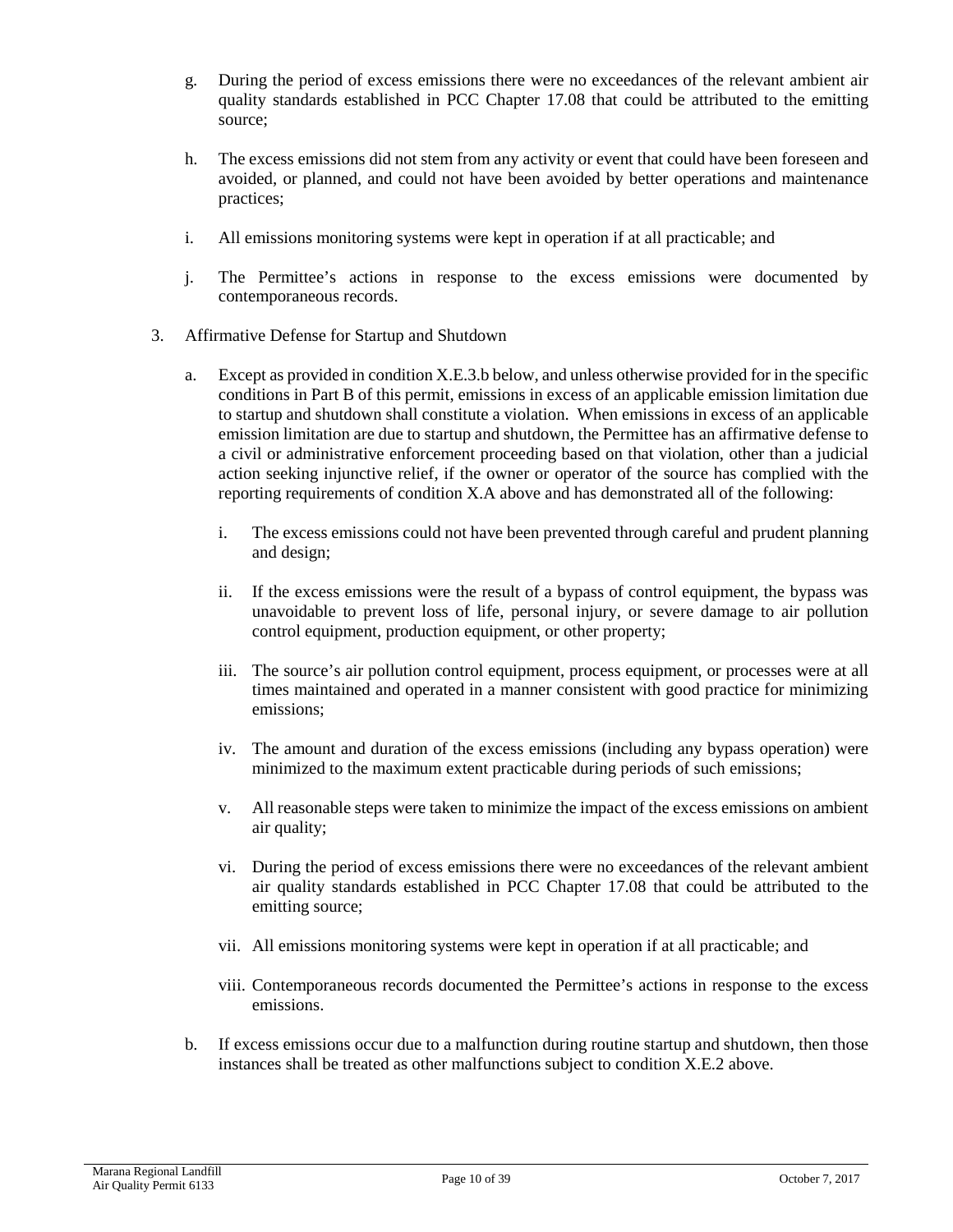4. Affirmative Defense for Malfunctions during Scheduled Maintenance

If excess emissions occur due to a malfunction during scheduled maintenance, then those instances will be treated as other malfunctions subject to condition X.E.2 above.

5. Demonstration of Reasonable and Practicable Measures

For an affirmative defense under conditions X.E.2 or 3 above, the Permittee shall demonstrate, through submission of the data and information required by conditions  $X.E.1 - 5$  and  $X.A$  above, that all reasonable and practicable measures within the owner or operator's control were implemented to prevent the occurrence of the excess emissions.

#### **XI. RECORDKEEPING REQUIREMENTS** [PCC 17.12.185.A.4]

- A. The Permittee shall keep records of all required monitoring information including but not limited to the following as applicable:
	- 1. The date, place as defined in the permit, and time of sampling or measurements;
	- 2. The date(s) analyses were performed;
	- 3. The name of the company or entity that performed the analyses;
	- 4. A description of the analytical techniques or methods used;
	- 5. The results of such analyses; and
	- 6. The operating conditions as existing at the time of sampling or measurement.
- B. The Permittee shall retain records of all required monitoring data and support information for a period of at least 5 years from the date of the monitoring sample, measurement, report, or application. Support information includes all calibration and maintenance records and original strip chart recordings for continuous monitoring instrumentation, and copies of all reports required by the permit.
- C. All required records shall be maintained either in an unchangeable electronic format or in a handwritten logbook utilizing indelible ink.

#### **XII. REPORTING REQUIREMENTS** [PCC 17.12.185.A.5]

The Permittee shall comply with all of the reporting requirements of this permit. These include all of the following:

- A. Excess emissions; permit deviations, and emergency reports in accordance with condition X above.
- B. Performance test results in accordance with condition XVI.F below.
- C. Other reports required by any condition in Part B of this permit.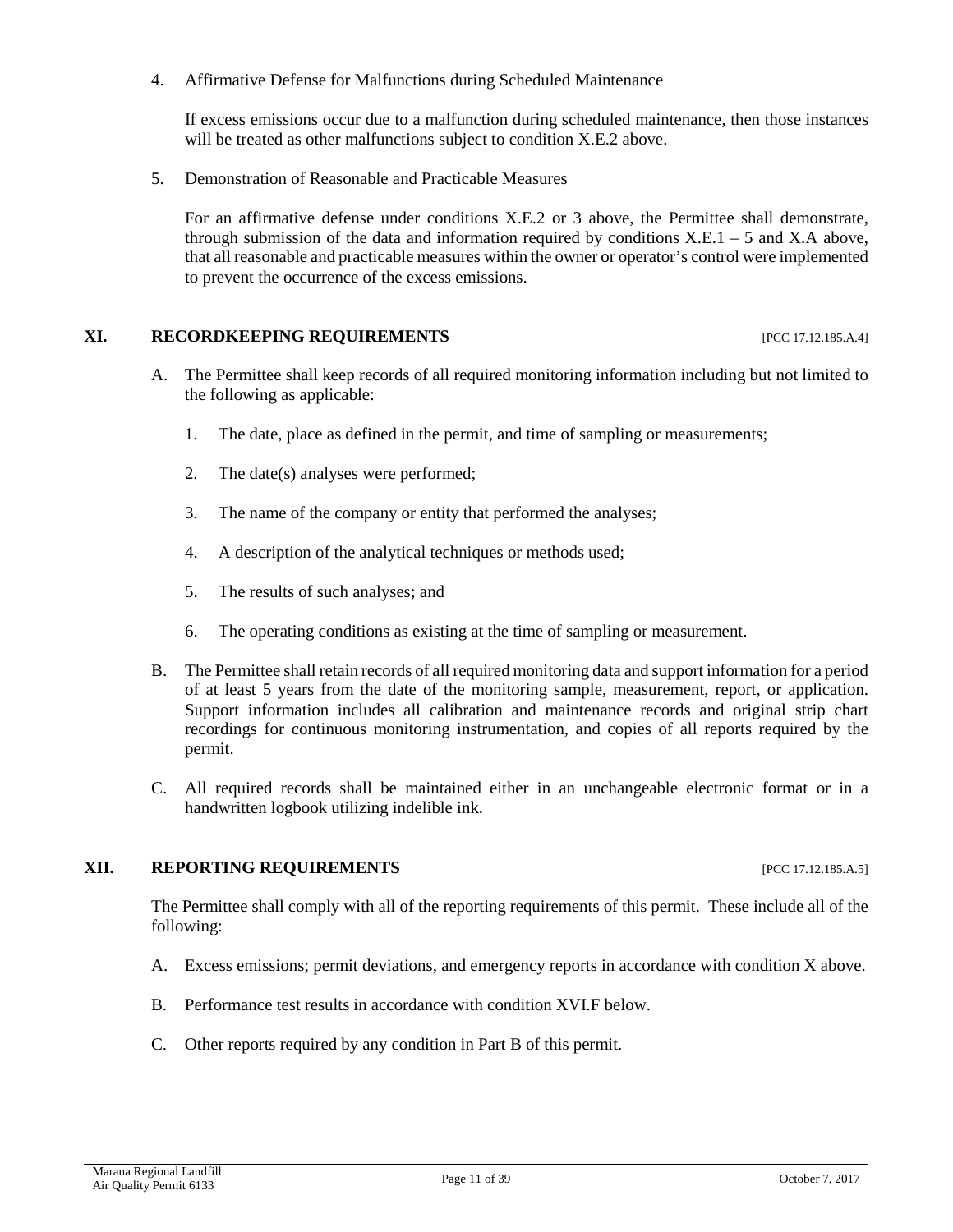#### **XIII. DUTY TO PROVIDE INFORMATION** [PCC 17.12.165.G and PCC 17.12.185.A.7.e]

- A. The Permittee shall furnish to the Control Officer, within a reasonable time, any information that the Control Officer may request in writing to determine whether cause exists for revising, revoking and reissuing, or terminating the permit or to determine compliance with the permit. Upon request, the Permittee shall also furnish to the Control Officer copies of records required to be kept by the permit.
- B. If the Permittee has failed to submit any relevant facts or has submitted incorrect information in the permit application, the Permittee shall, upon becoming aware of such failure or incorrect submittal, promptly submit such supplementary facts or corrected information. In addition, an applicant shall provide additional information as necessary to address any requirements that become applicable to the source after the date it filed a complete application but prior to release of a proposed permit.

#### **XIV. PERMIT AMENDMENT OR REVISION** [PCC 17.12.245, PCC 17.12.255 and PCC 17.12.260]

The Permittee shall apply for a permit amendment or revision for changes to the facility which do not qualify for a facility change without revision under condition XV below, as follows:

- A. Administrative Permit Amendment (PCC 17.12.245);
- B. Minor Permit Revision (PCC 17.12.255);
- C. Significant Permit Revision (PCC 17.12.260).

The applicability and requirements for such action are defined in the above referenced sections of Title 17.

#### **XV. FACILITY CHANGES WITHOUT A PERMIT REVISION [PCC 17.12.240]**

- A. Except for a physical change or change in the method of operation at a Class II source requiring a permit revision under PCC 17.12.235, or a change subject to logging or notice requirements in conditions XV.B or C below, a change at a Class II source shall not be subject to revision, notice, or logging requirements.
- B. Except as otherwise provided in the conditions applicable to an emissions cap created under PCC 17.12.195, the following changes may be made if the source keeps onsite records of the changes as provided in condition XV.I below:
	- 1. Implementing an alternative operating scenario, including raw material changes;
	- 2. Changing process equipment, operating procedures, or making any other physical change if the permit requires the change to be logged;
	- 3. Engaging in any new insignificant activity listed in PCC 17.04.340, Insignificant Activities definition; (a) through (i) but not listed in the permit;
	- 4. Replacing an item of air pollution control equipment listed in the permit with an identical (same model, different serial number) item. The Control Officer may require verification of efficiency of the new equipment by performance tests; and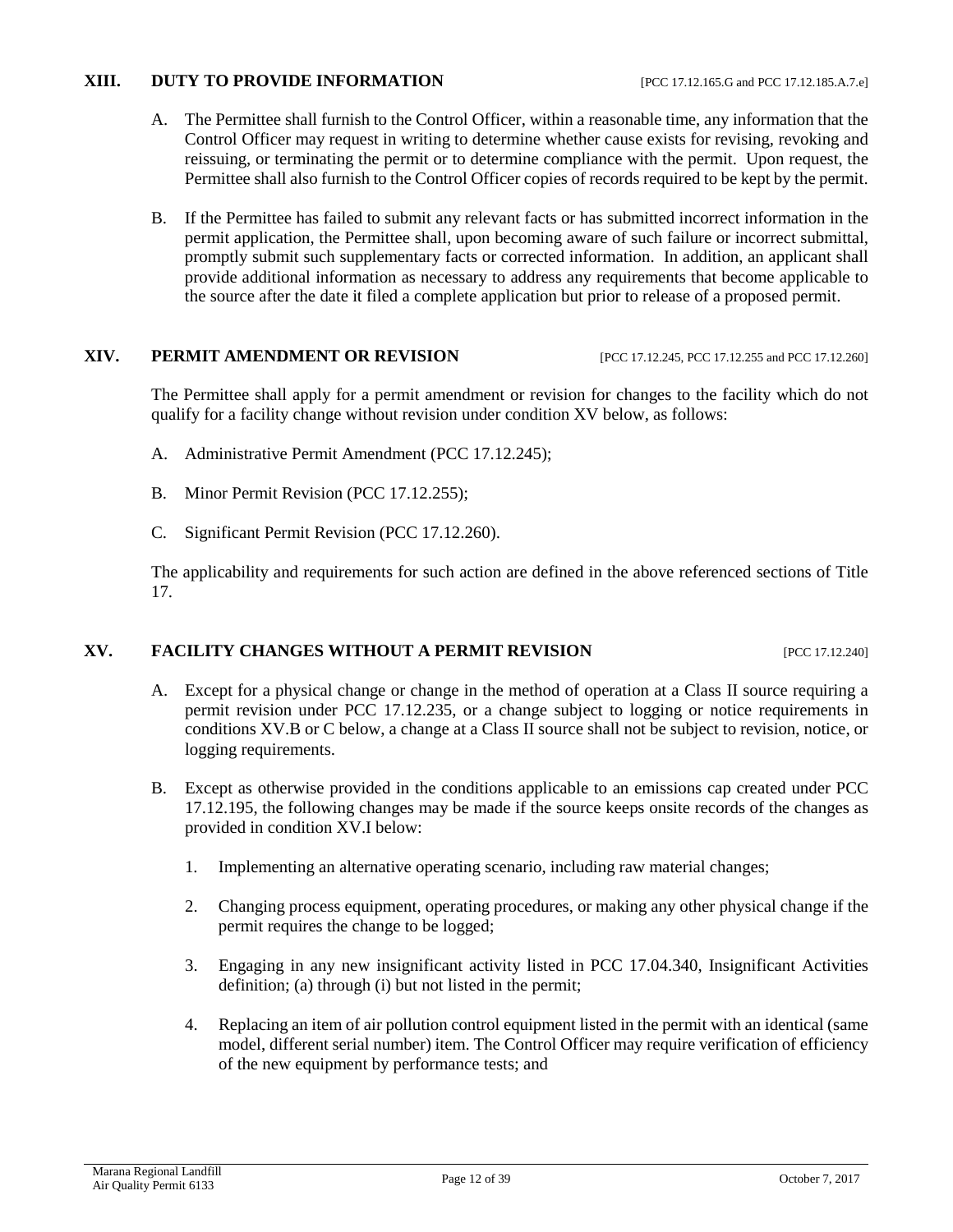- 5. A change that results in a decrease in actual emissions if the source wants to claim credit for the decrease in determining whether the source has a net emissions increase for any purpose. The logged information shall include a description of the change that will produce the decrease in actual emissions. A decrease that has not been logged is creditable only if the decrease is quantifiable, enforceable, and otherwise qualifies as a creditable decrease.
- C. Except as provided in the conditions applicable to an emissions cap created under PCC 17.12.195, the following changes may be made if the source provides written notice to the Department in advance of the change as provided below:
	- 1. Replacing an item of air pollution control equipment listed in the permit with one that is not identical but that is substantially similar and has the same or better pollutant removal efficiency: seven days. The Control Officer may require verification of efficiency of the new equipment by performance tests;
	- 2. A physical change or change in the method of operation that increases actual emissions more than 10% of the major source threshold for any conventional pollutant but does not require a permit revision: seven days;
	- 3. Replacing an item of air pollution control equipment listed in the permit with one that is not substantially similar but that has the same or better efficiency: 30 days. The Control Officer may require verification of efficiency of the new equipment by performance tests;
	- 4. A change that would trigger an applicable requirement that already exists in the permit: 30 days unless otherwise required by the applicable requirement;
	- 5. A change that amounts to reconstruction of the source or an affected facility: seven days. For purposes of this condition, reconstruction of a source or an affected facility shall be presumed if the fixed capital cost of the new components exceeds 50% of the fixed capital cost of a comparable entirely new source or affected facility and the changes to the components have occurred over the 12 consecutive months beginning with commencement of construction; and
	- 6. A change that will result in the emissions of a new regulated air pollutant above an applicable regulatory threshold but that does not trigger a new applicable requirement for that source category: 30 days. For purposes of this requirement, an applicable regulatory threshold for a conventional air pollutant shall be 10% of the applicable major source threshold for that pollutant.
- D. For each change under condition XV.C above, the written notice shall be by certified mail, facsimile, e-mail or hand delivery and shall be received by the Control Officer the minimum amount of time in advance of the change. Notifications of changes associated with emergency conditions, such as malfunctions necessitating the replacement of equipment, may be provided wi7th less than required notice, but must be provided as far in advance of the change, or if advance notification is not practicable, as soon after the change as possible. The written notice shall include:
	- 1. When the proposed change will occur,
	- 2. A description of the change,
	- 3. Any change in emissions of regulated air pollutants, and
	- 4. Any permit term or condition that is no longer applicable as a result of the change.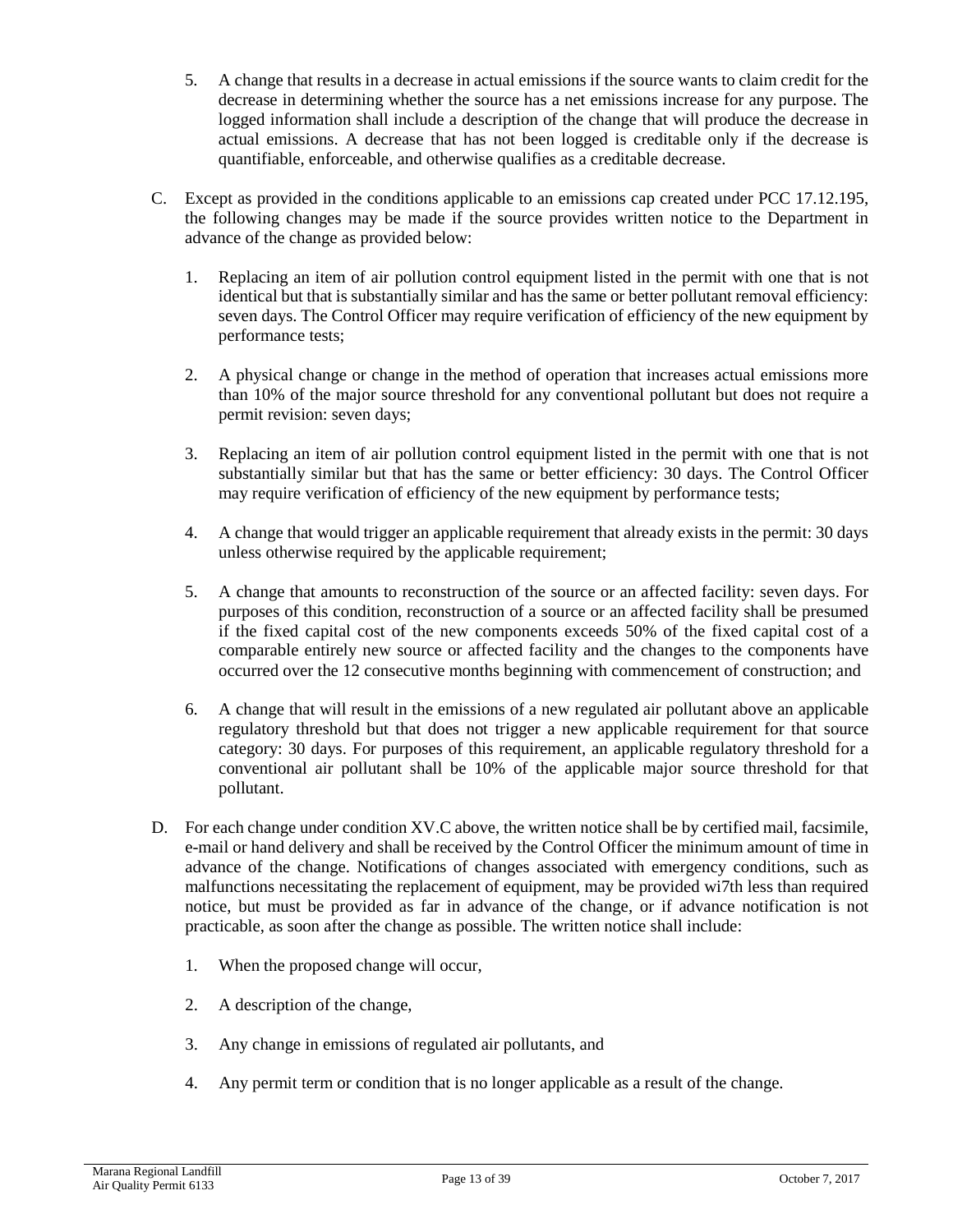- E. A source may implement any change in condition XV.C above without the required notice by applying for a minor permit revision under PCC 17.12.255 and complying with PCC 17.12.255.D.2 and G.
- F. The permit shield described in condition XIX below shall not apply to any change made under this condition, other than implementation of an alternate operating scenario under condition XV.B.1 above.
- G. Notwithstanding any other part of this condition, the Control Officer may require a permit to be revised for any change that, when considered together with any other changes submitted by the same source under this condition over the term of the permit, constitutes a change under PCC 17.12.235.A.
- H. If a source change is described under both conditions XV.B and C above, the source shall comply with condition XV.C above. If a source change is described under both condition XV.C above, and PCC 17.12.235.B, the source shall comply with PCC 17.12.235.B.
- I. A copy of all logs required under condition XV.B above shall be filed with the Control Officer within 30 days after each anniversary of the permit issue date. If no changes were made at the source requiring logging, a statement to that effect shall be filed instead.
- J. Logging Requirements
	- 1. Each log entry required by a change under XV.B above shall include at least the following information:
		- a. A description of the change, including:
			- i. A description of any process change.
			- ii. A description of any equipment change, including both old and new equipment descriptions, model numbers and serial numbers, or any other unique equipment number.
			- iii. A description of any process material change.
		- b. The date and time that the change occurred.
		- c. The provision(s) of condition XV.B above that authorizes the change to be made with logging.
		- d. The date the entry was made and the first and last name of the person making the entry.
	- 2. Logs shall be kept for five years from the date created. Logging shall be performed in indelible ink in a bound log book with sequentially numbered pages, or in any other form, including electronic format, approved by the Control Officer.

# **XVI. TESTING REQUIREMENTS** [PCC 17.12.050]

A. New sources required to conduct performance testing shall do so within 60 days after the source has achieved the capability to operate at its maximum production rate on a sustained basis but no later than 180 days after initial startup of such sources. The Permittee shall conduct performance testing as specified in Part B of the permit and at such other times as may be required by the Control Officer. The Permittee shall furnish the control officer a written report or the results of the tests.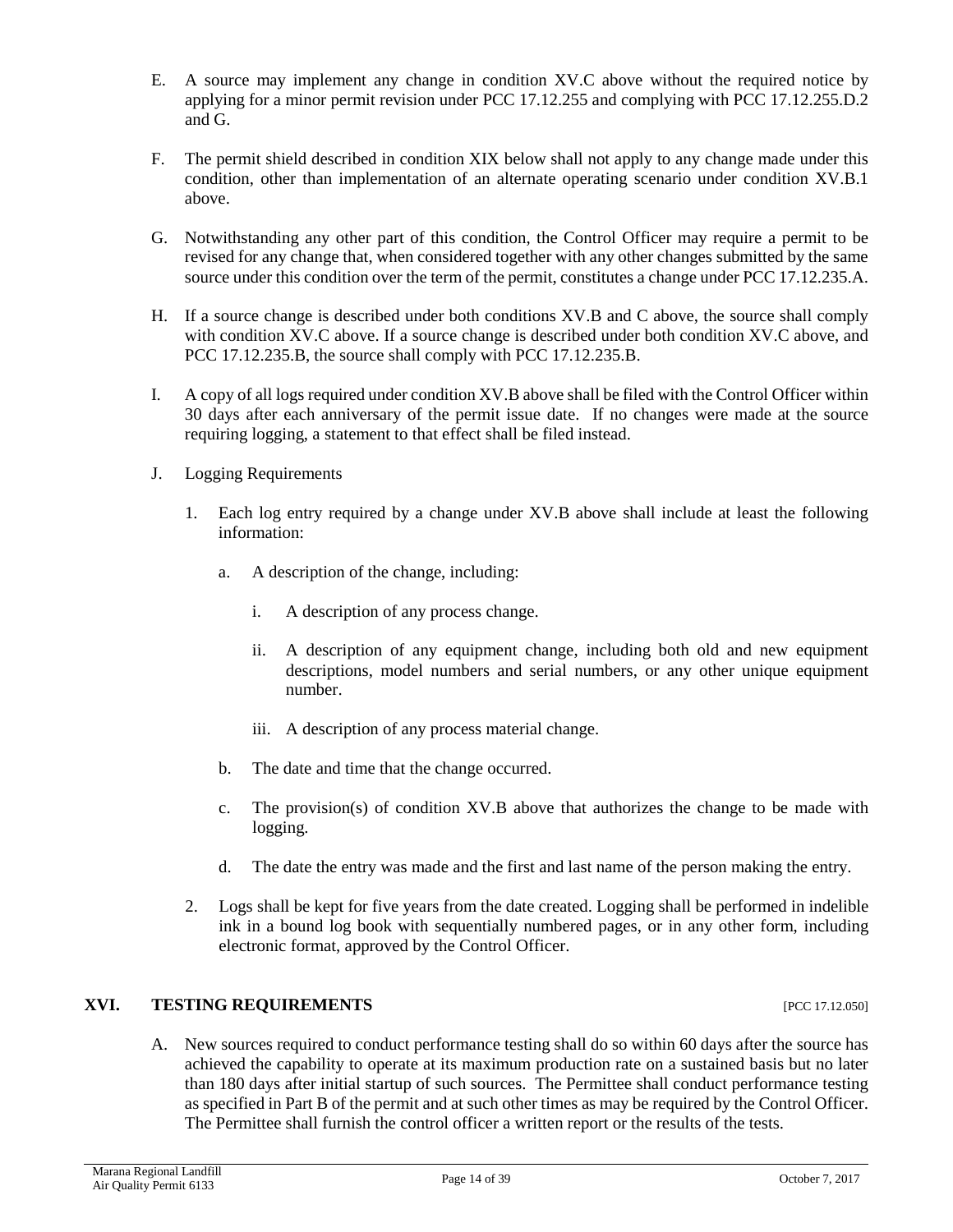B. Operational Conditions During Testing

Performance tests shall be conducted while the unit is operating at full load under representative operational conditions unless other conditions are required by the applicable test method or in this permit. With prior written approval from the Control Officer, testing may be performed at a lower rate. Operations during start-up, shutdown, and malfunction (as defined in PCC 17.04.340.A) shall not constitute representative operational conditions unless otherwise specified in the applicable requirement.

C. Test Procedure

Tests shall be conducted and data reduced in accordance with the test methods and procedures contained in the Arizona Testing Manual, 40 CFR 52; Appendices D and E, 40 CFR 60; Appendices A through F; and 40 CFR 61, Appendices B and C unless modified by the Control Officer pursuant to PCC 17.12.050.B.

D. Test Plan

At least 14 calendar days prior to performing a test, the Permittee shall submit a test plan to the Control Officer, in accordance with PCC 17.12.050.D and the Arizona Testing Manual. This test plan must include the test duration, test location(s), test methods, and source operation and other parameters that may affect the test results.

E. Stack Sampling Facilities

The Permittee shall provide or cause to be provided, performance testing facilities as follows:

- 1. Sampling ports adequate for test methods applicable to the facility;
- 2. Safe sampling platform(s);
- 3. Safe access to sampling platform(s); and,
- 4. Utilities for sampling and testing equipment.
- F. Interpretation of Final Results

Each performance test shall consist of three separate runs using the applicable test method. Each run shall be conducted for the time and under the conditions specified in the applicable standard. For the purpose of determining compliance with an applicable standard, the arithmetic mean of the results of the three runs shall apply. In the event that a sample is accidentally lost or conditions occur in which one of the three runs is required to be discontinued because of forced shutdown, failure of an irreplaceable portion of the sample train, extreme meteorological conditions, or other circumstances beyond the Permittee's control, compliance may, upon the Control Officer's approval, be determined using the arithmetic mean of the results of the other two runs. If the Control Officer or the Control Officer's designee is present, tests may only be stopped with the Control Officer's or such designee's approval. If the Control Officer or the Control Officer's designee is not present, tests may only be stopped for good cause. Good cause includes: forced shutdown, failure of an irreplaceable portion of the sample train, extreme meteorological conditions, or other circumstances beyond the Permittee's control. Termination of any test without good cause after the first run is commenced shall constitute a failure of the test. Supporting documentation, which demonstrates good cause, must be submitted.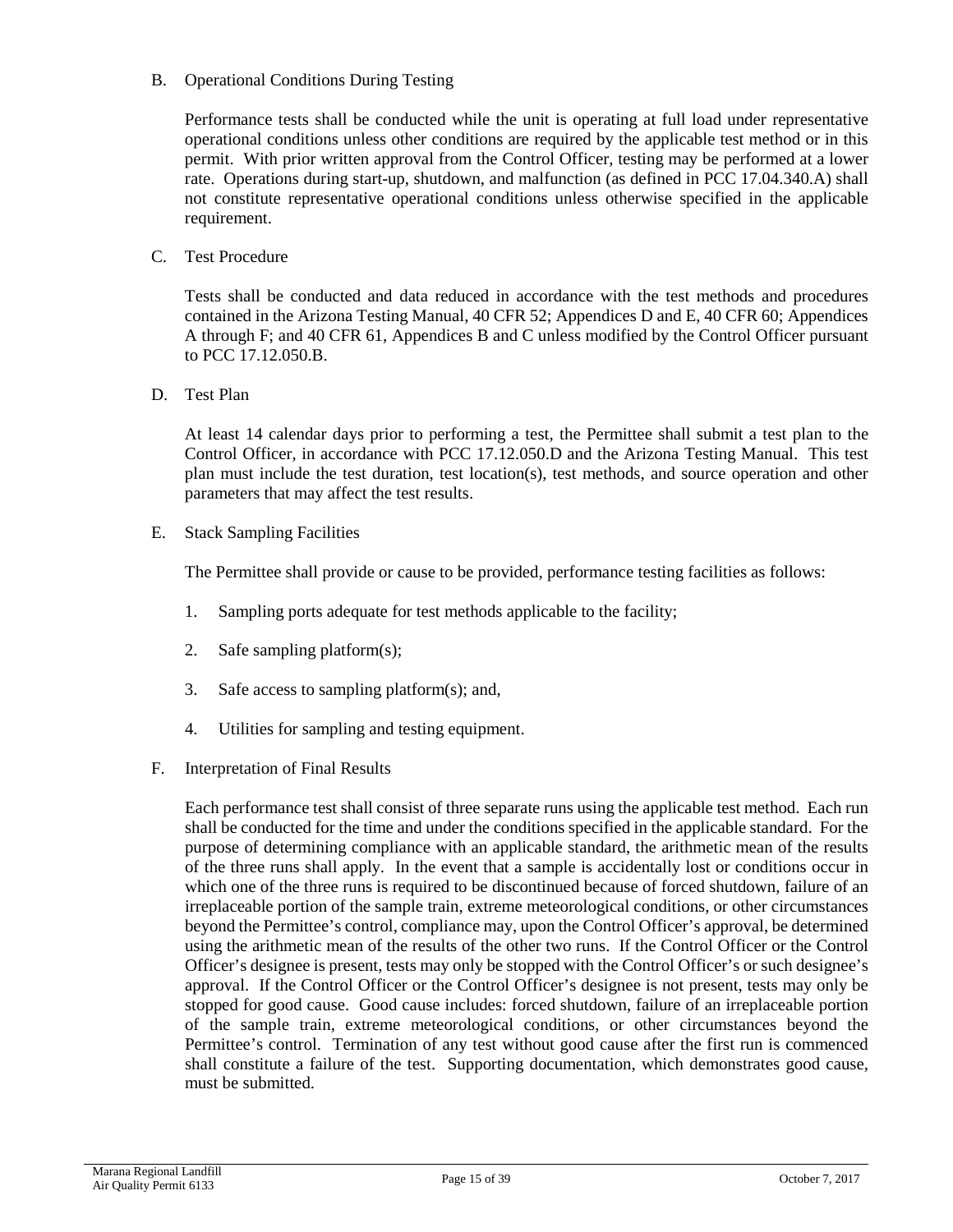### G. Report of Final Test Results

A written report of the results of all performance tests shall be submitted to the Control Officer within 30 days after the test is performed. The report shall be submitted in accordance with the Arizona Testing Manual and PCC 17.12.050.A.

# **XVII. PROPERTY RIGHTS** [PCC 17.12.185.A.7.d]

This permit does not convey any property rights of any sort, or any exclusive privilege.

# **XVIII. SEVERABILITY CLAUSE INCLUSE EXAMPLE 17.12.185.A.6**]

The provisions of this permit are severable. In the event of a challenge to any portion of this permit, or if any portion of this permit is held invalid, the remaining permit conditions shall remain valid and in force.

# **XIX. PERMIT SHIELD [PCC 17.12.310]**

Compliance with the conditions of this permit shall be deemed compliance with any applicable requirement identified in the permit as of the date of permit issuance, provided that such applicable requirements are expressly identified in the permit. The permit shield shall not apply to any change made pursuant to conditions XIV.B and XV above except as provided in condition XV.F above.

# **XX. ACCIDENT PREVENTION REQUIREMENTS UNDER THE CLEAN AIR ACT (CAA Section 112(r))**

Should this stationary source, as defined in 40 CFR, Section 68.3, become subject to the accidental release prevention regulations in 40 CFR, Part 68, then the Permittee shall submit a risk management plan (RMP) by the date specified in 40 CFR, Section 68.10 and shall certify compliance with the requirements of 40 CFR Part 68.

# **XXI. ASBESTOS REQUIREMENTS (Demolition/ Renovation)** [40 CFR 61, Subpart M]

Should this stationary source, pursuant to 40 CFR 61, Subpart M become subject to the National Emission Standards for Hazardous Air Pollutants - Asbestos for asbestos regulations when conducting any renovation or demolition at this premises, then the Permittee shall submit proper notification as described in 40 CFR Subpart M and shall comply with all other applicable requirements of subpart M. The Permittee shall keep a record of all relevant paperwork on file.

# **XXII. STRATOSPHERIC OZONE DEPLETING SUBSTANCES** [40 CFR 82 and PCC 17.16.710]

The Permittee shall not use, sell, or offer for sale any fluid as a substitute material for use in any motor vehicle, residential, commercial, or industrial air conditioning system, refrigerator or freezer unit, or other cooling or heating device designed to use a chlorofluorocarbon (CFC) or hydrochlorofluorocarbon (HCFC) compound as a working fluid, unless such fluid has been approved for sale and such use by the Administrator. The Permittee shall keep a record of all paperwork relevant to the applicable requirements of 40 CFR 82, Subpart F onsite.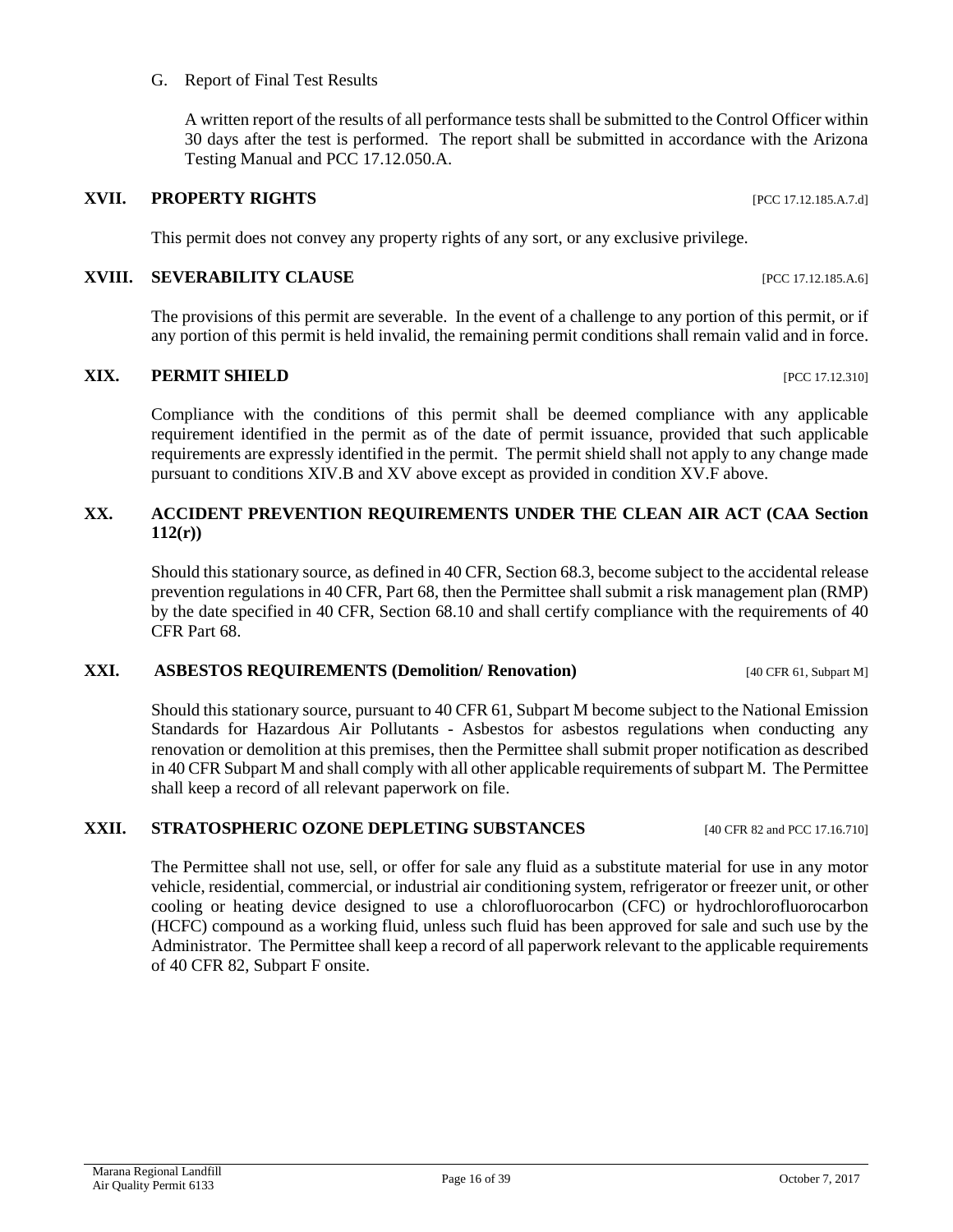#### **Part B: SPECIFIC CONDITIONS**

[References are to Title 17 of the Pima County Code unless otherwise noted]

#### **I. APPLICABILITY**

#### Affected Emission Source or Process: **Class I; True Minor Source for all pollutants.**

This source is an existing source and is required to operate and maintain all air pollution control equipment and dust control plans as part of its operational design. Any numerical limits listed in this Part are federally enforceable limitations. The affected emission sources are grouped by process type in each section.

- A. The source covered by this permit is a landfill subject to Title V regulations due to exceeding a design capacity of 2.5 million cubic meters (2.5 mega grams).
- B. The source is a true minor source of all criteria pollutants and HAPs based on 8760 hours per year of operation and considering emissions from other emission units and/or processes of the same SIC Code at this facility. The facility employs a water pump at the facility. All other equipment used at the facility is not required to be permitted but may require to be monitored for fugitive dust control.
- C. The source is subject to New Source Performance Standards 40 CFR Part 60 Subparts A, WWW, and IIII. The local applicability is Title 17 of the Pima County Code (PCC). Fugitive dust rules found in both Title 17 and in the State Implementation Plan (SIP). A complete set of applicable rules may be found in Attachment 1.
- D. Following the 30 Day Asbestos Acceptance Notification received on April 30, 2015, the source became subject to National Emission Standards for Hazardous Air Pollutants 40 CFR Part 61 Subpart M - National Emission Standard for Asbestos. The applicable regulations are identified in Part B, Section 4 of this permit.

For a more complete description of the resulting conditions and limitations, please refer to the technical support document, the application and updates submitted for the permit.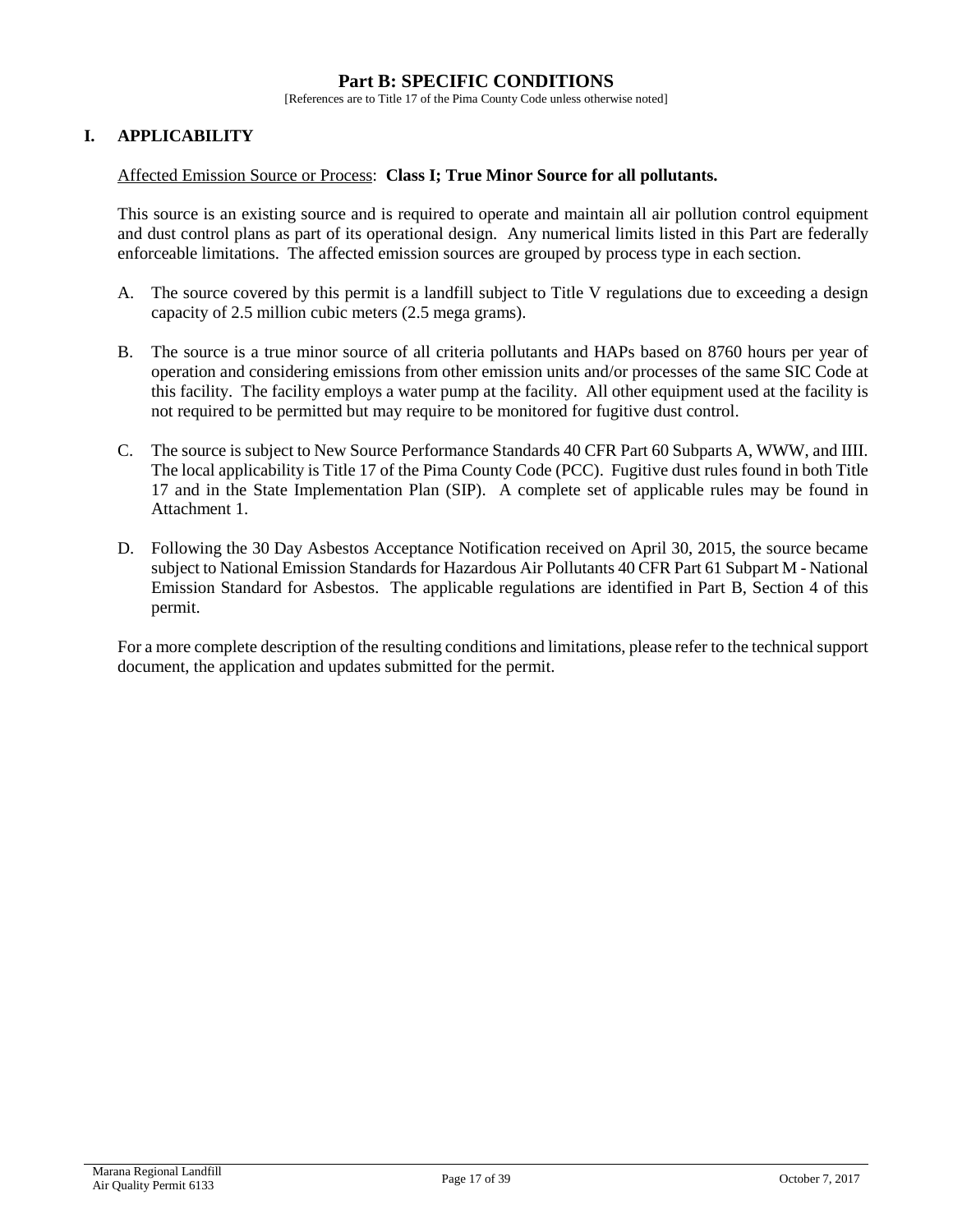# **Part B**

# **Section 1**

# **Landfill Operations**

#### **II. EMISSION LIMITS/ STANDARDS** [PCC 17.12.180.A.2]

A. Municipal Solid Waste Landfill (NSPS and NESHAP)

1. The Permittee shall comply with the provisions of 40 CFR 60 Subpart WWW, Standards of Performance for Municipal Solid Waste Landfills.

[40 CFR 60 Subparts WWW &Cc, 40 CFR 63.1955(a)(1) & PCC 17.16.390.C]

- 2. The Permittee shall submit an annual emission report to the Control Officer, except as provided in V.3.b of this Section, and recalculate the NMOC emission rate annually using the procedures specified in III.A.1 of this Section until such time as the calculated NMOC emission rate is equal to or greater than 50 megagrams per year, or the landfill is closed. [40 CFR 60.752(b) (1) (i) & (ii)]
- 3. If the NMOC emission rate, upon recalculation required in II.A.2 of this Section, is equal to or greater than 50 megagrams per year, the Permittee shall install a collection and control system in compliance with 40 CFR  $60.752(b)(2)$ . [40 CFR 60.752(b)(1)(ii)(A)]
- 4. If the landfill is permanently closed, the Permittee shall submit a closure notification to the Control Officer as provided for in 40 CFR 60.757(d). [40 CFR 60.752(b) (1) (ii)(B)]
- B. Standards for Particulate Matter:

The provisions below are applicable to the following fugitive dust sources: Wind Blown Dust, Haul Roads, Storage Piles, Earthmoving, Trenching, Road Construction, Land Clearing and New Unpaved Roads.

- 1. Opacity Limiting Standard
	- a. The Permittee shall not cause or permit the effluent from any single emission point or multiple emission point to have an average optical density greater than 20%. [SIP Rule 321 & PCC 17.16.040] **[The opacity limit is only federally enforceable at 40% or greater opacity]**
	- b. The Permittee shall not cause or permit the effluent from any fugitive emissions source covered by this Section to have an average optical density greater than 20%. [PCC 17.16.040] **[Non-Federally Enforceable Condition]**
- 2. Visibility Limiting Standard

The Permittee shall not allow diffusion of visible emissions including fugitive dust beyond the property boundary line within which the emissions become airborne without taking reasonably necessary precautions to control generation of airborne particulate matter.

[SIP rule 343 & PCC 17.16.050.D.1 & 2]

a. This provision shall not apply when wind speeds exceed twenty-five miles per hour (using the Beaufort Scale of Wind Speed Equivalents, or as recorded by the National Weather Service). This exception does not apply if control measures have not been taken or were not commensurate with the size or scope of the activity.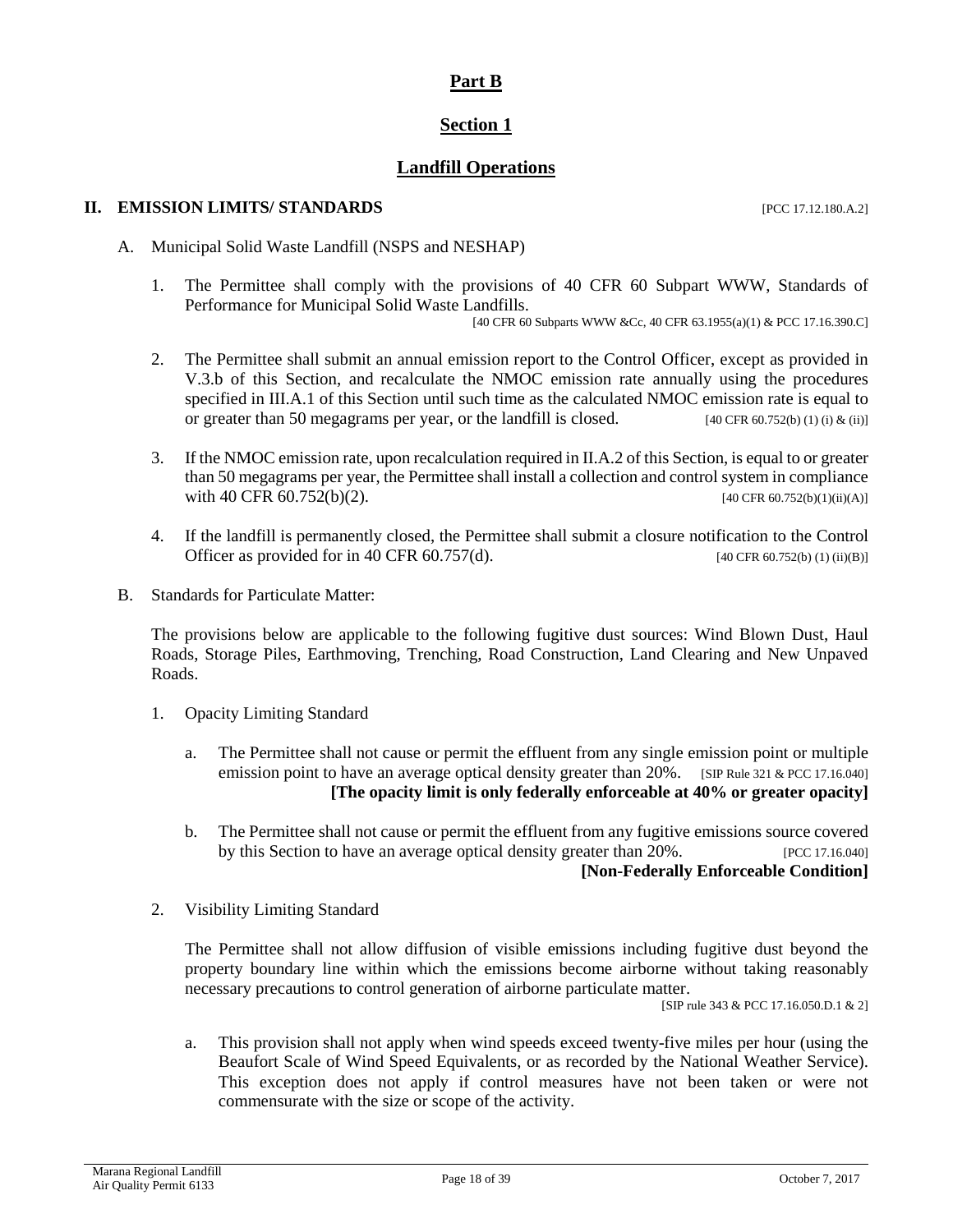b. This shall also not apply to emissions from undisturbed land.

### **[Non-Federally Enforceable Condition]**

- 3. The Permittee shall apply adequate amounts of water, chemical stabilizer, or other effective dust suppressant until the area becomes permanently stabilized by paving, landscaping or otherwise. [SIP Rule 224 & PCC 17.16.060]
- 4. Vacant lots and open spaces [SIP Rule 318 & PCC 17.16.080]

- a. The Permittee shall not cause, suffer, allow, or permit a building or its appurtenances, or a building or subdivision site, or a driveway, or a parking area, or a vacant lot or sales lot, or an urban or suburban open area to be constructed, used, altered, repaired, demolished, cleared, or leveled, or the earth to be moved or excavated, without taking reasonable precautions to limit excessive amounts of particulate matter from becoming airborne. Dust and other types of air contaminants shall be kept to a minimum by good modern practices such as using an approved dust suppressant or adhesive soil stabilizer, paving, covering, landscaping, continuous wetting, detouring, barring access, or other acceptable means.
- b. No vacant lot, housing plot, building site, parking area, sales lot, playground, livestock feedlot, or other open area - other than those used solely for soil-cultivation or vegetative crop-producing and harvesting agricultural purposes - shall be used or left in such a state after construction, alteration, clearing, leveling, or excavation that naturally induced wind blowing over the area causes a violation of II.B.2 of this Section. Dust emissions must be permanently suppressed by landscaping, covering with gravel or vegetation, paving, or applying equivalently effective controls.
- c. No vacant lot, parking area, sales lot, or other open urban area shall be used by motor vehicles in such a manner that visible dust emissions induced by vehicular traffic on the area cause a violation of II.B.2 of this Section.
- 5. Roads and Streets [SIP Rule 315 & PCC 17.16.090]

- a. The Permittee shall not cause, suffer, allow or permit the use, repair, construction or reconstruction of a roadway or alley without taking reasonable precautions to prevent excessive amounts of particulate matter from becoming airborne. Dust and other particulates shall be kept to a minimum by employing temporary paving, dust suppressants, wetting down, detouring or by other reasonable means.
- b. Dust emissions from the construction phase of a new road must be minimized by applying the same measures specified II.B.5.a of this Section.
- c. No new unpaved service road or unpaved haul road shall be constructed unless dust will be suppressed after construction by intermittently watering, limiting access, or applying chemical dust suppressants to the road, in such a way that visible dust emissions caused by vehicular traffic on the road do not violate II.B.2 of this Section.
- d. No new road other than a private driveway shall be constructed unless the paving specifications are those defined by, or equivalent to those of, the planning department and/or highway department of the jurisdictional agency.
- e. The surfacing of roadways with asbestos tailings is prohibited.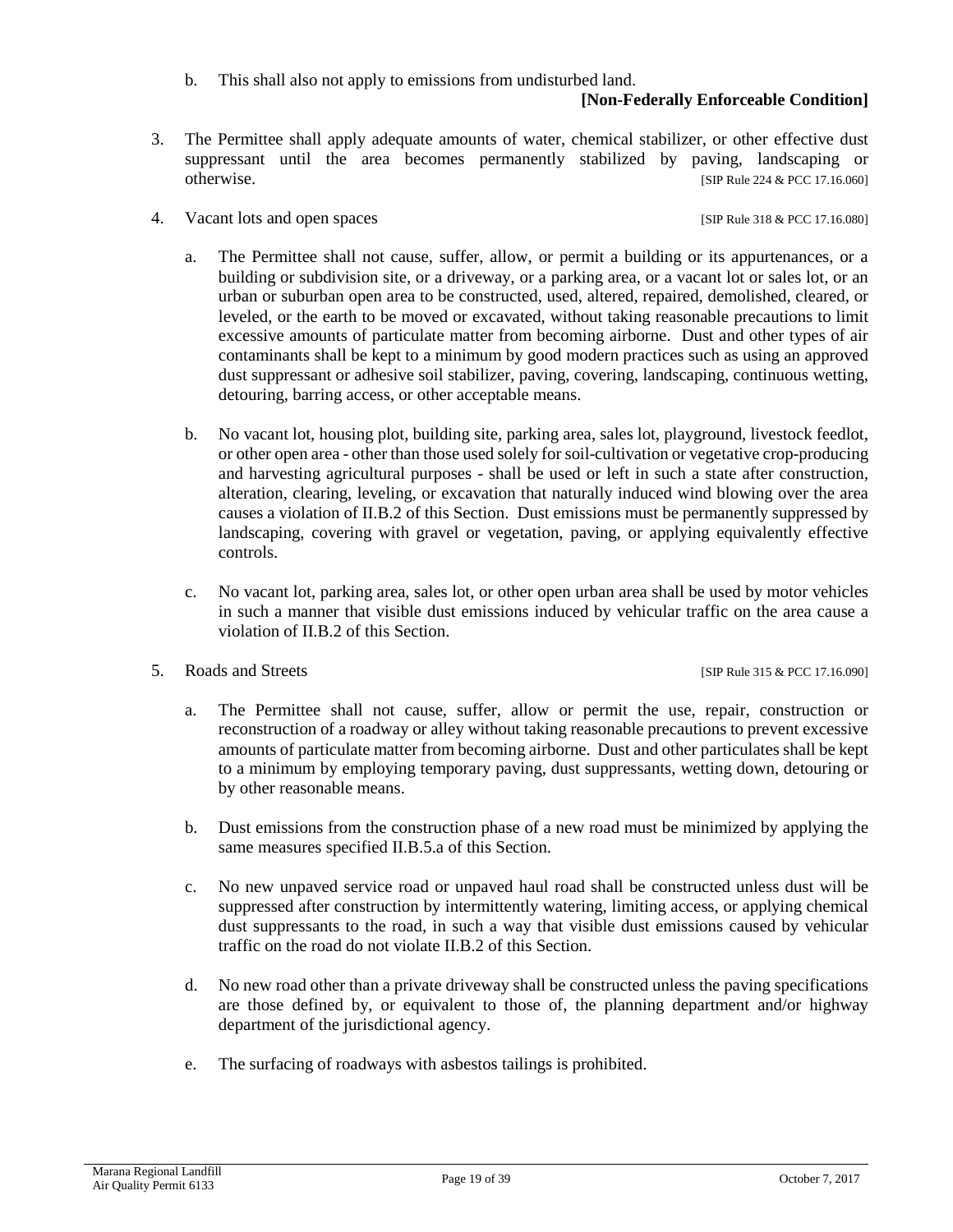- f. The Permittee shall not cause, suffer, allow or permit transportation of materials likely to give rise to airborne dust without taking reasonable precautions, such as wetting, applying dust suppressants, or covering the load, to prevent particulate matter from becoming airborne. Earth or other material that is deposited by trucking or earth moving equipment shall be removed from paved streets by the person responsible for such deposits.
- 4. Particulate Materials **Example 2018** [SIP Rule 316 & PCC 17.16.100]

- a. The Permittee shall not cause, suffer, allow or permit crushing, screening, handling, transporting or conveying of materials or other operations likely to result in significant amounts of airborne dust without taking reasonable precautions, such as the use of spray bars, wetting agents, dust suppressants, covering the load, and hoods to prevent excessive amounts of particulate matter from becoming airborne.
- b. Dust emissions from construction activity shall be effectively controlled by applying adequate amounts of water or other equivalently effective dust controls.
- c. Dust emissions from the transportation of materials shall be effectively controlled by covering stock loads in open-bodied trucks, limiting vehicular speeds, or other equivalently effective controls.
- 5. Storage Piles. The Permittee shall not cause, suffer, allow, or permit organic or inorganic dust producing material to be stacked, piled or otherwise stored without taking reasonable precautions such as chemical stabilization, wetting, watering to form a crust or covering to prevent excessive amounts of particulate matter from becoming airborne. [SIP Rule 316 & PCC 17.16.110.A]
- 6. Fugitive Dust Producing Activities. The Permittee whose permit specifically allows fugitive dust producing operations or activities is responsible for controlling windblown dust, dust from haul roads, and dust emitted from land clearing, earthmoving, demolition, trenching, blasting, road construction, mining, and other activities, as applicable. [SIP Rule 224 & PCC 17.16.060]
	- a. Dust emissions shall be controlled by applying adequate amounts of water, chemical stabilizer, or other effective dust suppressant until the area becomes permanently stabilized by paving, landscaping, or otherwise.
	- b. The Permittee shall not leave land in such a state that fugitive dust emissions (including windblown dust or dust caused by vehicular traffic on the area) would violate this permit.
- C. Odor Limiting Standard

The Permittee shall not emit gaseous or odorous materials from equipment, operations or premises under his control in such quantities as to cause air pollution. [SIP Rule 344 & PCC 17.16.030]

D. General Materials Handling Standards **[Non-Federally Enforceable Conditions]**

1. Materials including solvents or other volatile compounds, paints, acids, alkalis, pesticides, fertilizers and manure shall be processed, stored, used and transported in such a manner and by such means that they will not evaporate, leak, escape or be otherwise discharged into the ambient air so as to cause or contribute to air pollution. Where means are available to reduce effectively the contribution to air pollution from evaporation, leakage or discharge, the installation and use of such control methods, devices, or equipment shall be mandatory. [PCC 17.16.430.F]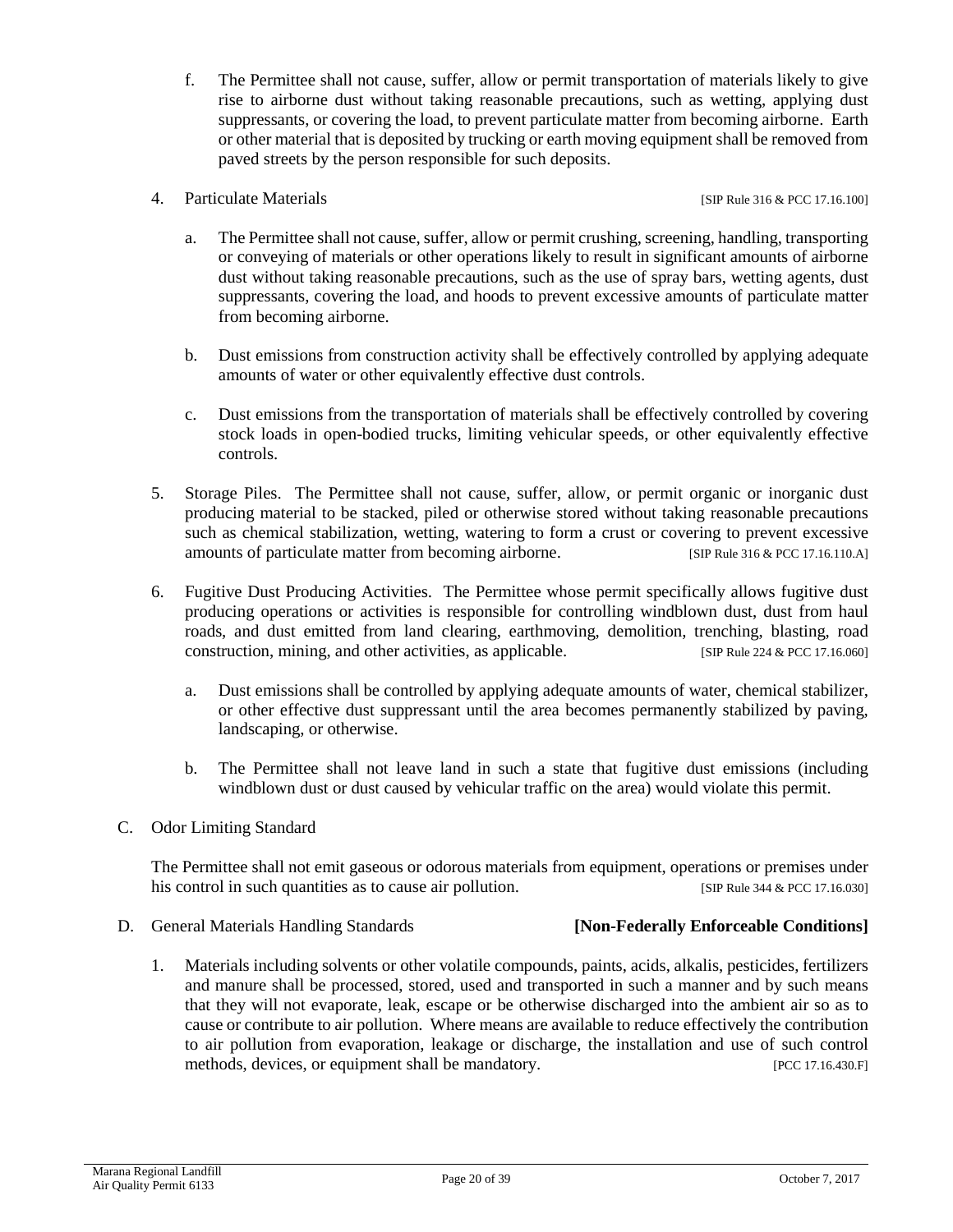#### E. General Control Standard **[Non-Federally Enforceable Conditions]**

Where a stack, vent or other outlet is at such a level that fumes, gas mist, odor, smoke, vapor or any combination thereof constituting air pollution is discharged to adjoining property, the Director may require the installation of abatement equipment or the alteration of such stack, vent or other outlet by the Permittee to a degree that will adequately dilute, reduce or eliminate the discharge of air pollution to adjoining property. [PCC 17.16.430.G]

#### **III. MONITORING REQUIREMENTS** [PCC 17.12.180.A.3]

- A. Municipal Solid Waste Landfill (NSPS and NESHAP)
	- 1. The Permittee shall calculate the NMOC emission rate using the actual year-to-year solid waste acceptance rate and the equation below. The values to be used in both equations are 0.05 per year for k, 170 cubic meters per megagram for  $L_0$ , and 4,000 parts per million by volume as hexane for the C<sub>NMOC</sub>. For landfills located in geographical areas with a thirty year annual average precipitation of less than 25 inches, as measured at the nearest representative official meteorologic site, the k value to be used is 0.02 per year. [40 CFR 60.754(a)(1) & (1)(i)]

$$
M_{NMOC} = \sum_{i=1}^{n} 2kLoMi(e-kti)(C_{NMOC})(3.6x10-9)
$$

where,

 $M_{\text{NMOC}}$  = Total NMOC emission rate from the landfill, megagrams per year  $K$  = methane generation rate constant, year<sup>-1</sup>  $Lo$  = methane generation potential, cubic meters per megagram solid waste  $Mi$  = mass of solid waste in the i<sup>th</sup> section, megagrams ti  $=$  age of the i<sup>th</sup> section, years  $C_{\text{NMOC}}$  = concentration of NMOC, parts per million by volume as hexane  $3.6 \times 10^{-9}$  = conversion factor

The mass of nondegradable solid waste may be subtracted from the total mass of solid waste in a particular section of the landfill when calculating the value for Mi if documentation of the nature and amount of such wastes is maintained.

- 2. The Permittee shall compare the calculated NMOC mass emission rate to the standard of 50 megagrams per year using one of the following Tier Methods.
	- a. Tier 1 Procedure  $[40 \text{ CFR } 60.754(a) (2)]$ 
		- i. If the NMOC emission rate calculated in III.A.1 of this section is less than 50 megagrams per year, then the landfill owner shall submit an emission rate report as provided in 40 CFR
			- 60.757(b)(1). [40 CFR 60.754(a)(2)(i)]
		- ii. If the calculated NMOC emission rate is equal to or greater than 50 megagrams per year, then the landfill owner shall either comply with 40 CFR 60.752(b)(2), or determine a sitespecific NMOC concentration and recalculate the NMOC emission rate using the procedures provided in 40 CFR  $60.754(a)(3)$ . [40 CFR  $60.754(a)(2)(ii)$ ]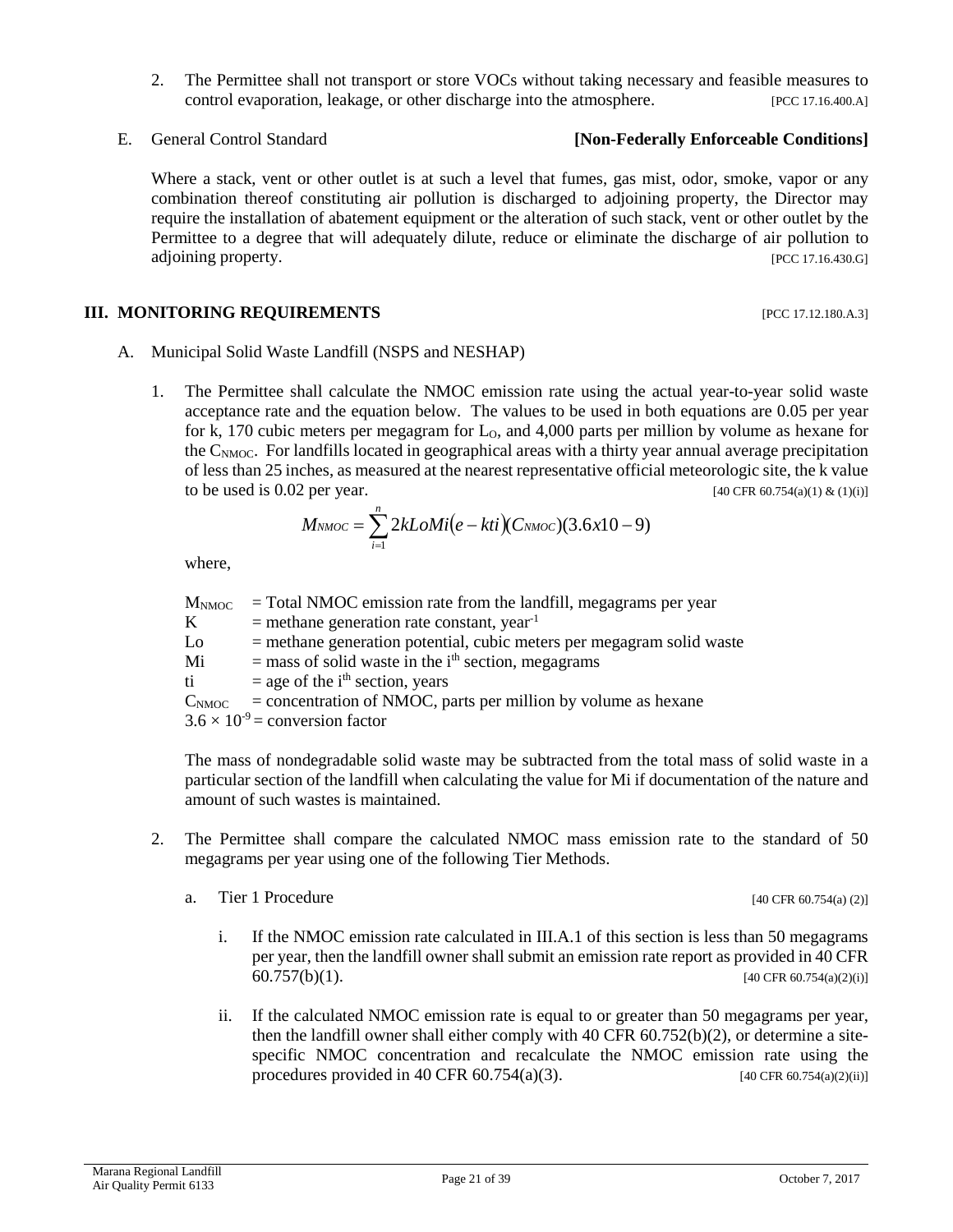b. Tier 2 Procedure

The Permittee shall determine the NMOC concentration using the sampling procedures described in 40 CFR  $60.754(a)(3)$  and recalculate the NMOC mass emission rate using the procedure in 40 CFR  $60.754(a)(3)(i)$ . [40 CFR  $60.754(a)(3)$  & (a)(3)(i)]

- i. If the resulting mass emission rate calculated using the site-specific NMOC concentration is equal to or greater than 50 megagrams per year, then the Permittee shall either comply with 40 CFR  $60.752(b)(2)$ , or determine the site-specific methane generation rate constant and recalculate the NMOC emission rate using the site-specific methane generation rate using the procedure specified in 40 CFR  $60.754(a)(4)$ . [40 CFR  $60.754(a)(3)(ii)$ ]
- ii. If the resulting NMOC mass emission rate is less than 50 megagrams per year, the Permittee shall submit a periodic estimate of the emission rate report as provided in 40 CFR 60.757(b)(1) and retest the site-specific NMOC concentration every 5 years using the methods specified in this section. [40 CFR 60.754(a)(3)(iii)]
- c. Tier 3 Procedure

The Permittee shall determine the site-specific methane generation constant using the procedures provided in 40 CFR 60.754(a)(4). [40 CFR 60.754(a)(4)]

- i. If the NMOC mass emission rate as calculated using the site-specific methane generation rate and concentration of NMOC is equal to or greater than 50 megagrams per year, the Permittee shall comply with 40 CFR  $60.752(b)(2)$ . [40 CFR  $60.754(a)(4)(i)$ ]
- ii. If the resulting NMOC mass emission rate is less than 50 megagrams per year, the Permittee shall submit a periodic emission rate report as provided in 40 CFR 60.757(b)(1) and shall annually recalculate the NMOC mass emission rate using procedures in 40 CFR 60.754(a)(4)(ii). [40 CFR 60.754(a)(4)(ii)]
- 

B. Particulate Matter [PCC 17.12.180.A.3] **[Non-Federally Enforceable Condition]**

- 1. At least once in each consecutive 14-day period, an observer shall conduct a visual survey of visible emissions from the sources of fugitive dust.
- 2. If the observer sees visible emissions from a source that on an instantaneous basis appears to exceed 20 percent, then a certified Method 9 observer shall, if possible, take a six-minute Method 9 observation of the plume.
- 3. If the six-minute opacity of the plume exceeds the opacity standard, then the Permittee shall immediately take whatever action is necessary to reduce the opacity such that it falls within the standard.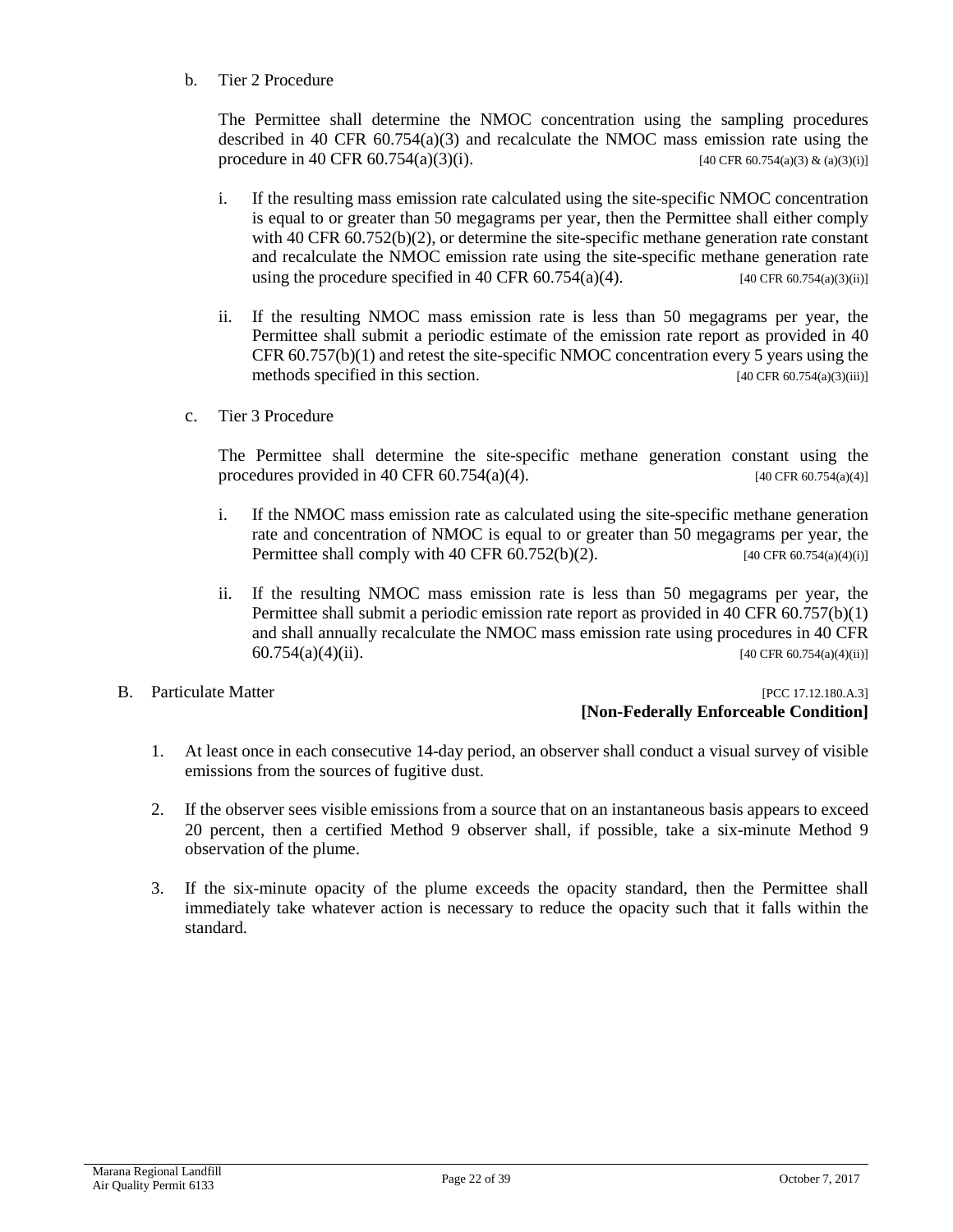#### **IV. RECORDKEEPING REQUIREMENTS** [PCC 17.12.180.A.4]

- A. Municipal Solid Waste Landfill (NSPS and NESHAP)
	- 1. The Permittee shall keep for at least 5 years up-to-date, readily accessible or on-site records of the design capacity report which triggered I.A and II.A.2 of this Section, the current amount of solid waste in-place, and the year-by-year waste acceptance rate. Off-site records may be maintained if they are retrievable within 4 hours. Either paper copy or electronic formats are acceptable.

[40 CFR 60.758(a)]

- 2. The Permittee shall keep records of all monitoring required by III of this Section.
- 

#### B. Particulate Matter **[Non-Federally Enforceable Condition]**

For each observation made in compliance with III.B of this Section, the Permittee shall keep a record of the following:

- 1. the name of the observer.
- 2. the date on which the observation was made.
- 3. the fugitive dust source being observed.
- 4. the results of the observation.
- 5. corrective action taken if necessary.
- C. The Permittee shall keep and maintain all records required by this permit (including records of monitoring) on-site for at least five years. [PCC 17.12.180.A.4.b]

# **[Non-Federally Enforceable Condition]**

#### **V. REPORTING REQUIREMENTS INCLUSION CONTRACT PEC 17.12.180.A.5]**

- A. Municipal Solid Waste Landfill (NSPS and NESHAP)
	- 1. The Permittee shall submit an initial design capacity report to the Control Officer no later than ninety days after modification was commenced. [40 CFR 60.757(a)(1) & (1)(ii)]
	- 2. The Permittee shall submit an initial design capacity report in accordance with 40 CFR 60.757(a)(2) and (3). [40 CFR 60.757(a)(2) & (3)]
	- 3. The Permittee shall submit an NMOC emission rate report to the Control Officer initially and annually thereafter. The Control Officer may request such additional information as may be necessary to verify the reported NMOC emission rate. [40 CFR 60.757(b)]
		- a. The NMOC emission rate report shall contain an annual estimate of the NMOC emission rate calculated using the formula and procedures provided in III.A.1 of this Section.

[40 CFR 60.757(b)(1)]

i. The initial NMOC emission rate report may be combined with the initial design capacity report required in paragraph V.A.1 of this Section and shall be submitted no later prescribed in 40 CFR 60.757(a)(2) and (3). Subsequent NMOC emission rate reports shall be submitted annually thereafter.  $[40 \text{ CFR } 60.757(b)(1)(i) \& (i)(B)]$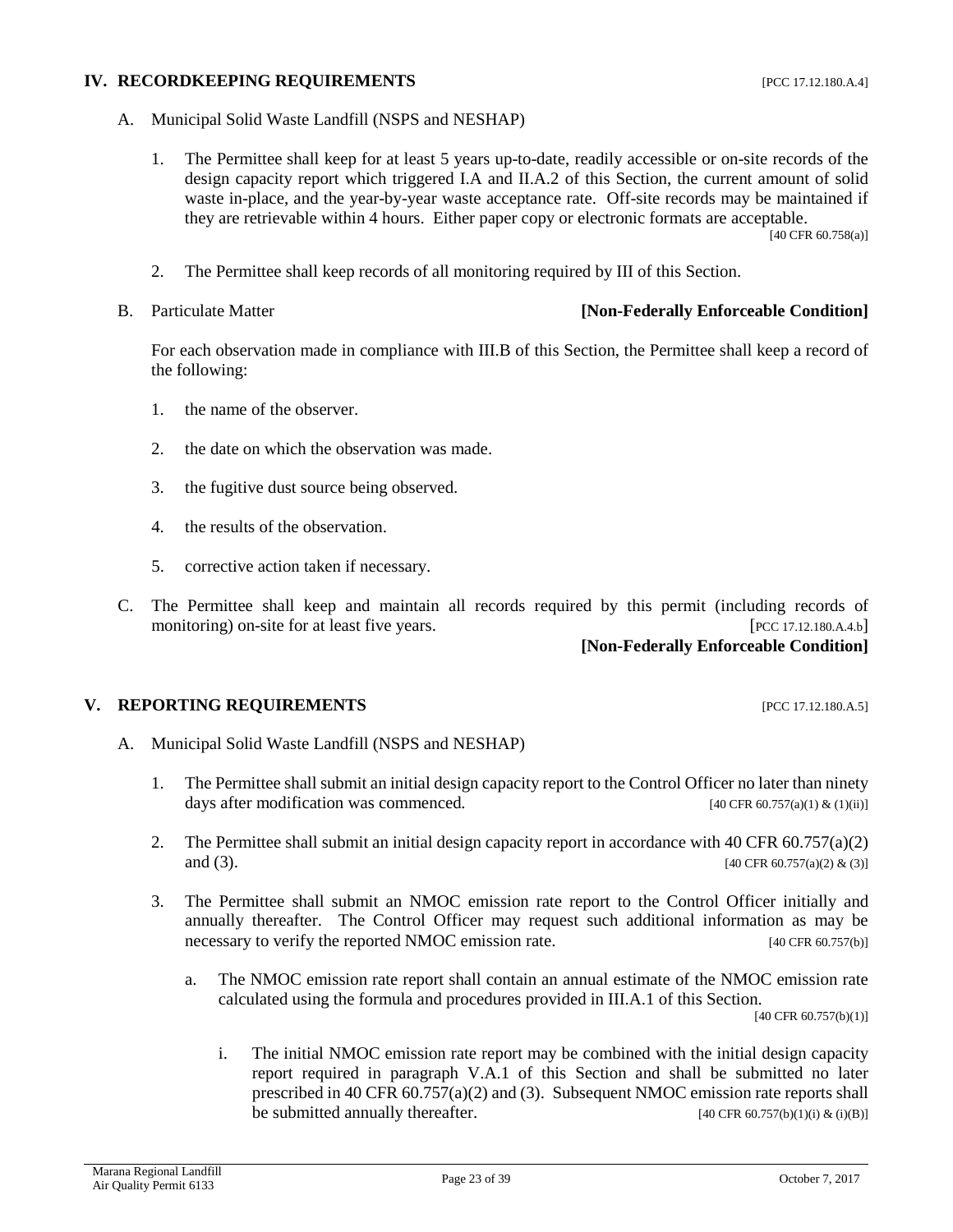- ii. The NMOC emission rate report shall include all the data, calculations, sample reports and measurements used to estimate the annual emissions. [40 CFR 60.757(b)(2)]
- b. If the estimated NMOC emission rate as reported in the annual report to the Control Officer is less than 50 megagrams per year in each of the next 5 consecutive years, the Permittee may elect to submit an estimate of the NMOC emission rate for the next 5-year period in lieu of the  $[40 \text{ CFR } 60.757(b)(1)(ii)]$ 
	- i. This estimate shall include the current amount of solid waste-in-place and the estimated waste acceptance rate for each year of the 5 years for which an NMOC emission rate is estimated. All data and calculations upon which this estimate is based shall be provided to the Control Officer.
	- ii. This estimate shall be revised at least once every 5 years. If the actual waste acceptance rate exceeds the estimated waste acceptance rate in any year reported in the 5-year estimate, a revised 5-year estimate shall be submitted to the Control Officer. The revised estimate shall cover the 5-year period beginning with the year in which the actual waste acceptance rate exceeded the estimated waste acceptance rate.

#### B. Facility-Wide

1. Excess Emissions and Permit Deviation Reporting [PCC 17.12.180.A.5.b & 17.12.180.E.3.d]

The Permittee shall report to the Control Officer any emissions in excess of the limits (as defined in 17.04.340, "Excess emissions") established by this Section within 24 hours of the time the Permittee first learned of the excess emissions occurrence. The Permittee shall report other deviations from permit requirements in this Section within two working days of the time the Permittee first learned of the occurrence of the deviation.

*(See XI of Part A for detailed information on these two reports).*

2. Semiannual Reports of Required Monitoring [PCC 17.12.180.A.5.a]

The Permittee shall submit reports of required monitoring at least every 6 months. All instances of deviations from permit requirements must be clearly identified in such reports. All required reports must contain certification by a Responsible Official of truth, accuracy, and completeness. This certification and any other certification required under this permit shall state that, 'based on information and belief formed after reasonable inquiry, the statements and information in the document are true, accurate, and complete'.

[40 CFR 70.6(a)(3)(iii)(A) & 40 CFR 70.5.d]

- 3. The semiannual reports above (V.B.2) shall be due on January 31st (covering the period July 1st through December 31st) and July 31st (covering the period January 1st through June 30th) of each year. The first semiannual report due after permit issuance may not cover a 6-month period. All instances of excess emissions and deviations from permit requirements as defined in XI of Part A shall be clearly identified in such reports.
- 4. Compliance Certification Reporting [PCC 17.12.220.A.2]
	- a. The Permittee shall submit an annual compliance certification to the Control Officer and to EPA Region IX. The compliance certification report is due on January  $31<sup>st</sup>$  of each year (covering the period January 1st through December 31st of the previous year). The first report due after permit issuance may not cover a 12-month period. (See VII of Part A for detailed information on this report).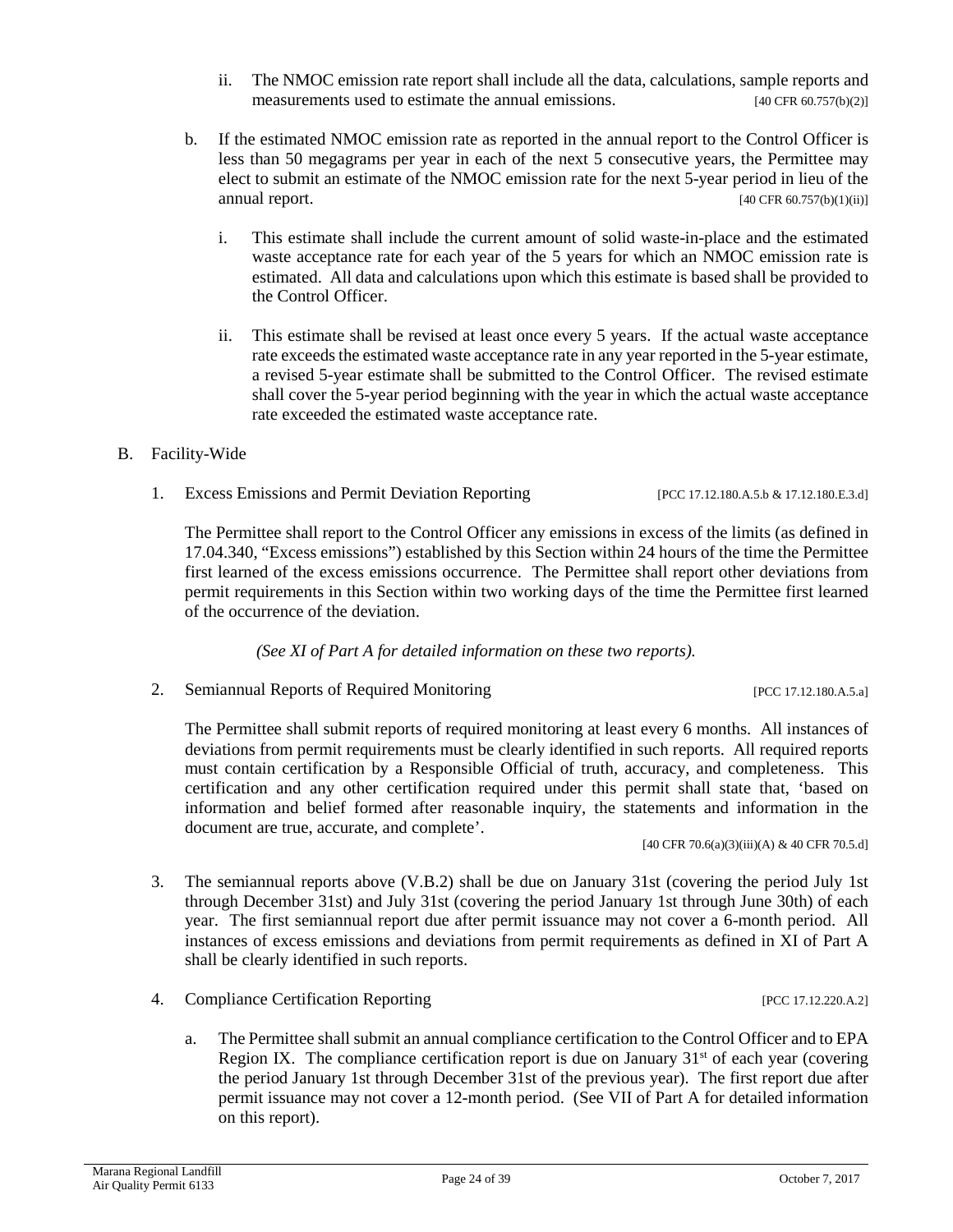- b. For the purpose of submitting compliance certifications or establishing whether or not the Permittee has violated or is in violation of any standard in this permit, nothing in this permit shall preclude the use, including the exclusive use, of any credible evidence or information, relevant to whether a source would have been in compliance with applicable requirements if the appropriate performance or compliance test or procedure had been performed.  $[40 \text{ CFR } 60.11 \text{(g)}]$
- 5. Emission Inventory Reporting **Exercise 2.12.320** [PCC 17.12.320]

Every source subject to a permit requirement shall complete and submit an annual emissions inventory questionnaire when requested by the Control Officer. The questionnaire is due by March 31st, or 90 days after the Control Officer makes the inventory form available, whichever occurs later, and shall include emission information for the previous calendar year. These requirements apply whether or not a permit has been issued and whether or not a permit application has been filed. (See VI of Part A for additional information on this report).

#### **VI. TESTING REQUIREMENTS [PCC 17.12.180.A.3.a & PCC 17.20.010]**

For purposes of demonstrating compliance, these test methods shall be used, provided that for the purpose of establishing whether or not the facility has violated or is in violation of any provision of this permit, nothing in this permit shall preclude the use, including the exclusive use, of any credible evidence or information relevant to whether a source would have been in compliance with applicable federal requirements if the

1. When required by the permit or requested by the Control Officer, the Permittee shall perform EPA Method 9 visible emissions observations to demonstrate compliance with the opacity standard.

appropriate performance or compliance procedures or methods had been performed.

2. Should the Permittee desire to test or be required to test by the Control Officer to determine compliance with any applicable standard, a written request with the appropriate test methods shall be made to the Control Officer or Permittee respectively. [PCC 17.12.180.A.3 & PCC 17.20.010]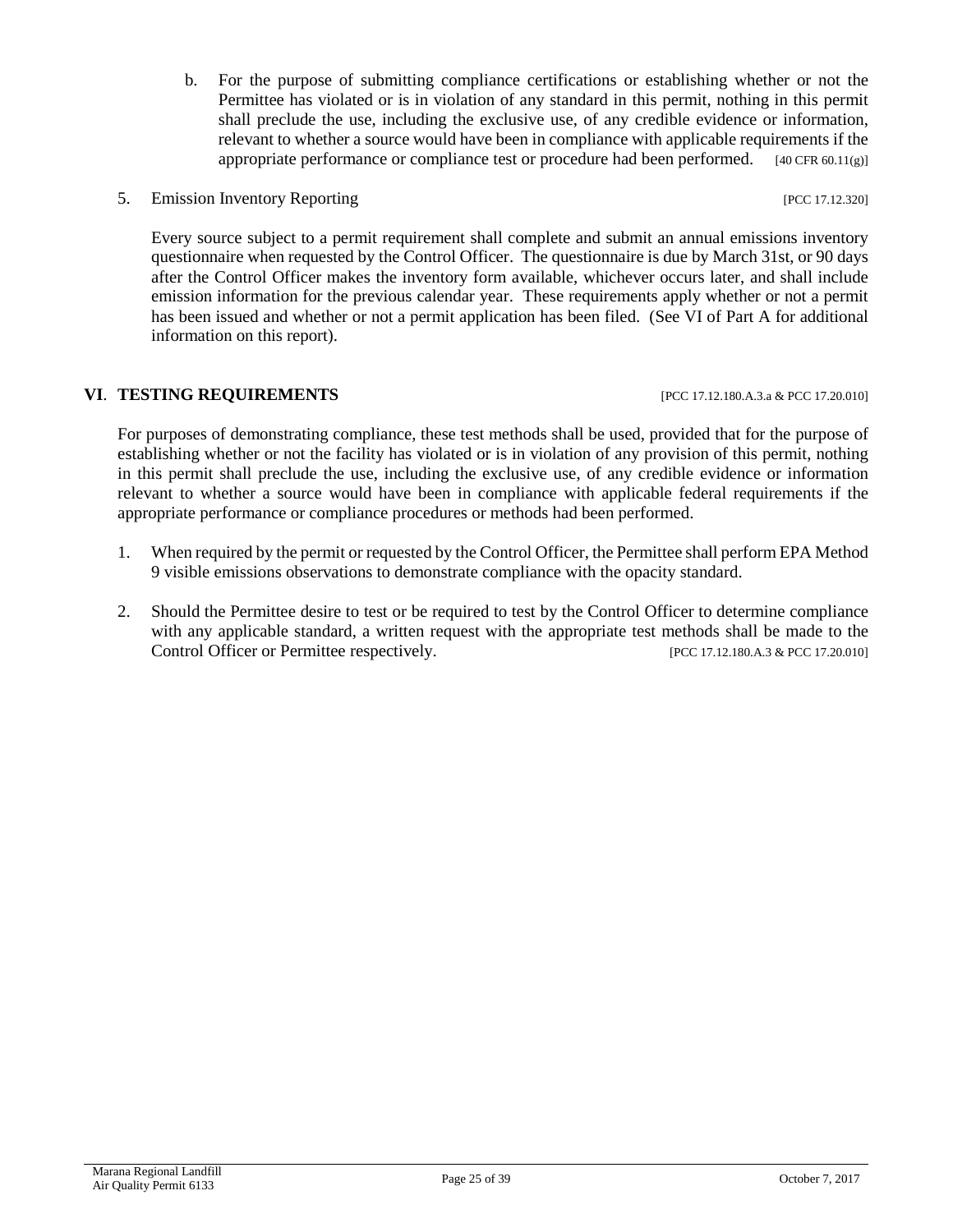#### **Part B**

# **Section 2**

#### **Combustion Processes**

The conditions in this Section apply to the processes and units in the Emission Groups identified in the table below.

| Equipment<br><b>Name</b> | Equipment<br>ID | Description/<br><b>Type</b> | <b>Make/Model</b>           | <b>Serial</b><br><b>Number</b> | Date of<br><b>Manufacture</b> | <b>Maximum</b><br><b>Size or</b><br><b>Capacity</b> | <b>Compliance</b><br>Date for<br>Federal<br><b>Regulations</b> |
|--------------------------|-----------------|-----------------------------|-----------------------------|--------------------------------|-------------------------------|-----------------------------------------------------|----------------------------------------------------------------|
| Water<br>Pump            | 904250          | Diesel<br>Engine            | CAT/Perkins<br>6PKXL04.4REI | 33425194                       | 10/2006                       | 83.1 HP                                             | <b>Upon Start-</b><br>up                                       |

#### **I. APPLICABILITY** [40 CFR 60.4200(A)(1)(I)]

The following standards apply to the non-emergency stationary compression ignition engine (CI ICE) subject to 40 CFR 60 Subpart IIII. The engine is in compliance with 40 CFR 63 Subpart ZZZZ when in compliance with 40 CFR 60 Subpart IIII in accordance with 40 CFR 63.6590 (c)(1).

#### **II. OPERATIONAL, EMISSION LIMITATIONS AND STANDARDS** [PCC 17.12.180.A.2]

- A. Emission Limits [40 CFR 60.4201(a), 40 CFR 60.4203 & 4204(b)]
	- 1. Certified Emission Limits
		- a. The Permittee shall ensure that new CI ICE engines are certified by the manufacturer at or below the applicable emission standards and shall continue to meet them for the useful life of the engine.
		- b. The applicable emission standards and the useful life of the engine are identified below:

| <b>Maximum</b><br><b>Engine Power</b>                          | <b>Model Year</b> | NOx<br>(g/hphr) | <b>NMHC</b><br>(g/hphr) | NMHC+<br>$\overline{\text{NOx}(\text{g/hphr})}$ | CO <sub>0</sub><br>(g/hphr) | PM<br>(g/hphr) |  |
|----------------------------------------------------------------|-------------------|-----------------|-------------------------|-------------------------------------------------|-----------------------------|----------------|--|
| $101 <$ HP $< 174$                                             | >2008             | 0.30            | 0.14                    |                                                 | 3.7                         | 0.015          |  |
| $101 <$ HP $< 174$                                             | 2012-2013         |                 |                         | 3.0                                             | 3.7                         | 0.015          |  |
| Useful life $= 8,000$ hours or 10 years, whichever comes first |                   |                 |                         |                                                 |                             |                |  |

The Permittee is free to select either the standards for 2012-2013 units or those for 2008 and later

- c. The Permittee shall operate and maintain applicable units according to the manufacturer's written instructions or procedures developed by the Permittee that are approved by the engine manufacturer, over the entire life of the engine. [40 CFR 60.4206]
- 

# 2. Opacity Standards **[Non-Federally Enforceable Condition]**

a. The Permittee shall not cause or permit the effluent from a single emission point or multiple emission point to have an average optical density equal to or greater than 20 percent. Cold diesel engines are exempt for the first 10 minutes. [PCC 17.16.040]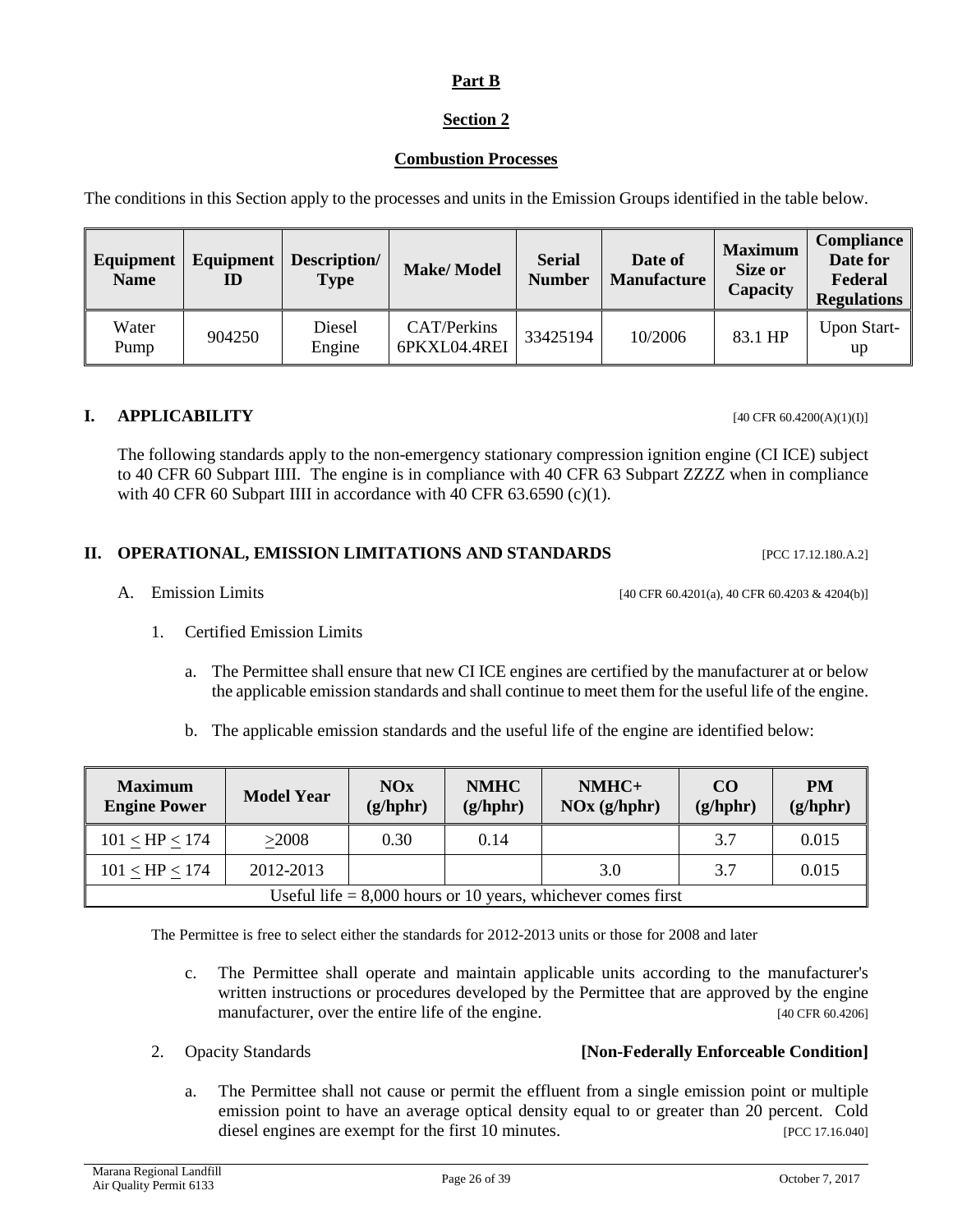- b. The Permittee shall not cause or permit the effluent from a single emission point, multiple emission point, or a fugitive emissions source to have an average optical density equal to or greater than 60 percent when a cold diesel engine is started or when a diesel engine is accelerated under load as measured in accordance with EPA Method 9. [PCC 17.16.040]
- 

#### B. Fuel Requirements [40 CFR 60.4207] **[Material Permit Condition]**

The Permittee must use diesel fuel that meets the following requirements on a per-gallon basis: [40 CFR 60.4207(b) & 80.510(b)]

- 1. Sulfur content: 15 parts per million (ppm) maximum;
- 2. Cetane index or aromatic content, as follows:
	- a. A minimum cetane index of 40; or
	- b. A maximum aromatic content of 35 volume percent.
- C. Installation Restrictions [40 CFR 60.4208]

- 1. After December 31, 2012, the Permittee shall not install non-emergency stationary CI ICE with a maximum engine power of greater than or equal to 175 HP, including those above 750 HP, that do not meet the applicable requirements for 2011 model year non-emergency engines in 40 CFR 60, Subpart IIII, as applicable. [40 CFR 60.4208(e)]
- 2. After December 31, 2013, the Permittee shall not install non-emergency stationary CI ICE with a maximum engine power of greater than or equal to 75 HP and less than 175 HP that do not meet the applicable requirements for 2012 model year non-emergency engines in 40 CFR 60, Subpart IIII, as  $applied$ explicable. [40 CFR 60.4208(d)]
- 3. After December 31, 2014, the Permittee shall not install non-emergency stationary CI ICE with a maximum engine power of greater than or equal to 25 HP and less than 75 HP that do not meet the applicable requirements for 2013 model year non-emergency engines in 40 CFR 60, Subpart IIII, as applicable. [40 CFR 60.4208(c)]
- 4. After December 31, 2016, the Permittee shall not install non-emergency stationary CI ICE with a maximum engine power of greater than or equal to 750 HP that do not meet the applicable requirements for 2015 model year non-emergency engines in 40 CFR 60, Subpart IIII, as applicable.  $[40 \text{ CFR } 60.4208(f)]$
- 5. The requirements of II.C.1 through 4 of this Section do not apply to stationary CI ICE that have been modified or reconstructed, and do not apply to engines that were removed from one existing location and reinstalled at a new location. This provision does not extend to imported units which shall be treated as new sources.  $[40 \text{ CFR } 60.4208(g) \& (h)]$

#### D. Compliance [40 CFR 60.4211]

- 1. The Permittee must operate and maintain the applicable stationary CI ICE according to the manufacturer's written instructions or procedures developed by the Permittee that are approved by the engine manufacturer. In addition, the Permittee may only change those settings that are permitted by the manufacturer. [40 CFR 60.4211(a)]
- 2. The Permittee shall demonstrate compliance with the emission standards specified in II.A.1.b of this Section by purchasing an engine certified to those standards. The engine must be installed and configured according to the manufacturer's specifications.  $[40 \text{ CFR } 60.4211(c)]$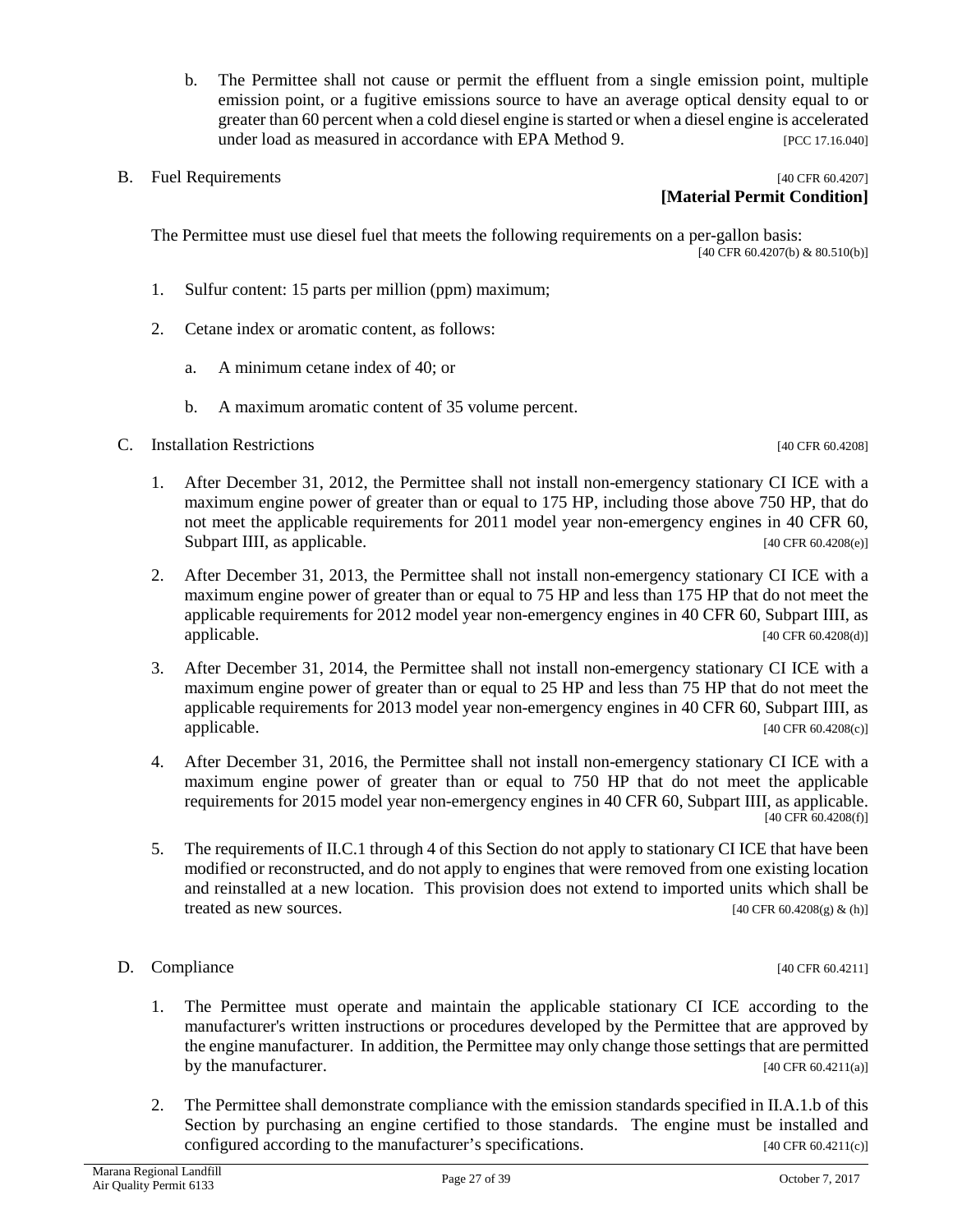# **III. MONITORING REQUIREMENTS** [40 CFR 60.4209(a)] [PCC 17.12.180.A.3]

A. The Permittee shall install a non-resettable hour meter on each applicable stationary CI ICE engine prior to startup of each engine.

B. Opacity [40 CFR 89.113(b)]

1. Opacity Measurements for compliance with II.A.2.a & b

The Permittee shall conduct a visible emissions check on the exhaust stack of the stationary CI ICE at least quarterly while the engine is operating. For the purposes of this permit, a visible emission check is verification that abnormal emissions are not present at the engine stack. The Permittee shall record the date and time of the check, the name of the person conducting the check, the results of the check, and the type of corrective action taken (if required).

#### **III. RECORDKEEPING REQUIREMENTS** [PCC 17.12.180.A.4]

- A. The Permittee shall maintain records of manufacturer certifications that identify the applicable emission limits for the appropriate model year and maximum engine power and certify the applicable units to those standards.
- B. Diesel Fuel Recordkeeping

The Permittee shall maintain records that verify compliance with the diesel fuel requirements in II.B of this Section.

C. Opacity

The Permittee shall keep all records generated to show compliance with the opacity level measurement requirements of II.A.2 of this Section.

D. All records required by, or generated to verify compliance with this attachment shall be maintained for five years.

#### **IV. REPORTING REQUIREMENTS INCLUSION CONTRACT PEC 17.12.180.A.5]**

- 1. The Permittee shall submit an initial notification according to the requirements of 40 CFR 60.7. [40 CFR 60.7]
- 2. The Permittee shall promptly report and submit reports of excess emissions and permit deviations as described in XI.A & B of Part A.

#### **V. TESTING REQUIREMENTS** [40 CFR 60.4212 & PCC 17.12.180.A.3.a]

Should the Permittee elect to or be required to conduct performance testing to demonstrate compliance with the applicable standards of this Attachment, the Permittee shall do so in accordance with 40 CFR 60.4212.

#### **VI. ADDITIONAL REQUIREMENTS** [40 CFR 60.4218 & 60.4214(b)]

The General Provisions of 40 CFR 60.1 through 19 apply to applicable sources as indicated in Table 8 of 40 CFR Subpart IIII except that the Permittee is not required to submit an initial notification.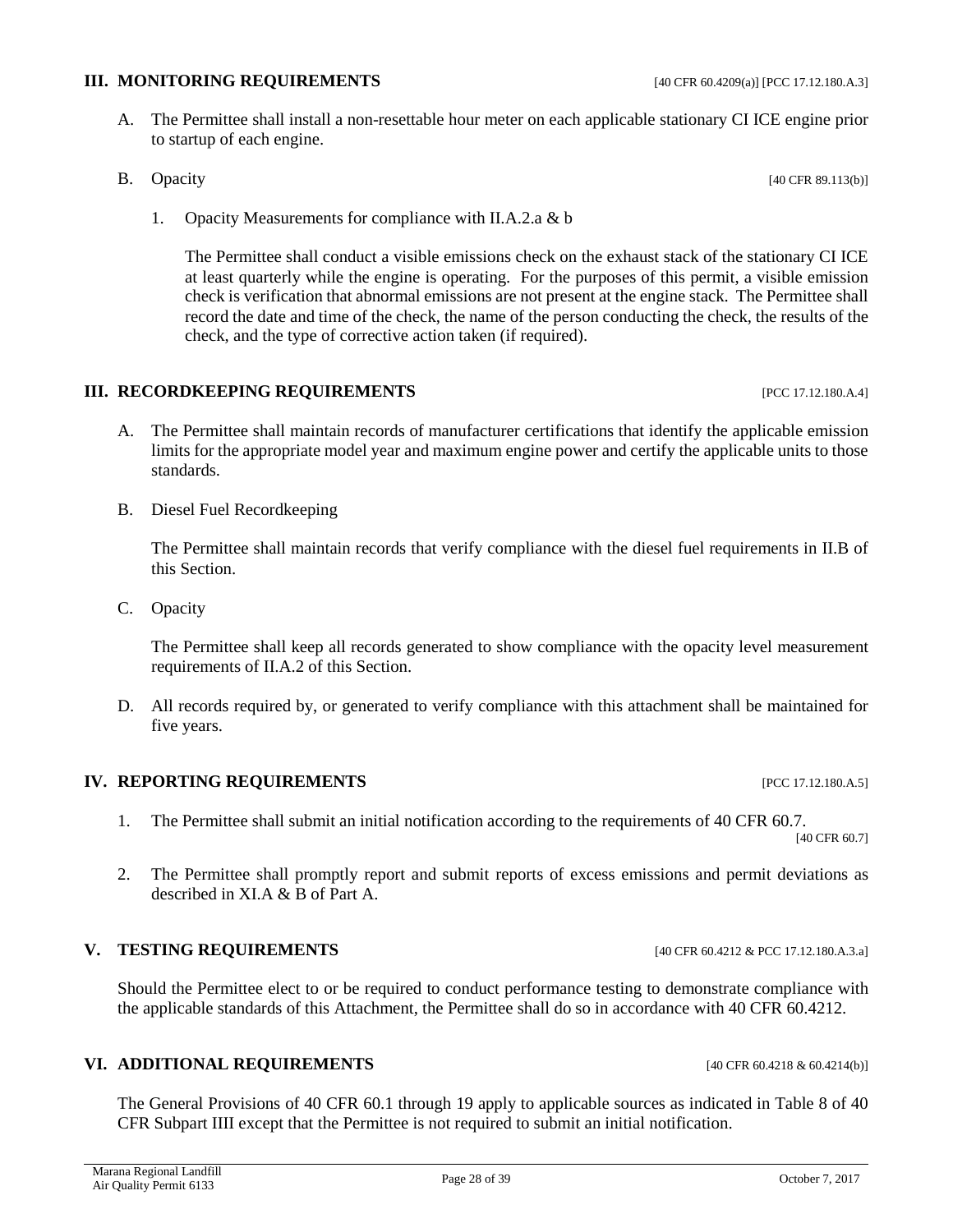# **Part B**

# **Section 3**

# **[Reserved for Other Operations]**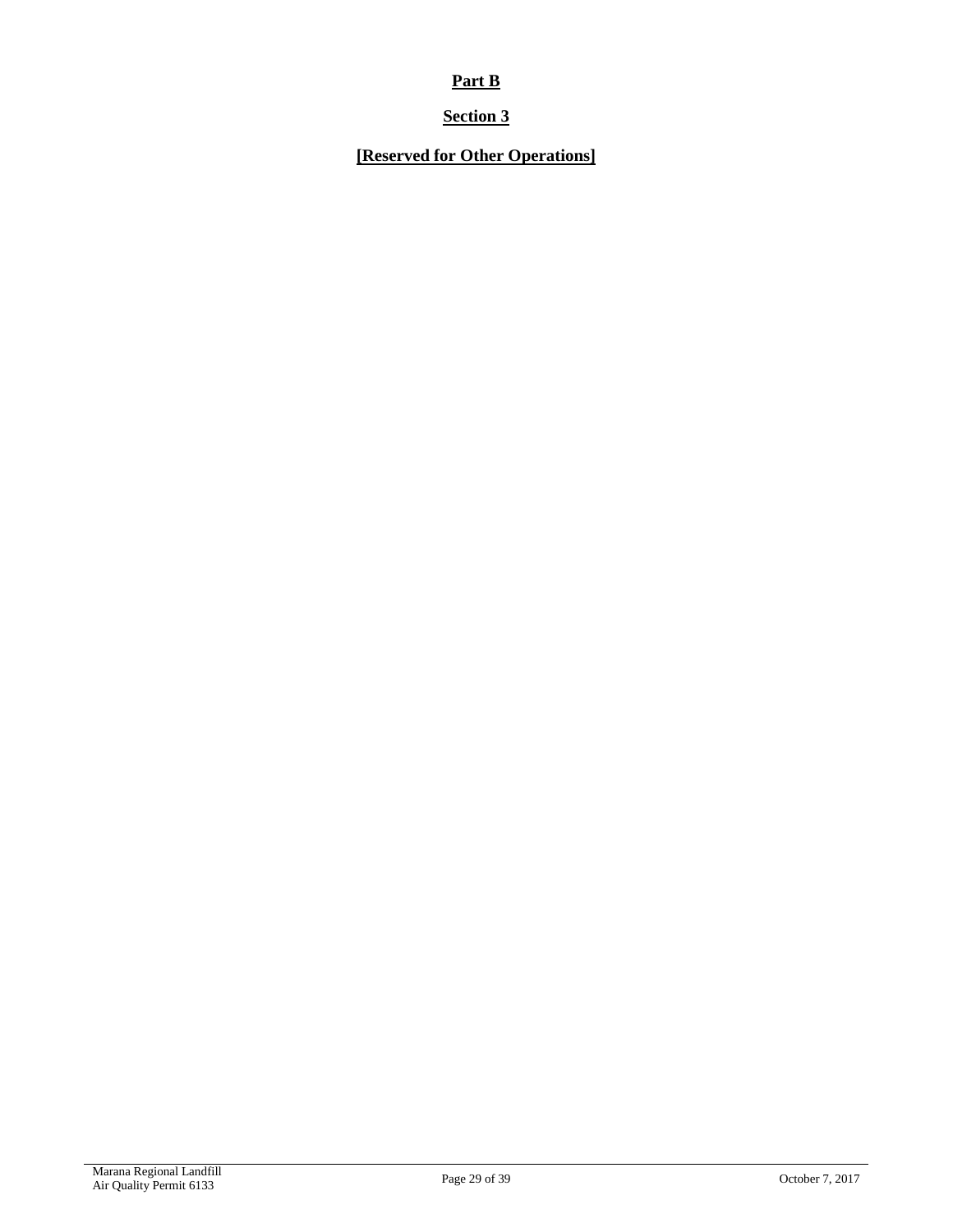#### **Part B**

#### **Section 4**

#### **Asbestos Waste Disposal**

#### **I. Standards for Active Waste Disposal**

Each owner or operator of an active waste disposal site that receives asbestos-containing waste material from shall meet the requirements of this section: [40 CFR 61.154]

- (a) Either there must be no visible emissions to the outside air from any active waste disposal site where asbestos-containing waste material has been deposited, or the requirements of paragraph (c) or (d) of this section must be met.
- (b) Unless a natural barrier adequately deters access by the general public, either warning signs and fencing must be installed and maintained as follows, or the requirements of paragraph  $(c)(1)$  of this section must be met.
	- (1) Warning signs must be displayed at all entrances and at intervals of 100 m (330 ft) or less along the property line of the site or along the perimeter of the sections of the site where asbestos-containing waste material is deposited. The warning signs must:
		- (i) Be posted in such a manner and location that a person can easily read the legend; and
		- (ii) Conform to the requirements of 51 cm  $\times$  36 cm (20" $\times$ 14") upright format signs specified in 29 CFR 1910.145 $(d)(4)$  and this paragraph; and
		- (iii) Display the following legend in the lower panel with letter sizes and styles of a visibility at least equal to those specified in this paragraph.

| Legend                                                            | <b>Notation</b>                                |
|-------------------------------------------------------------------|------------------------------------------------|
| Asbestos Waste Disposal Site                                      | 2.5 cm (1 inch) Sans Serif, Gothic or Block.   |
| Do Not Create Dust                                                | 1.9 cm (3/4 inch) Sans Serif, Gothic or Block. |
| Breathing Asbestos is Hazardous to Your Health   14 Point Gothic. |                                                |

Spacing between any two lines must be at least equal to the height of the upper of the two lines.

- (2) The perimeter of the disposal site must be fenced in a manner adequate to deter access by the general public.
- (3) Upon request and supply of appropriate information, the Administrator will determine whether a fence or a natural barrier adequately deters access by the general public.
- (c) Rather than meet the no visible emission requirement of paragraph (a) of this section, at the end of each operating day, or at least once every 24-hour period while the site is in continuous operation, the asbestoscontaining waste material that has been deposited at the site during the operating day or previous 24-hour period shall:
	- (1) Be covered with at least 15 centimeters (6 inches) of compacted non-asbestos containing material, or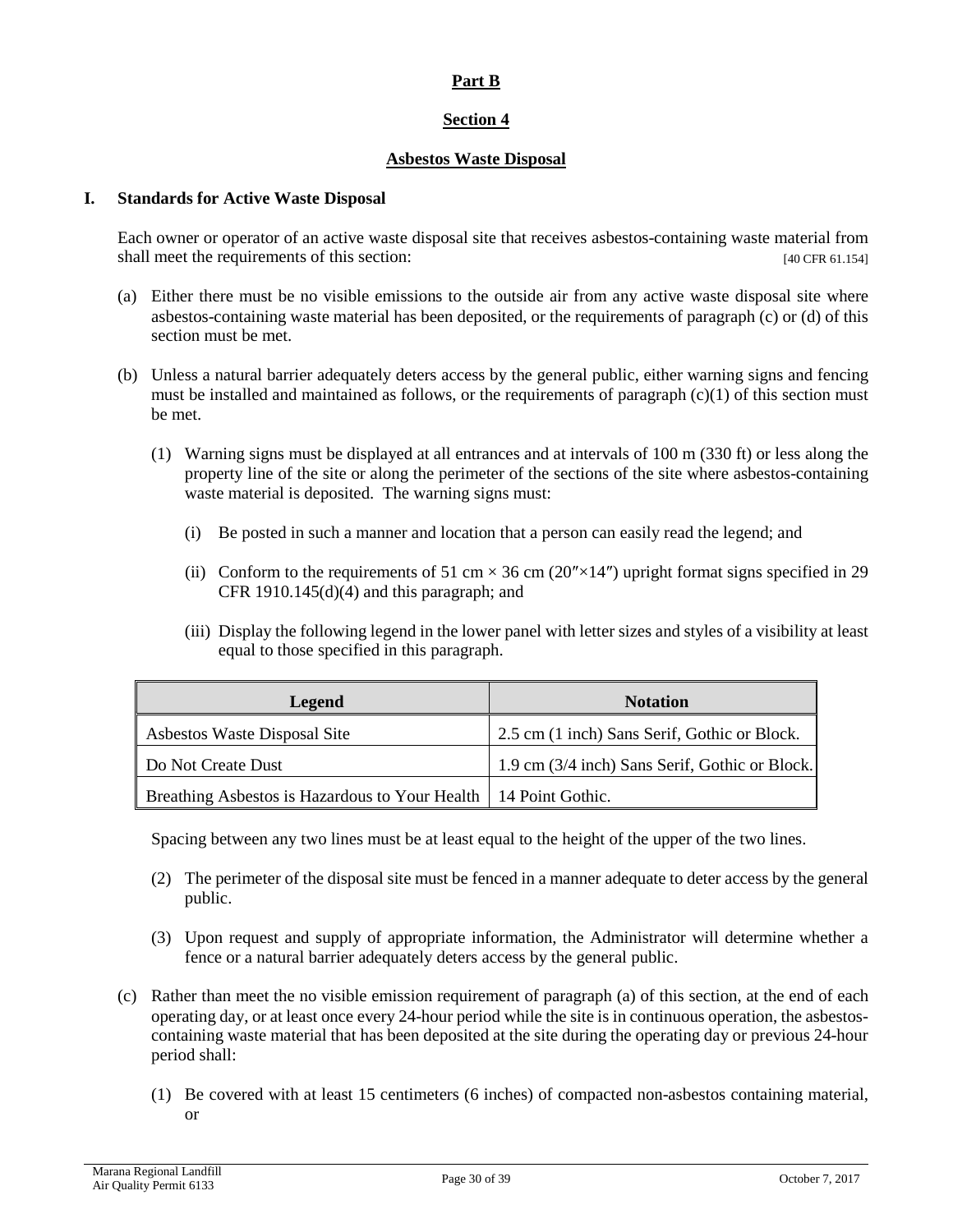- (2) Be covered with a resinous or petroleum-based dust suppression agent that effectively binds dust and controls wind erosion. Such an agent shall be used in the manner and frequency recommended for the particular dust by the dust suppression agent manufacturer to achieve and maintain dust control. Other equally effective dust suppression agents may be used upon prior approval by the Administrator. For purposes of this paragraph, any used, spent, or other waste oil is not considered a dust suppression agent.
- (d) Rather than meet the no visible emission requirement of paragraph (a) of this section, use an alternative emissions control method that has received prior written approval by the Administrator according to the procedures described in §61.149(e)(2).
- (e) For all asbestos-containing waste material received, the owner or operator of the active waste disposal site shall:
	- (1) Maintain waste shipment records, using a form similar to that shown in Figure 4, and include the following information:
		- (i) The name, address, and telephone number of the waste generator.
		- (ii) The name, address, and telephone number of the transporter(s).
		- (iii) The quantity of the asbestos-containing waste material in cubic meters (cubic yards).
		- (iv) The presence of improperly enclosed or uncovered waste, or any asbestos-containing waste material not sealed in leak-tight containers. Report in writing to the local, State, or EPA Regional office responsible for administering the asbestos NESHAP program **(PDEQ)** for the waste generator (identified in the waste shipment record), and, if different, the local, State, or EPA Regional office responsible for administering the asbestos NESHAP program **(PDEQ)** for the disposal site, by the following working day, the presence of a significant amount of improperly enclosed or uncovered waste. Submit a copy of the waste shipment record along with the report.
		- (v) The date of the receipt.
	- (2) As soon as possible and no longer than 30 days after receipt of the waste, send a copy of the signed waste shipment record to the waste generator.
	- (3) Upon discovering a discrepancy between the quantity of waste designated on the waste shipment records and the quantity actually received, attempt to reconcile the discrepancy with the waste generator. If the discrepancy is not resolved within 15 days after receiving the waste, immediately report in writing to the local, State, or EPA Regional office responsible for administering the asbestos NESHAP program **(PDEQ)** for the waste generator (identified in the waste shipment record), and, if different, the local, State, or EPA Regional office responsible for administering the asbestos NESHAP program for the disposal site **(PDEQ)**. Describe the discrepancy and attempts to reconcile it, and submit a copy of the waste shipment record along with the report.
	- (4) Retain a copy of all records and reports required by this paragraph for at least 2 years.
- (f) Maintain, until closure, records of the location, depth and area, and quantity in cubic meters (cubic yards) of asbestos-containing waste material within the disposal site on a map or diagram of the disposal area.
- (g) Upon closure, comply with all the provisions of 40 CFR §61.151.
- (h) Submit to the Control Officer, upon closure of the facility, a copy of records of asbestos waste disposal locations and quantities.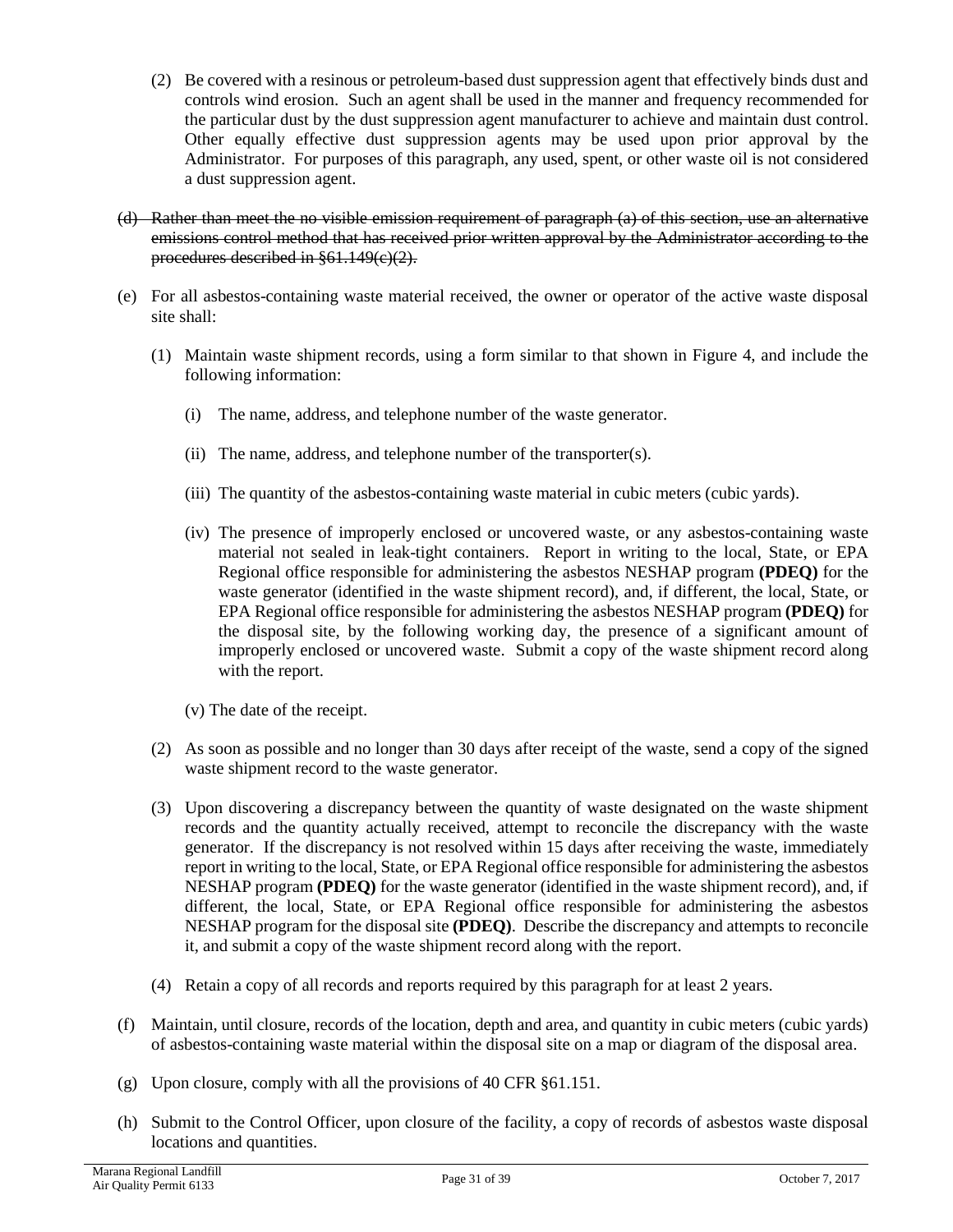- (i) Furnish upon request, and make available during normal business hours for inspection by the Administrator, all records required under this section.
- (j) Notify the Control Officer in writing at least 45 days prior to excavating or otherwise disturbing any asbestos-containing waste material that has been deposited at a waste disposal site and is covered. If the excavation will begin on a date other than the one contained in the original notice, notice of the new start date must be provided to the Control Officer at least 10 working days before excavation begins and in no event shall excavation begin earlier than the date specified in the original notification. Include the following information in the notice:
	- (1) Scheduled starting and completion dates.
	- (2) Reason for disturbing the waste.
	- (3) Procedures to be used to control emissions during the excavation, storage, transport, and ultimate disposal of the excavated asbestos-containing waste material. If deemed necessary, the Control Officer may require changes in the emission control procedures to be used.
	- (4) Location of any temporary storage site and the final disposal site.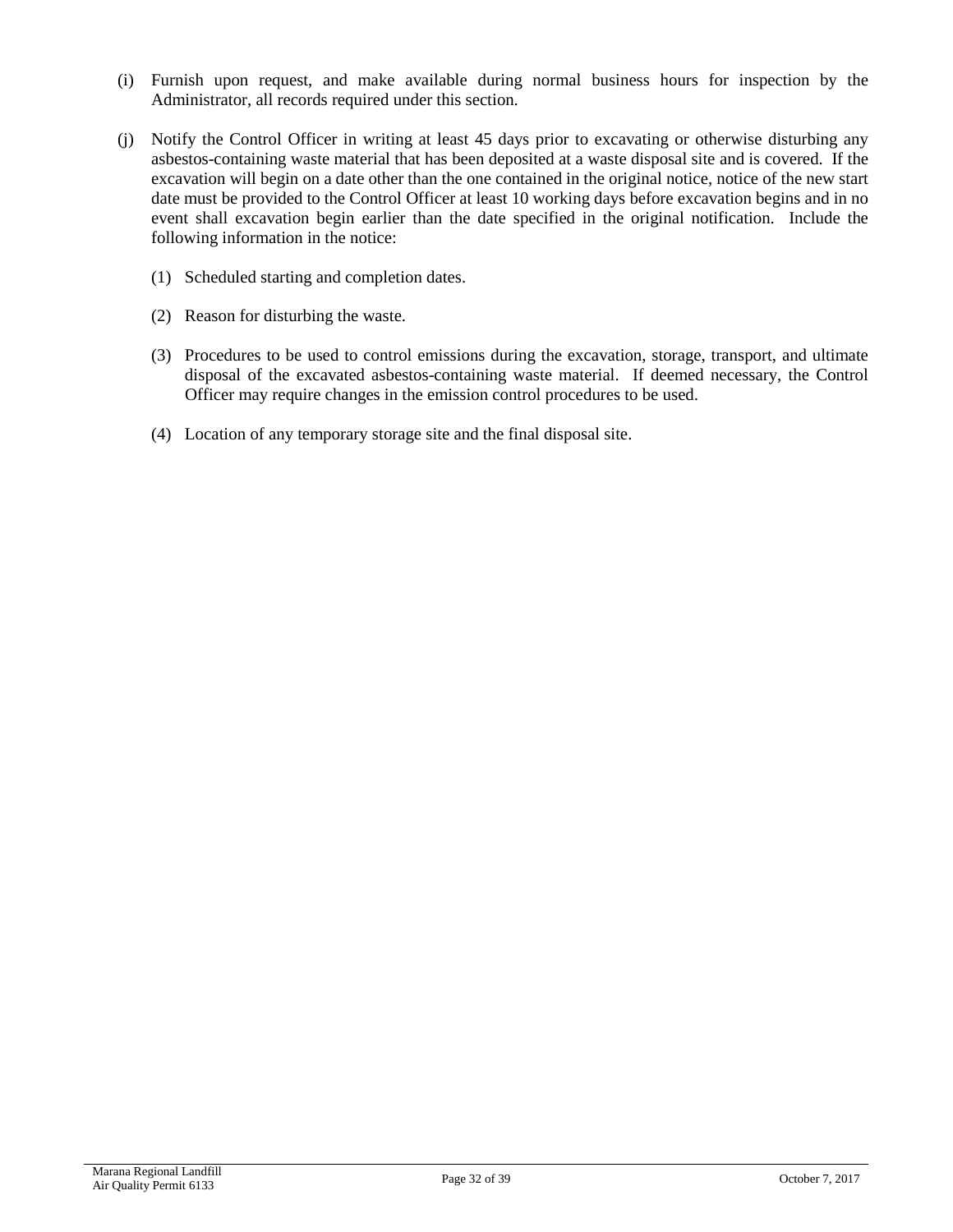# **Figure 4 (Waste Shipment Record)**

|             | 1.              | Work site name and mailing address                                                                                                                                                                                                                                                                                                                    | Owner's name                 | Owner's<br>telephone no.                                          |              |     |             |  |  |
|-------------|-----------------|-------------------------------------------------------------------------------------------------------------------------------------------------------------------------------------------------------------------------------------------------------------------------------------------------------------------------------------------------------|------------------------------|-------------------------------------------------------------------|--------------|-----|-------------|--|--|
|             | $\overline{2.}$ | Operator's name and address                                                                                                                                                                                                                                                                                                                           |                              | Operator's<br>telephone no.                                       |              |     |             |  |  |
|             | 3.              | Waste disposal site (WDS) name,<br>mailing address, and physical site<br>location                                                                                                                                                                                                                                                                     |                              | <b>WDS</b><br>phone no.                                           |              |     |             |  |  |
|             | 4.              | Name, and address of responsible agency                                                                                                                                                                                                                                                                                                               |                              |                                                                   |              |     |             |  |  |
| Generator   | 5.              | Description of materials                                                                                                                                                                                                                                                                                                                              | 6. Containers<br>No.<br>Type | 7. Total quantity<br>$m^3$ (yd <sup>3</sup> )                     |              |     |             |  |  |
|             |                 |                                                                                                                                                                                                                                                                                                                                                       |                              |                                                                   |              |     |             |  |  |
|             | 8.              | Special handling instructions and additional information                                                                                                                                                                                                                                                                                              |                              |                                                                   |              |     |             |  |  |
|             | 9.              | OPERATOR'S CERTIFICATION: I hereby declare that the contents of this<br>consignment are fully and accurately described above by proper shipping<br>name and are classified, packed, marked, and labeled, and are in all<br>respects in proper condition for transport by highway according to<br>applicable international and government regulations. |                              |                                                                   |              |     |             |  |  |
|             |                 | Printed/typed name & title                                                                                                                                                                                                                                                                                                                            |                              | Signature                                                         | Month        | Day | Year        |  |  |
|             |                 | 10. Transporter 1 (Acknowledgment of receipt of materials)                                                                                                                                                                                                                                                                                            |                              |                                                                   |              |     |             |  |  |
|             |                 | Printed/typed name & title                                                                                                                                                                                                                                                                                                                            |                              | Signature                                                         | Month        | Day | Year        |  |  |
| Transporter |                 | Address and telephone no.                                                                                                                                                                                                                                                                                                                             |                              |                                                                   |              |     |             |  |  |
|             |                 | 11. Transporter 2 (Acknowledgment of receipt of materials)                                                                                                                                                                                                                                                                                            |                              |                                                                   |              |     |             |  |  |
|             |                 | Printed/typed name & title                                                                                                                                                                                                                                                                                                                            |                              | Signature                                                         | <b>Month</b> | Day | Year        |  |  |
|             |                 | Address and telephone no.                                                                                                                                                                                                                                                                                                                             |                              |                                                                   |              |     |             |  |  |
| Site        |                 | 12. Discrepancy indication space                                                                                                                                                                                                                                                                                                                      |                              |                                                                   |              |     |             |  |  |
|             |                 | 13. Waste disposal site                                                                                                                                                                                                                                                                                                                               |                              |                                                                   |              |     |             |  |  |
| Disposal    |                 | owner or operator:                                                                                                                                                                                                                                                                                                                                    |                              | Certification of receipt of asbestos materials                    |              |     |             |  |  |
|             |                 | Printed/typed name & title                                                                                                                                                                                                                                                                                                                            |                              | covered by this manifest except as noted in item 12.<br>Signature | Month        | Day | Year        |  |  |
|             |                 |                                                                                                                                                                                                                                                                                                                                                       |                              |                                                                   |              |     |             |  |  |
|             |                 |                                                                                                                                                                                                                                                                                                                                                       |                              |                                                                   |              |     | (Continued) |  |  |

Figure 4. Waste Shipment Record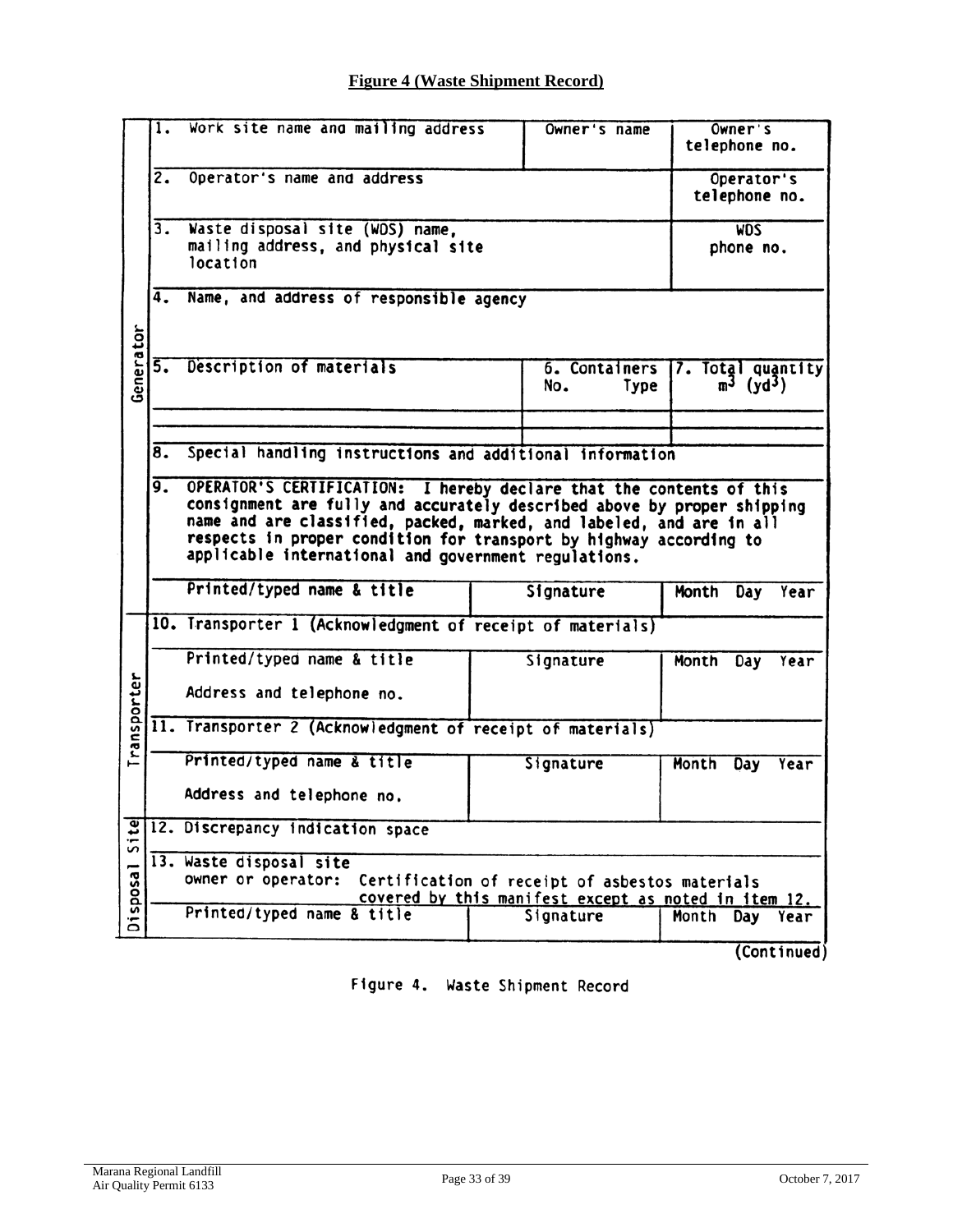#### **INSTRUCTIONS**

Waste Generator Section (Items 1-9)

- Enter the name of the facility at which asbestos waste is generated and 1. the address where the facility is located. In the appropriate spaces, also enter the name of the owner of the facility and the owner's phone number.
- $2.$ If a demolition or renovation, enter the name and address of the company and authorized agent responsible for performing the asbestos removal. In the appropriate spaces, also enter the phone number of the operator.
- $3.$ Enter the name, address, and physical site location of the waste disposal site (WDS) that will be receiving the asbestos materials. In the appropriate spaces, also enter the phone number of the WDS. Enter "on-site" if the waste will be disposed of on the generator's property.
- 4. Provide the name and address of the local, State, or EPA Regional office responsible for administering the asbestos NESHAP program.
- $5.$ Indicate the types of asbestos waste materials generated. If from a demolition or renovation, indicate the amount of asbestos that is
	- Friable asbestos material
	- Nonfriable asbestos material
- 6. Enter the number of containers used to transport the asbestos materials listed in item 5. Also enter one of the following container codes used in transporting each type of asbestos material (specify any other type of container used if not listed below):
	- DM Metal drums, barrels DP - Plastic drums, barrels BA - 6 mil plastic bags or wrapping
- Enter the quantities of each type of asbestos material removed in units 7. of cubic meters (cubic yards).
- 8. Use this space to indicate special transportation, treatment, storage or disposal or Bill of Lading information. If an alternate waste<br>disposal site is designated, note it here. Emergency response telephone numbers or similar information may be included here.
- 9. The authorized agent of the waste generator must read and then sign and date this certification. The date is the date of receipt by transporter.

NOTE: The waste generator must retain a copy of this form.

(continued)

Figure 4. Waste Shipment Record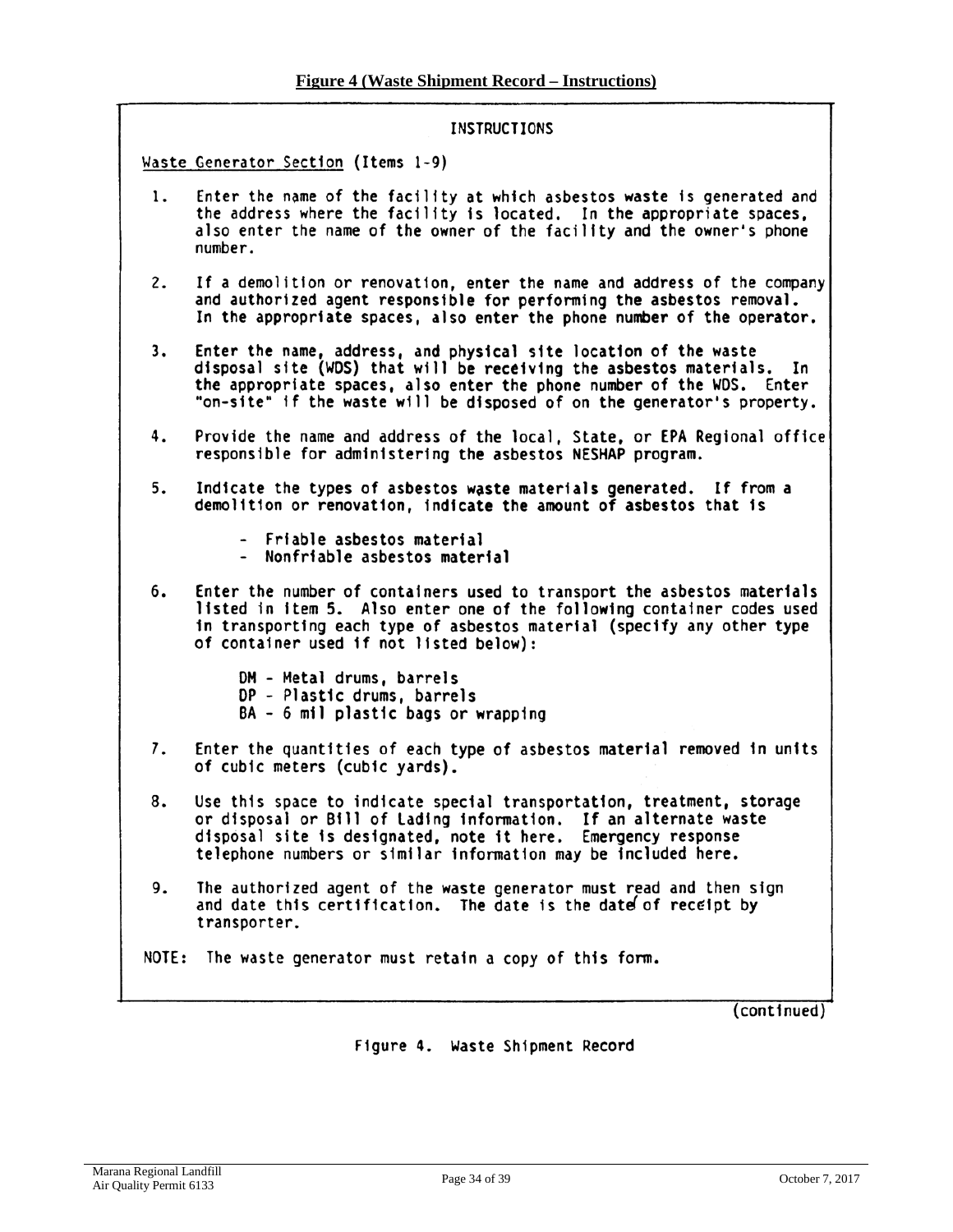Transporter Section (Items 10 & 11)

10. & 11. Enter name, address, and telephone number of each transporter used, if applicable. Print or type the full name and title of person accepting responsibility and acknowledging receipt of materials as listed on this waste shipment record for transport. Enter date of receipt and signature.

NOTE: The transporter must retain a copy of this form.

Disposal Site Section (Items 12 & 13)

- 12. The authorized representative of the WDS must note in this space any discrepancy between waste described on this manifest and waste actually received as well as any improperly enclosed or contained waste. Any rejected materials should be listed and destination of those materials provided. A site that converts asbestos-containing waste material to nonasbestos material is considered a WDS.
- 13. The signature (by hand) of the authorized WDS agent indicates acceptance and agreement with statements on this manifest except as noted in item 12. The date is the date of signature and receipt of shipment.

NOTE: The WDS must retain a completed copy of this form. The WDS must also send a completed copy to the operator listed in item 2.

Figure 4. Waste Shipment Record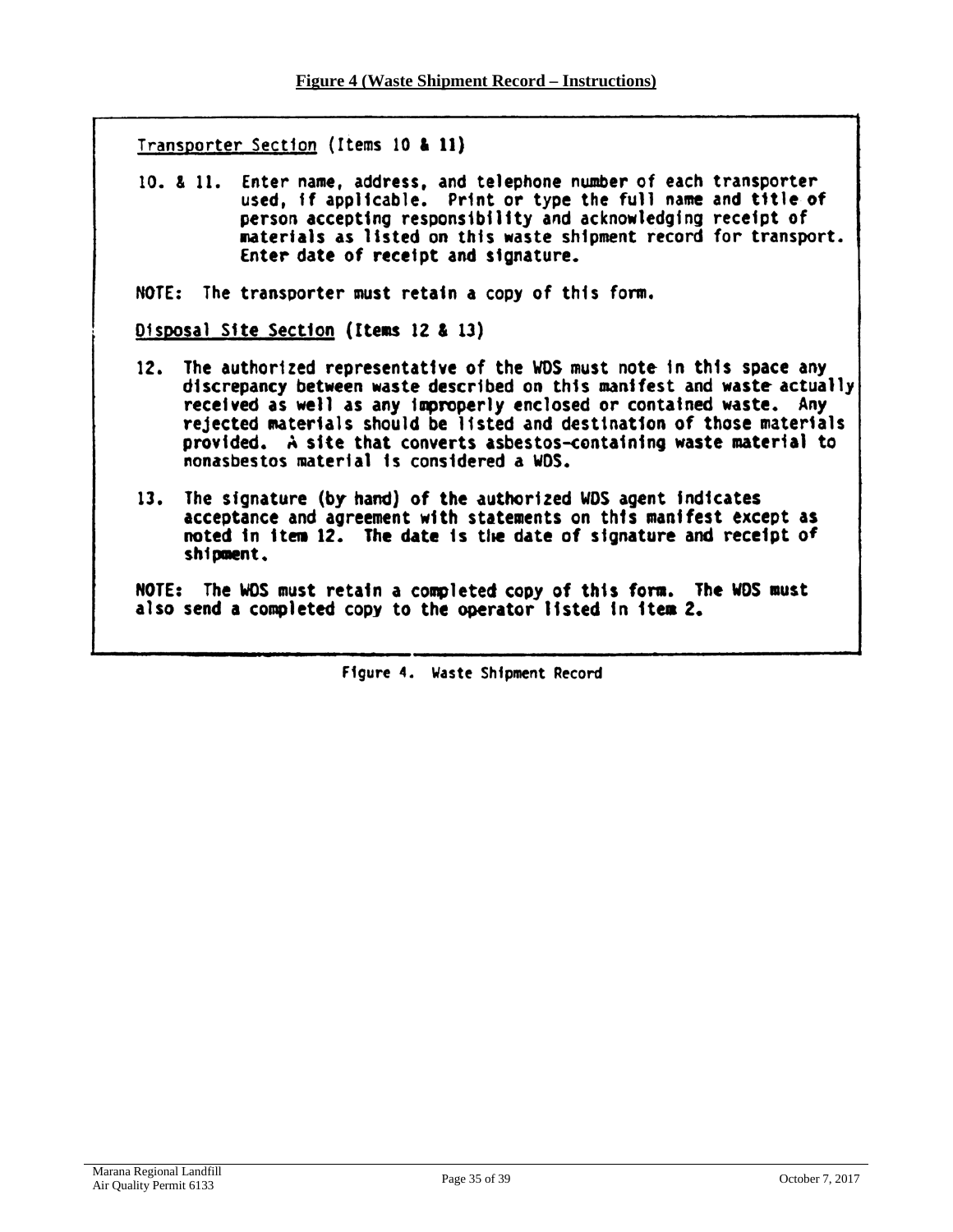#### **Attachment 1: Applicable Regulations**

Requirements Specifically Identified as Applicable:

*Code of Federal Regulations Title 40, Chapter 60 (40 CFR 60)*

40 CFR 60 Subpart A General Provisions: §60.8(a), §60.18(c), and §60.18(f)

40 CFR 60, Subpart WWW Standards of Performance for Municipal Solid Waste Landfills:

40 CFR 60, Subpart IIII New Source Performance Standards (NSPS) for Stationary Internal Combustion Engines

*Code of Federal Regulations Title 40, Chapter 61 (40 CFR 61)*

40 CFR 61, Subpart M National Emission Standard for Asbestos

*Code of Federal Regulations Title 40, Chapter 63 (40 CFR 63)*

40 CFR 63, Subpart ZZZZ National Emission Standards for Hazardous Air Pollutants; Reciprocating Internal Combustion Engines

Pima County State Implementation Plan

- Rule 224 Fugitive Dust Producing Activities
- Rule 315 Roads and Streets parts E, and F
- Rule 316 Particulate Materials
- Rule 318 Vacant Lots and Open Spaces
- Rule 321 Emissions-Discharge: Opacity Limiting Standards and Applicability<br>Rule 343 Visibility Limiting Standard
- Visibility Limiting Standard
- Rule 344 Odor limiting Standard

Pima County Code (PCC) Title 17, Chapter 17.16:

- 17.16.030 Odor Limiting Standards
- 17.16.040 Standards and Applicability (Visible Emissions)
- 17.16.050 Visibility Limiting Standards
- 17.16.060 Fugitive Dust Producing Activities
- 17.16.080 Vacant Lots and Open Spaces
- 17.16.090 Roads and Streets
- 17.16.100 Particulate Materials
- 17.16.110 Storage Piles
- 17.16.400 Organic Solvents and Other Organic Materials
- 17.16.430 Standards of Performance for Unclassified Sources
- 17.16.450 Off-Road Machinery
- 17.16.470 Roadway and Site Cleaning Machinery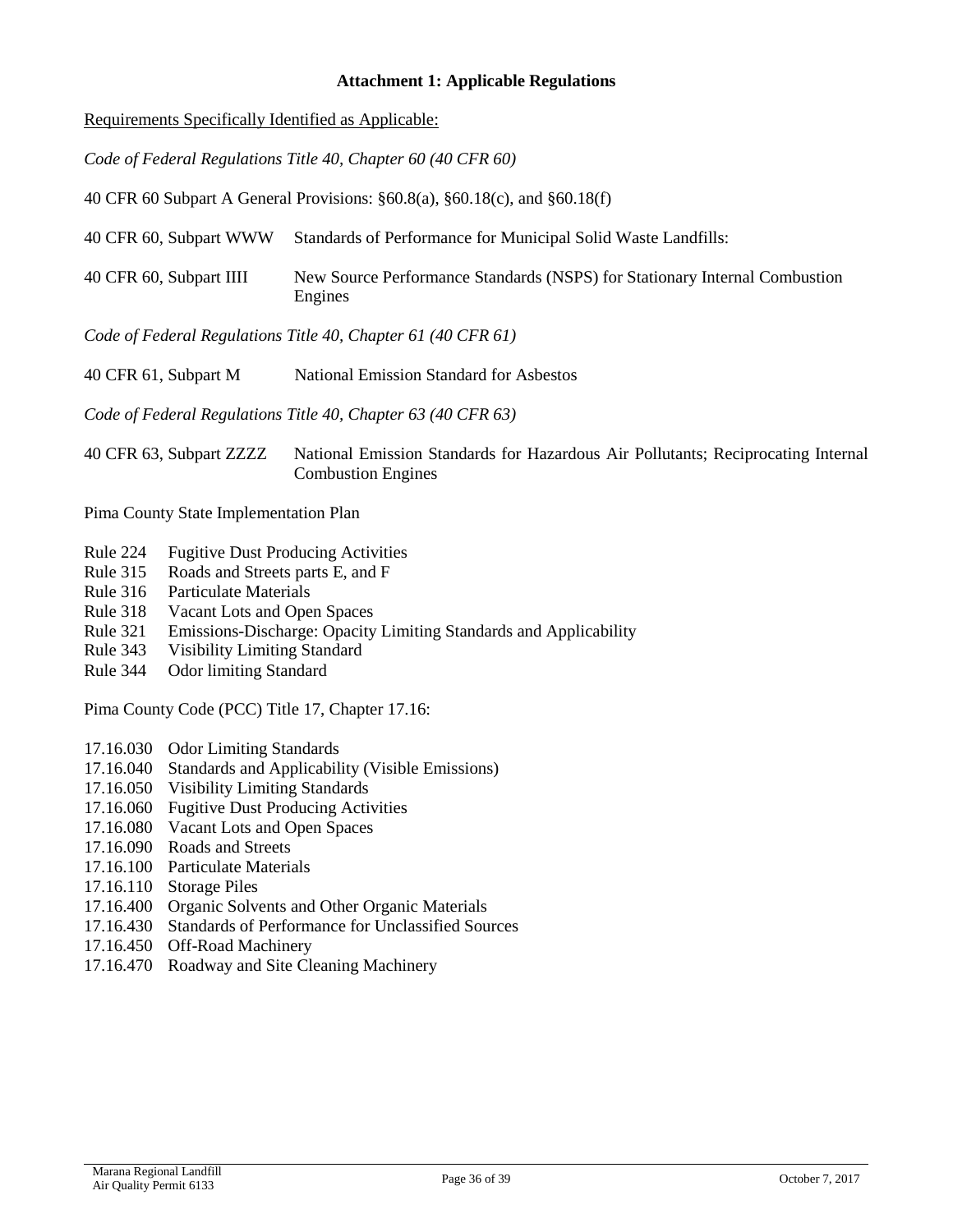# **Attachment 2: Equipment List**

Only permitted equipment is shown in this attachment.

| Equipment<br><b>Name</b> | Equipment<br>$\mathbf{ID}$ | Description/<br><b>Type</b> | <b>Make/Model</b>           | <b>Serial Number</b> | Date of<br><b>Manufacture</b> | <b>Maximum Size</b><br><b>OR Capacity</b> | <b>NSPS/NESHAP</b> |
|--------------------------|----------------------------|-----------------------------|-----------------------------|----------------------|-------------------------------|-------------------------------------------|--------------------|
| Water Pump               | 904250                     | Diesel Engine               | CAT/Perkins<br>6PKXL04.4REI | 33425194             | 10/2006                       | 83.1 HP                                   | <b>NSPS</b>        |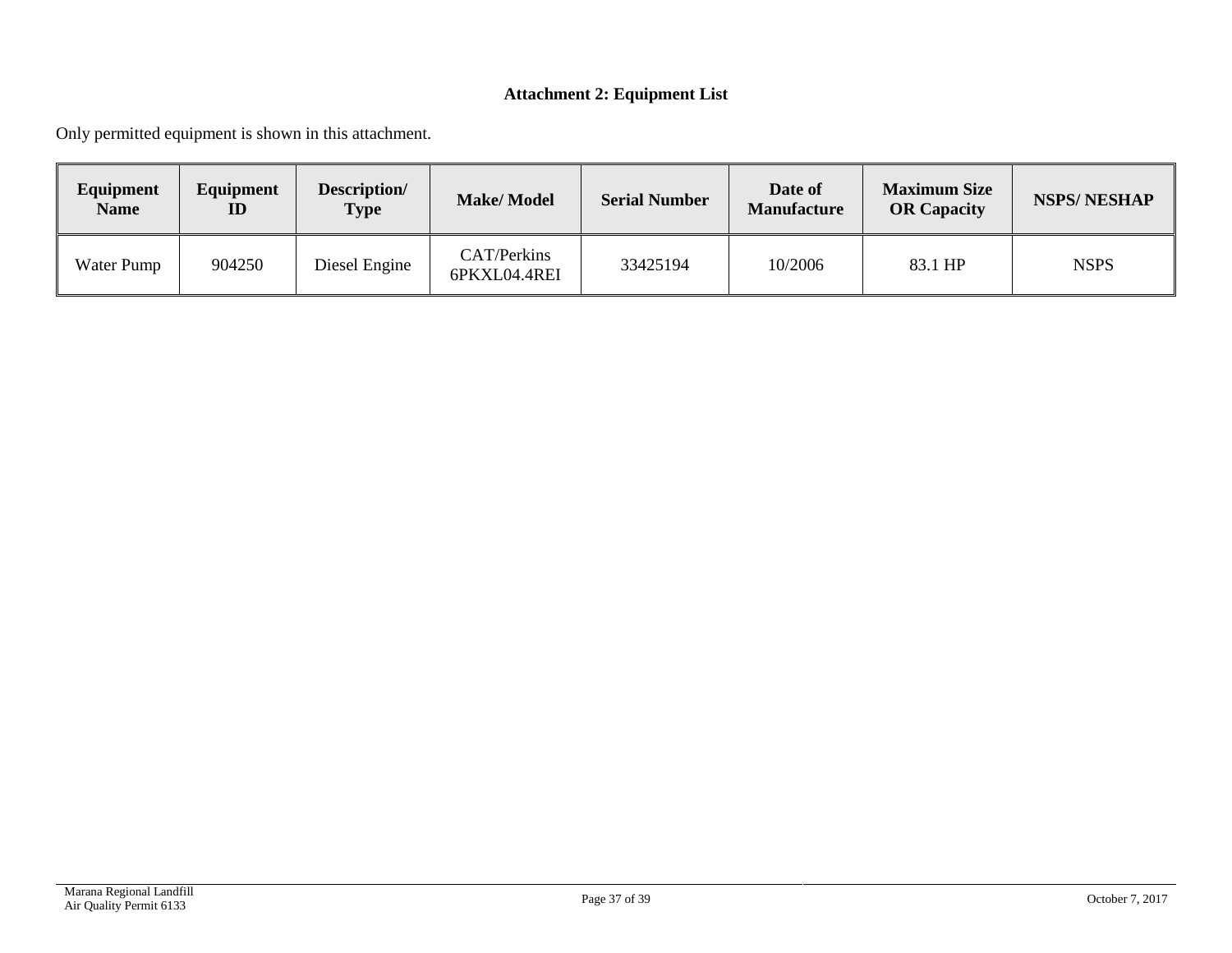#### **Attachment 3: Insignificant/ Trivial Equipment**

The following proposed list of equipment is insignificant or classified as non-road engines per the federal or state non-road engine determination provisions. As such these sources are not otherwise subject to any applicable requirement and not required to submit emissions data.

- 12,000 gallon Diesel Fuel Tank
- Two (2) 16 HP light plant diesel engines.
- Two (2) Tipper Engines 115 HP or varies.
- One (1) Stormwater Pump, 175 HP or varies
- One (1) Stormwater pump, 85 HP or varies
- One 25 HP tarpomatic engine.
- One (1) Service truck with small tanks for hydraulic oil, transmission oil, diesel fuel, engine oil and used oil tank.
- One (1) Welder, 25 HP or varies
- One (1) Welder, 75 HP or varies
- Two (2) Air Compressors, 25 HP or varies
- Two (2) Generators, 10 HP or varies
- Two (2) Power Washer Engines, 20 HP or less
- Two (2) Water Pump Engines